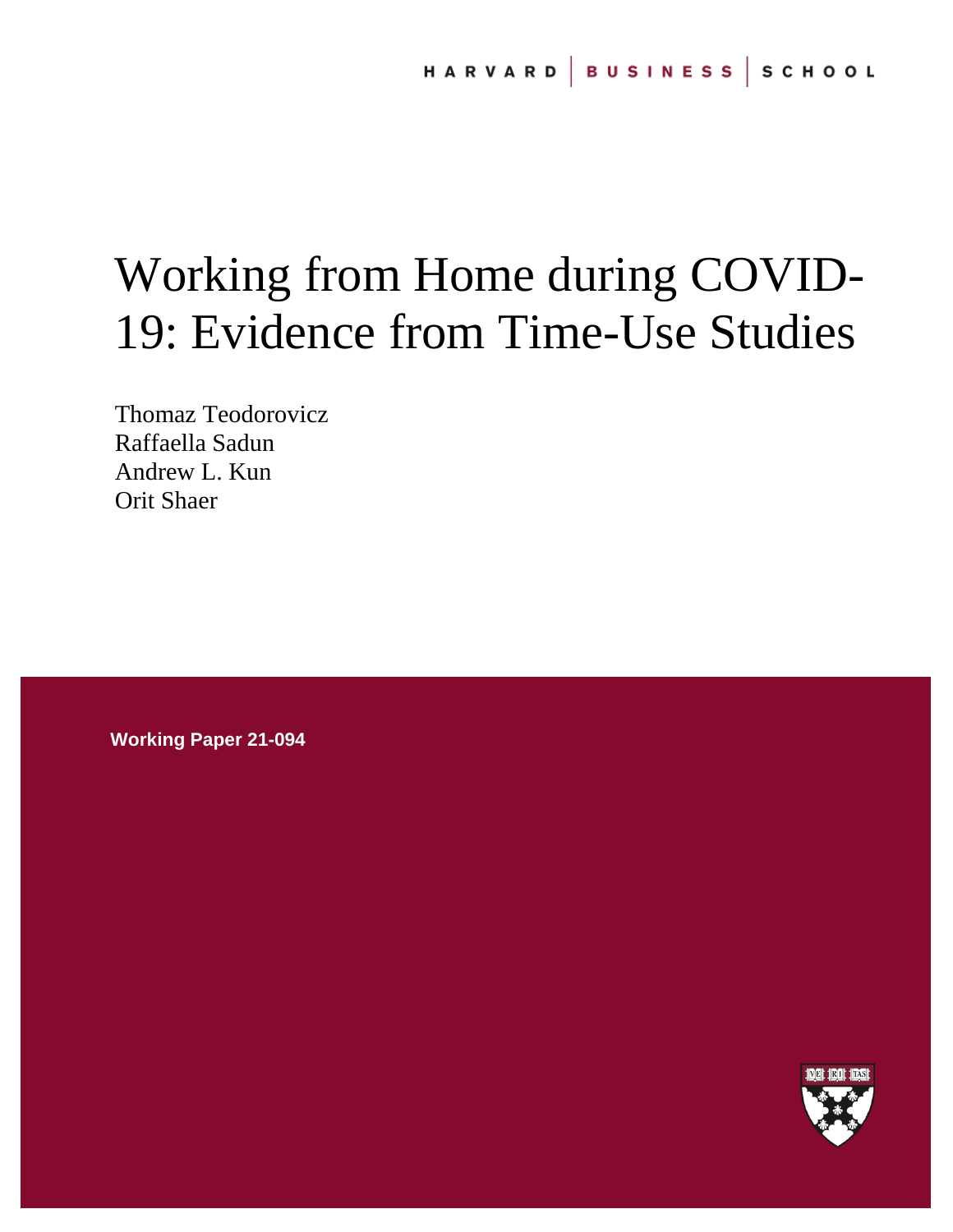# Working from Home during COVID-19: Evidence from Time-Use Studies

Thomaz Teodorovicz Harvard University

Raffaella Sadun Harvard Business School

Andrew L. Kun University of New Hampshire

Orit Shaer Wellesley College

**Working Paper 21-094**

Copyright © 2021 Thomaz Teodorovicz, Raffaella Sadun, Andrew L. Kun, and Orit Shaer.

Working papers are in draft form. This working paper is distributed for purposes of comment and discussion only. It may not be reproduced without permission of the copyright holder. Copies of working papers are available from the author.

Funding for this research was provided in part by Harvard Business School. This work was in part supported by NSF grants CMMI- (University of New Hampshire: 1840085; Wellesley College: 1840031; Harvard Business School: 1839870).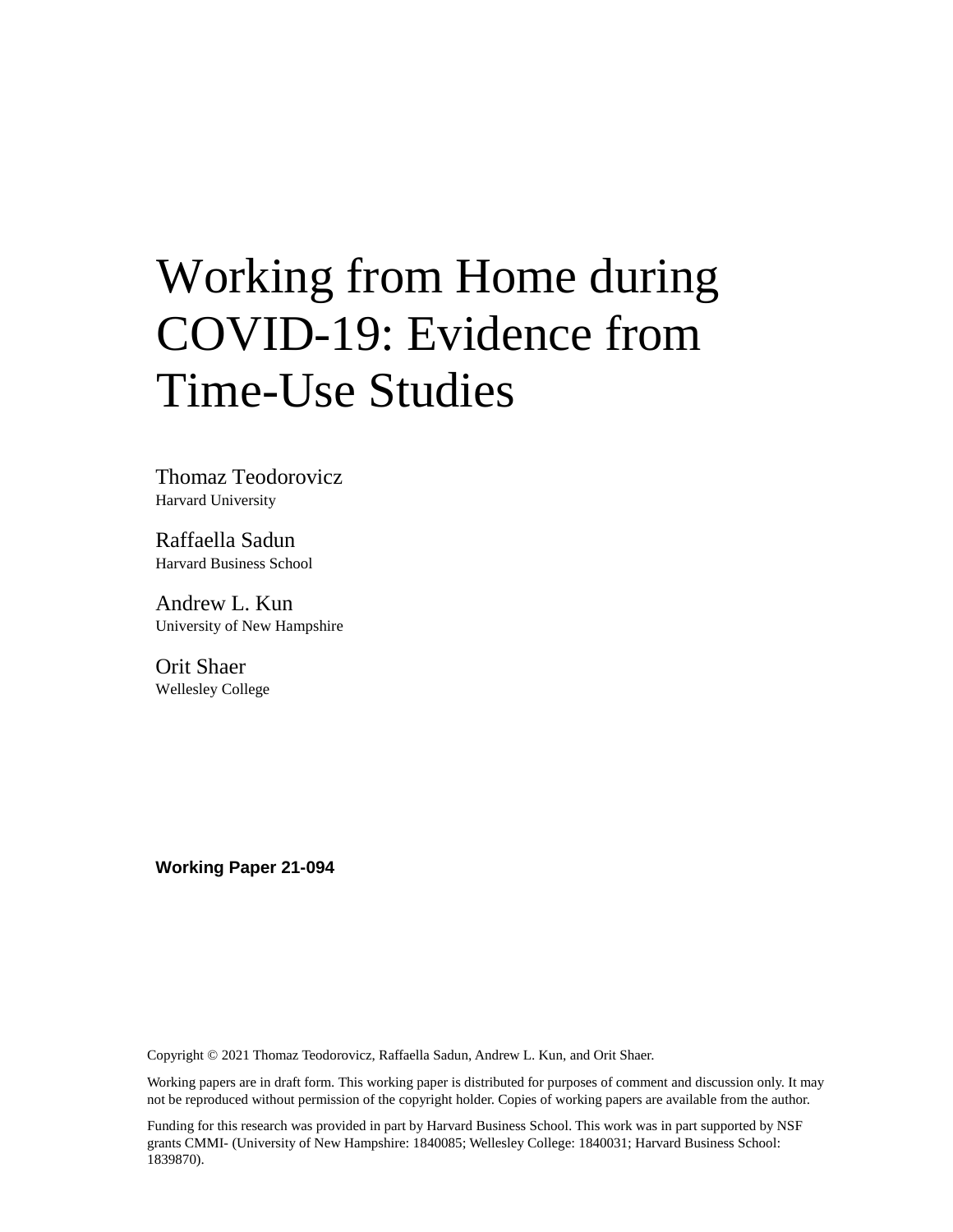## **Working from Home during COVID-19: Evidence from Time-Use Studies**

Thomaz Teodorovicz<sup>a\*</sup>, Raffaella Sadun<sup>b</sup>, Andrew L. Kun<sup>c</sup>, and Orit Shaer<sup>d</sup>

*<sup>a</sup>Laboratory for Innovation Science at Harvard, Harvard University, Boston, U.S.; b Strategy Unit, Harvard Business School, Boston, U.S.; <sup>c</sup>College of Engineering and Physical Sciences, University of New Hampshire, New Hampshire, U.S. ; <sup>d</sup> Computer Science Department, Wellesley College, Wellesley, U.S.*

*\*Corresponding author's contact information: [tteodorovicz@hbs.edu;](mailto:tteodorovicz@hbs.edu) 175 N. Harvard Street, Boston, MA 02134*

## **Abstract**

We assess how the sudden and widespread shift to working from home during the pandemic impacted how knowledge workers allocate time throughout their working day. We analyzed the results from an online time-use survey that collected data on 1,192 knowledge workers in two waves, a pre-pandemic wave collected in August/2019 (615 participants) and a post-pandemic wave collected in August/2020 (577 participants). Our findings indicate that the forced transition to WFH created by the COVID pandemic was associated with a drastic reduction in commuting time, and an increase in time spent in work and/or personal activities. However, this reallocation was heterogeneous across different workers and organizations. Particularly, managers reallocated the entire time gained from commuting into more time spent in meetings, possibly to recoup some of the extemporaneous interactions that typically happen in the office. The transition to WFH did not appear to affect self-reported measures of wellbeing. We use the results from the time-use studies to discuss implications for the development of new technologies.

Keywords: time-use; working-from-home; COVID; knowledge workers; managers

## **Funding details**

This work was in part supported by NSF grants CMMI- (University of New Hampshire: 1840085; Wellesley College: 1840031; Harvard Business School: 1839870). Any opinions, findings, and conclusions, or recommendations expressed in this material are those of the authors and do not necessarily reflect the views of NSF.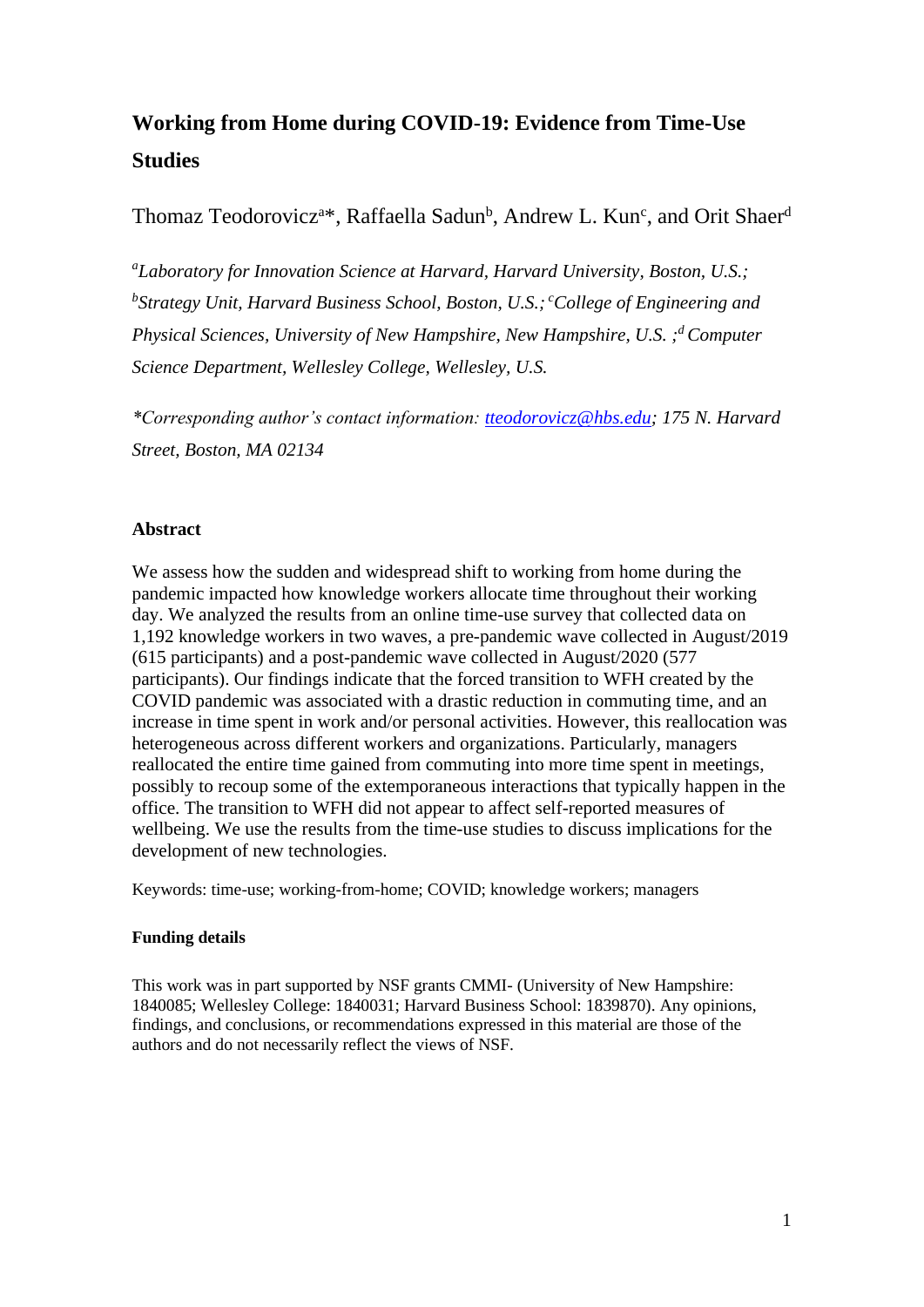#### **Introduction**

The advent of the COVID-19 pandemic has forced millions of workers to suddenly shift their activity out of their offices and into their homes: while 5-15% of Americans worked from home before the pandemic, 50% of the Americans who were employed pre-COVID reported working from home at April/2020 (Brynjolfsson et al., 2020). While organizations have started to consider extending "working from home" (WFH) arrangements beyond the pandemic (Kelly, 2020), this sudden and exogenous shift has the potential to cause dramatic, and still unknown, effects on workers' behavior, as well as their productivity and wellbeing.

In this research we explore what some of these effects are. Specifically, we assess how the sudden and widespread shift to working from home during the pandemic impacted how knowledge workers--a particular set of occupations that typically focus their activity on problem-solving and related cognitive tasks (Autor & Dorn, 2013; Drucker, 2012) - allocate time throughout their working day. Our study examines: how the forced transition to WFH arrangements changed the allocation of time across different activities (e.g. the relative importance of activities performed alone vs. those that require communication and coordination with others); whether the transition affected how these activities are conducted (for example, length of meetings); whether the changes in time allocation and activity structure varied across knowledge workers with managerial responsibilities vs. individual contributors; and how new work arrangements are correlated with objective and subjective measures of wellbeing. We use this evidence to inform the discussion of two additional and related questions of interest to us, related to human-computer interaction (HCI) technology. In particular, we wanted to understand whether HCI technology might be able to reduce (or even eliminate) the possible negative effects that workers experience due to the shift to working from home; and whether HCI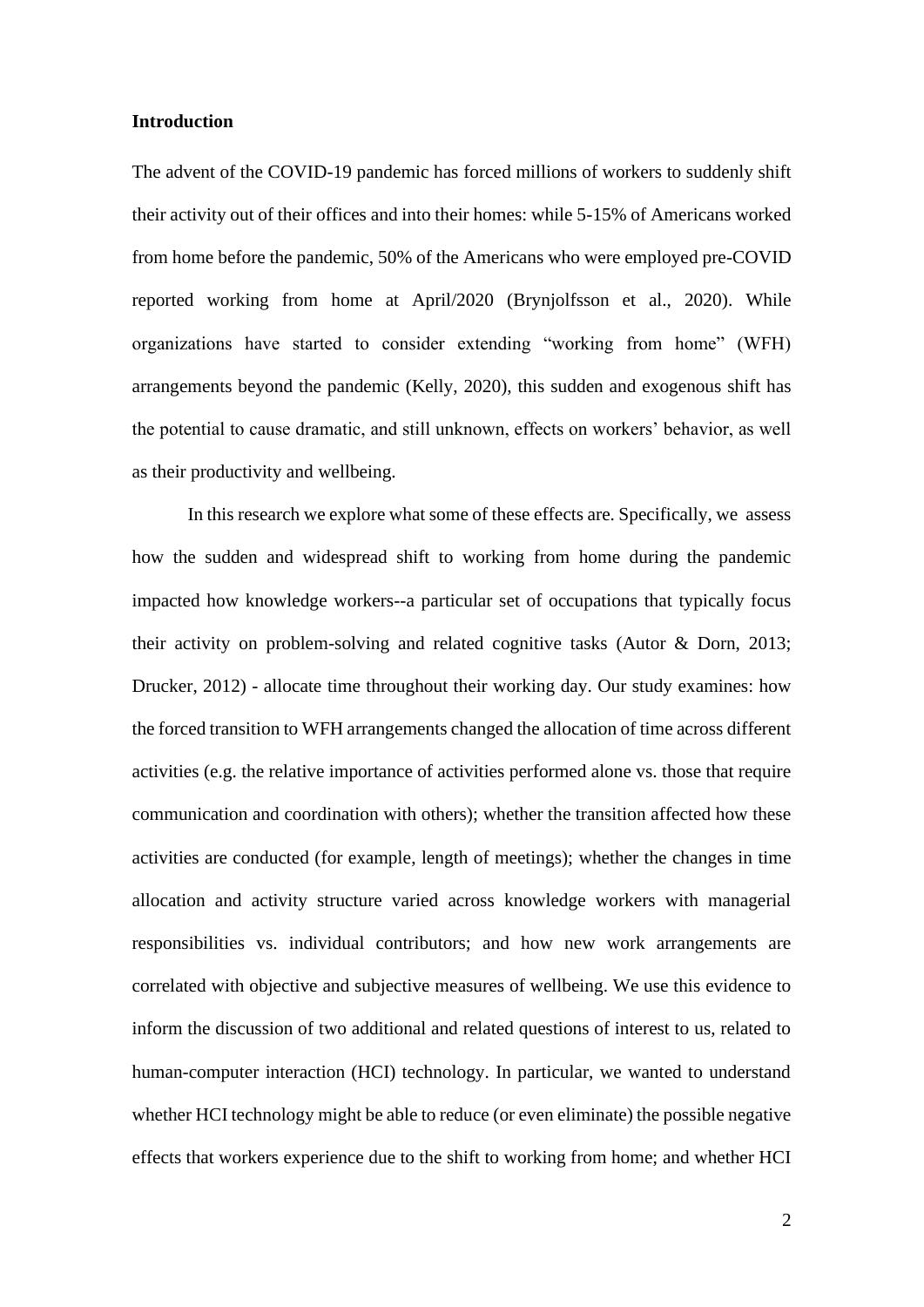technology can help take advantage of opportunities for improving worker productivity and wellbeing that are made possible by this shift.

We focus our study on knowledge workers for a variety of reasons. First, the importance of these occupations in the U.S. economy has grown significantly over past decades (Autor & Dorn, 2009, 2013) and is expected to continue to grow in importance over time. Second, many knowledge workers engage in activities that can readily be performed at home (Dingel & Neiman, 2020) and that could thus be performed even during the forced shift to WFH due to the pandemic. Third, knowledge workers (managers in particular) typically engage in activities that rely on team-work and social interactions (Deming, 2017). As such, it is important to understand how the loss of the common physical space of interaction such as the office has affected their work. As a corollary, an in-depth examination of the effects of WFH arrangements and, specifically, the understanding of how WFH affects managers vs. independent workers, is important.

To pursue our research objectives, we analyzed the results from an online timeuse survey which collected data on 1,192 knowledge workers in two waves. The first wave was pre-pandemic in August/2019 (615 participants). The second wave was during the pandemic in August/2020 (577 participants). Importantly, both waves of knowledge workers commuted to work before the COVID-19 pandemic. Both surveys employed the Daily Reconstruction Method (Kahneman, Krueger, Schkade, Schwarz, & Stone, 2004), i.e. participants were asked to recall the most representative working day from the previous week, and then fill in a time-use diary the main activities they engaged in during that day (type of activity, start time, and end time). Both waves focused on U.S. full-time employees in knowledge-intensive occupations. Beyond time-use information, we also collected data on workers' socio-economic characteristics, including whether the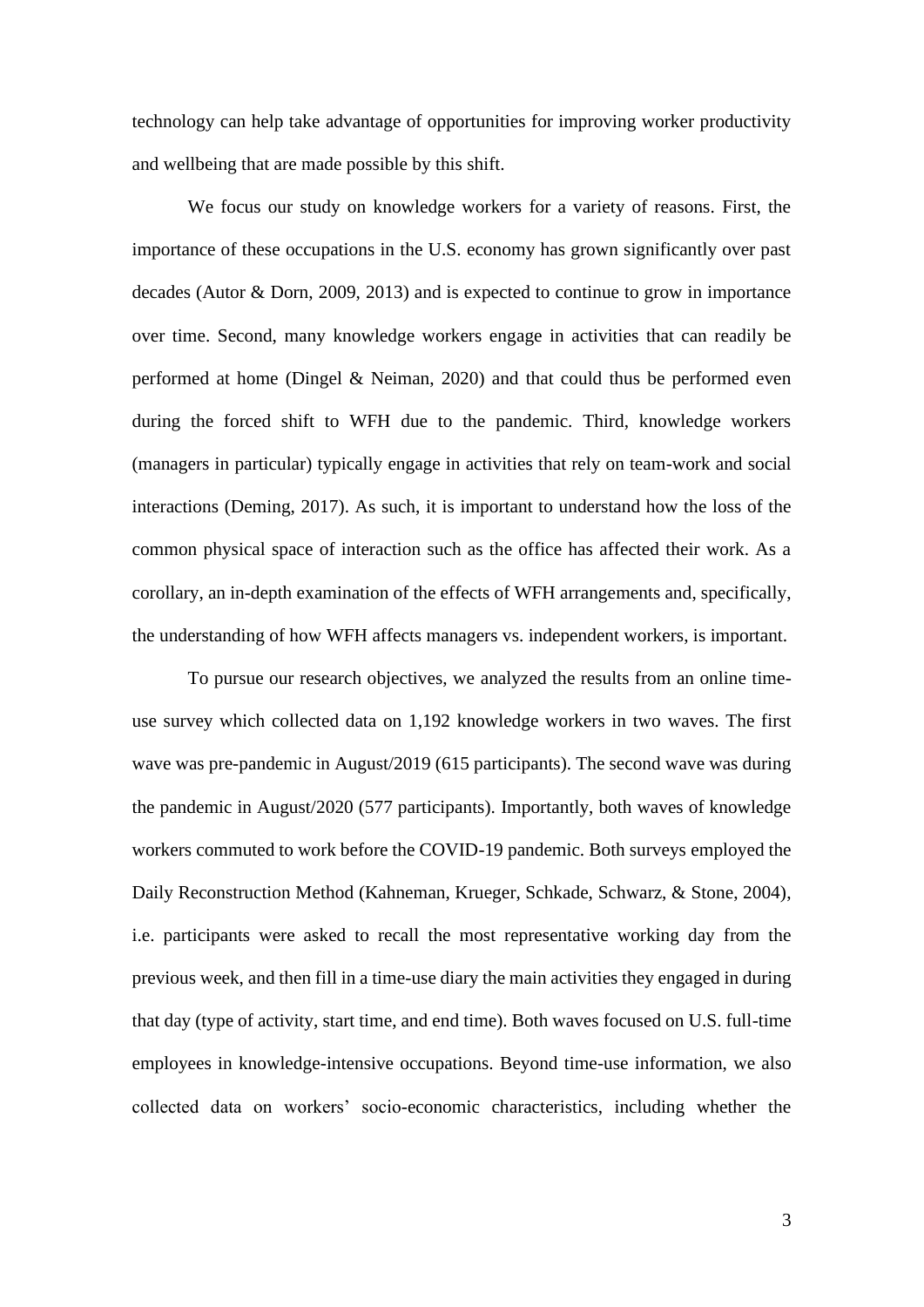participant had managerial responsibilities, to investigate whether the changes in time use varied across individuals.

Our findings indicate that the forced transition to WFH created by the COVID pandemic was associated with a drastic reduction in commuting time, and an increase in time spent in work and/or personal activities. However, this reallocation was heterogeneous across different workers and organizations. Particularly, managers appear to have reallocated the entire time gained from commuting into more time spent in meetings, possibly to recoup some of the extemporaneous interactions that typically happen in the office. The transition to WFH did not appear to affect self-reported measures of wellbeing.

We start from these findings to explore implications for technology development in three areas. First, our data points to an increase in the need for managers to communicate and interact virtually, and we expect that technology can help improve future team communication. Second, our data indicates that there might be new interruptions for knowledge workers to contend with when WFH. We expect that technology can help them navigate transitions between different tasks. Finally, our data provides indications that WFH can have negative effects on workers' mental and physical well-being. We expect that technology can be part of a healthy life for knowledge workers.

In the following sections we describe the empirical method of our time-use study and our findings in detail. We conclude with a discussion of how these results inform the development of new technologies aimed at supporting knowledge workers in the future. We begin with a review of related work.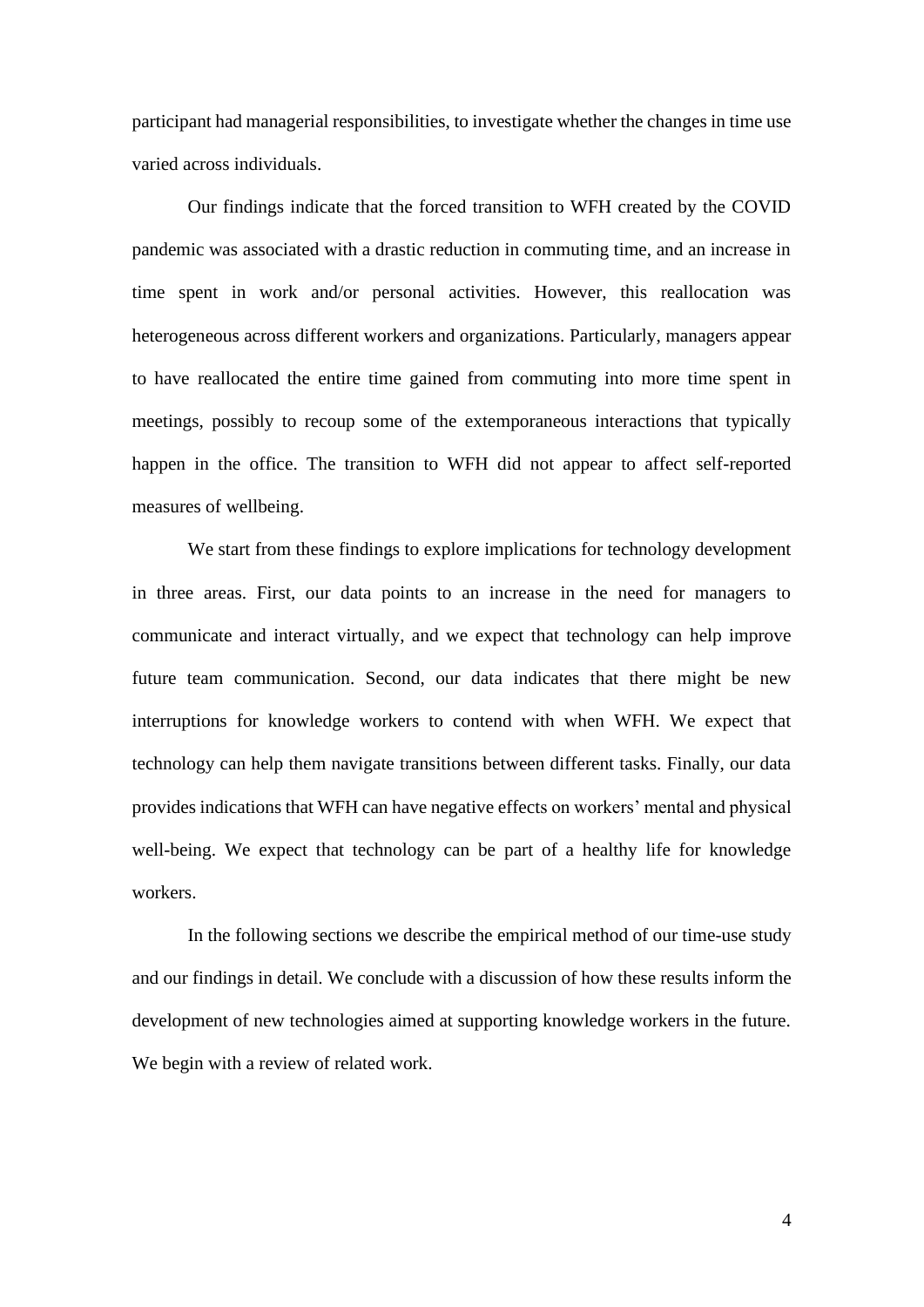#### **Related work**

#### *Managerial Time Use*

Time use has been a topic of interest in socio-economic sciences for decades (Becker, 1965; Heckman, 2015). The increasing availability of data on time allocation choices in the household (Kostyniuk & Kitamura, 1982), and more broadly across other personal and work activities, has led to a breadth in empirical research on the topic (Aguiar, Hurst, & Karabarbounis, 2013; Kitamura, Yamamoto, & Fujii, 1996) and to a broader understanding of the implications of different time-related behaviors and the sources differences in time allocation across individuals (Gershuny & Fisher, 2013; Kahneman et al., 2004; Krueger, Kahneman, Schkade, Schwarz, & Stone, 2009). Understanding differences and implications of different time use patterns is especially relevant for knowledge workers. The term "knowledge worker" was coined by Peter Drucker, who is considered one of the founders of modern management (Webster Jr, 2009), and refers to a wide range of occupations that are primarily focused on problem-solving—such as scientists, engineers, but also managers and salespeople. In Drucker's view, knowledge workers must pay particular attention to their time, which he saw as the critical (and scarcest) input in their activity, but one that was also often misallocated (Drucker, 2012). This was especially important for managerial occupations—a specific category within knowledge workers—which involved a wide range of coordinative tasks, including the supervision, evaluation, and deployment of the work of others. Mintzberg (1973) was the first to empirically explore the nature of managerial time use with an in-depth ethnographic study of a small and selected sample of managers. Recent research has further expanded Mintzberg's work collecting data across a large sample of top managers (Bandiera, Lemos, Prat, & Sadun, 2018; Bandiera, Prat, Hansen, & Sadun, 2020). These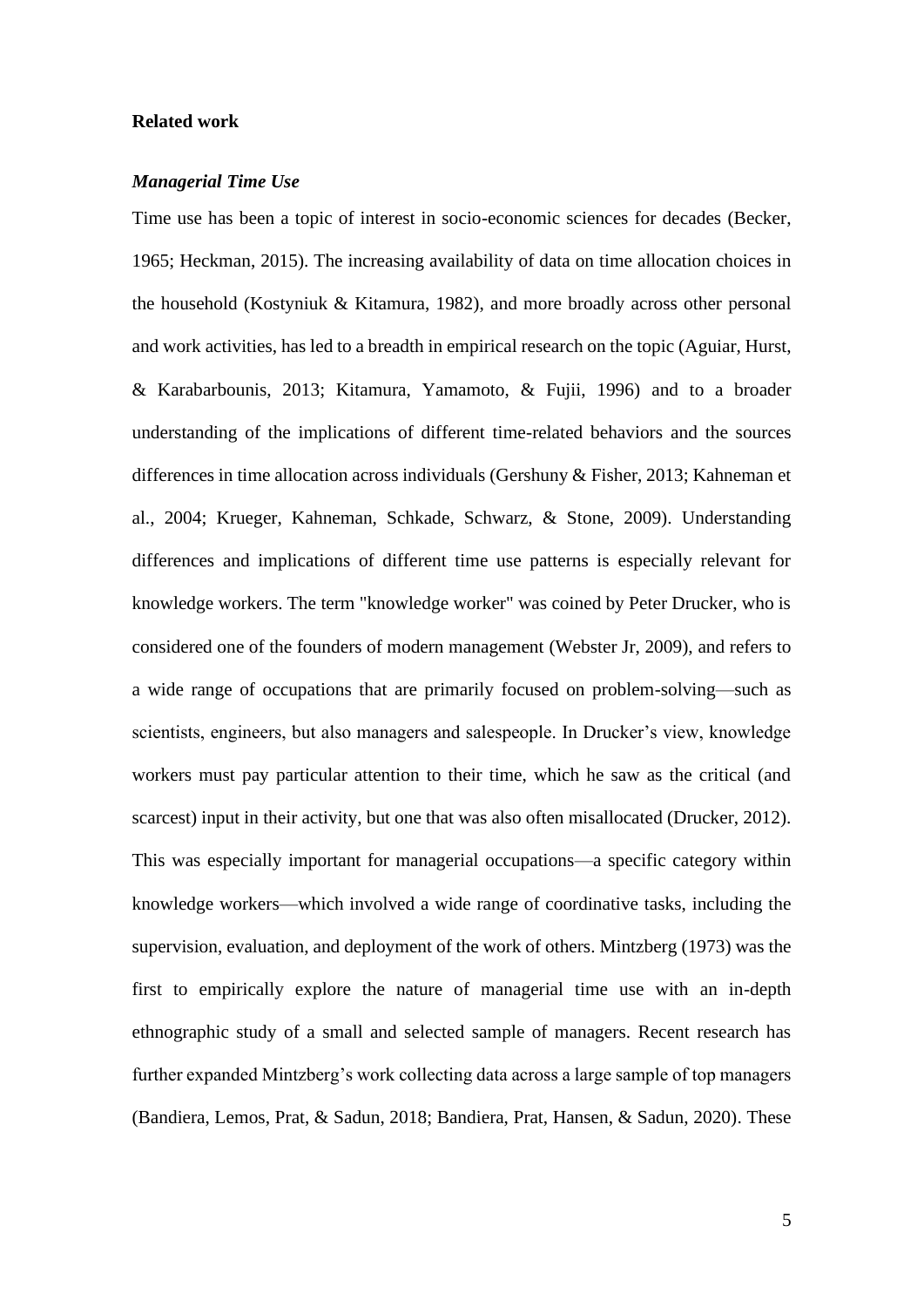studies found evidence of large differences in time allocation, and a direct relationship between time use and firm performance.

This paper expands on earlier work by providing a detailed time use data on a large sample of knowledge workers, and by studying the evolution of time use over time.

#### *Working from Home*

Several studies within the economics and management literature have explored the implications of WFH arrangements within single organizations prior to the pandemic. A randomized controlled trial in a Chinese call-center found evidence of significant increases in worker productivity after workers could select into WFH arrangements (Bloom, Liang, Roberts, & Ying, 2015). While this study rigorously illustrates the possible benefits of WFH, it is hard to extrapolate its findings to less standardized and routinized occupations that are usually associated with knowledge workers. Choudhry, Foroughi, and Laron (2020), however, also found clear benefits in WFH in an experiment that allowed patent examiners from the United States Patent and Trademark Office to opt into WFH. Patent examiners, however, typically work independently. Therefore, the extent to which the benefits of WFH would extend to occupations characterized by a higher need for team work and coordination, and on managers in particular, is not yet known.

We also do not know the extent to which pre-pandemic studies could be extrapolated to understand the effect of a WFH in emergency contexts such as the ones forced by the pandemic (for example, school closures, business disruptions, etc.). A recent study of 40 knowledge workers forced to work from home during COVID finds evidence of some productivity benefits of WFH, but also some concerns around longerterm effectiveness, creativity, and personal resilience (Birkinshaw, Cohen, & Stach, 2020). Evidence from a large sample of email and meetings metadata shows stark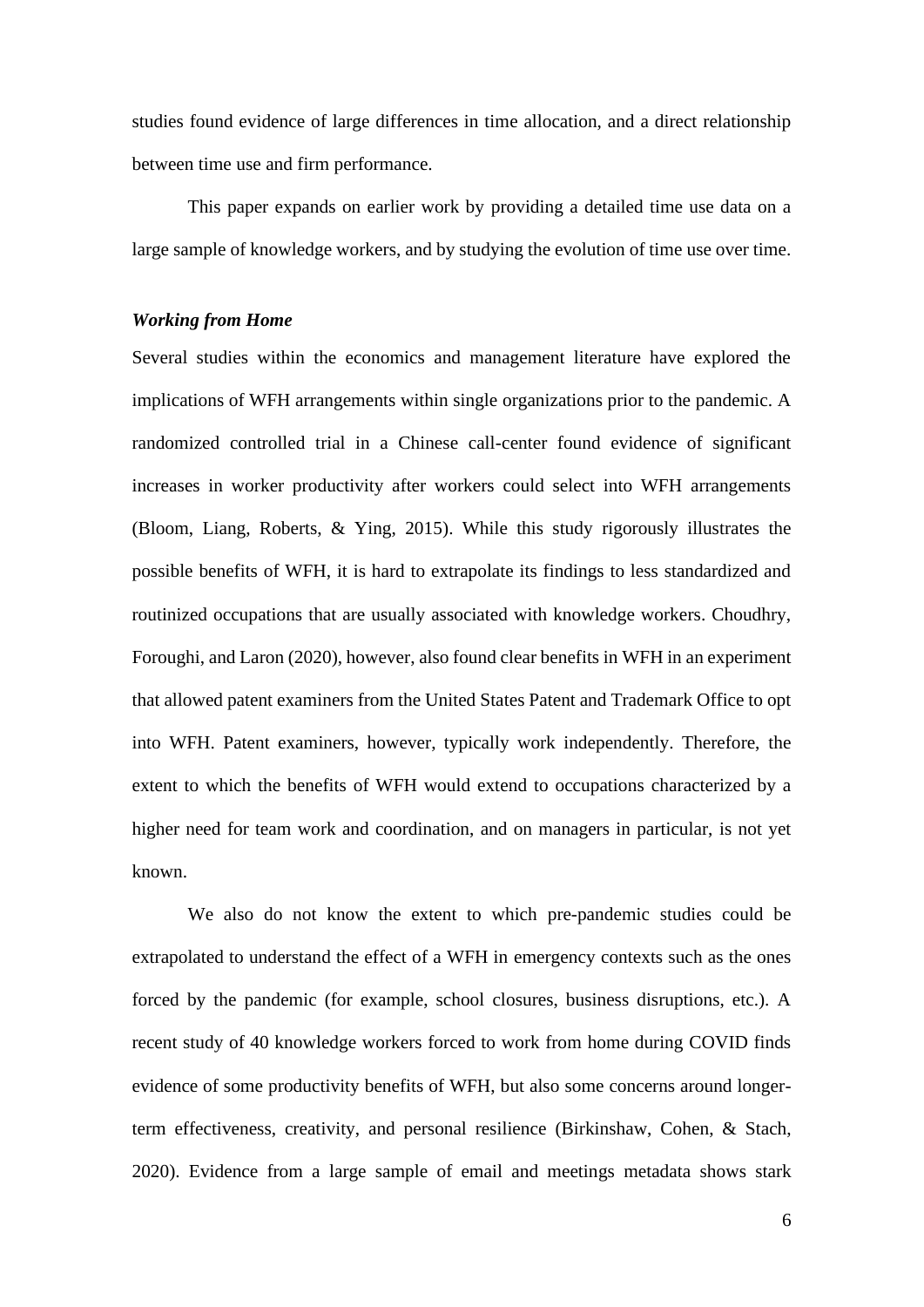increases in virtual meetings and emails after government-enacted lockdowns during COVID (which effectively forced WFH on large samples of workers), presumably as a way to compensate for the loss of physical interactions (DeFilippis, Impink, Singell, Polzer, & Sadun, 2020).

This project contributes to the WFH literature in multiple ways. First, much of the research on WFH has typically focused on workers that conduct standardized tasks (Bloom et al., 2015; Harrington & Emanuel, 2020) or that are in highly specialized fields (Choudhury et al., 2020; Myers et al., 2020). We contribute to this literature by examining the impact of WHF arrangements on a wider variety of workers and industries, and in providing new evidence on the differences between independent workers and managers. Second, the level of detail of the data collected on the time use of workers involved in WFH is also novel. Thanks to these data, we can investigate variation in the actual time (rather than aggregate recollections) allocated to personal and work-related activities (e.g. work-related meetings, reading/writing reports, personal time) for a large sample of individuals and over time. Third, we examine the effects of the recent shift to WFH caused by the COVID-19 pandemic.

#### *CSCW Research on Remote Collaboration*

Researchers in the field of computer-supported collaborative work (CSCW) have investigated the factors and technologies in support of remote collaboration in the last three decades (e.g. (Ens et al., 2019; Finholt & Sproull, 1990; Gutwin, Penner, & Schneider, 2004; Inkpen, Hegde, Czerwinski, & Zhang, 2010; Mark, Abrams, & Nassif, 2003; Nardi, 2005; O'Conaill, Whittaker, & Wilbur, 1993). In the seminal paper "Distance Matters", published in 2000, Olson & Olson examined the socio-technical conditions required for effective distance work within teams of knowledge workers (G. M. Olson & Olson, 2000). The paper provides a framework consisting of four key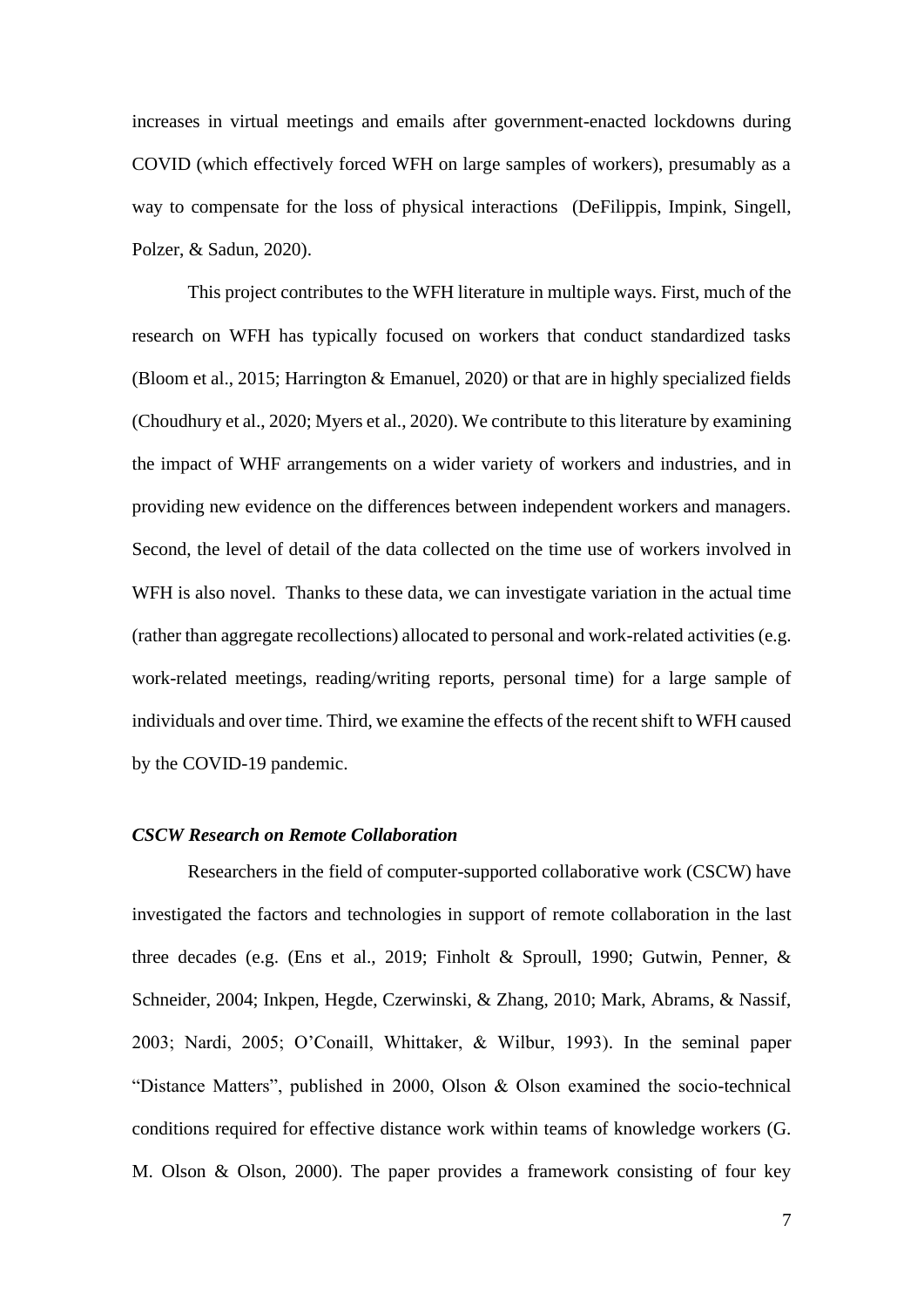concepts critical for effective remote work: common ground, coupling of work, collaboration readiness, and collaboration technology readiness. Olson & Olson claim that teams "with high common ground, loosely coupled work, readiness both for collaboration and collaboration technology, have a chance at succeeding with remote work", while highlighting that deviations in each of these factors might create a strain on the team, which require changes in the work or in collaborative processes to succeed. The paper's main argument, which is often cited in the CSCW literature on remote work, is that even with emerging and future technology, distance still matters – "There will likely always be certain kinds of advantages to being together". In later extensions of their framework Olson & Olson added to the distance framework the concept of organizational management – the practices and activities which shape remote collaboration (J. S. Olson & Olson, 2014), highlighting that managing at a distance is very different than managing a collocated team or project.

In the 2014 article, "Does Distance Still Matter?", Bjorn et al. (2014) revisited the distance framework's factors through a comparative analysis of four ethnographic studies of global software development. Their findings indicate that, contrary to findings from Olson & Olson (2000), in software development teams working remotely, closely coupled work tasks encourage remote workers to articulate the work in a way that makes the collaboration function. They also found that managerial practices are critical to making the collaboration function well, highlighting that identifying managerial concerns is essential for CSCW research on distributed work.

While the factors discussed above are still relevant, the forced transition to WFH during COVID-19 introduces additional factors such as increased childcare responsibilities, social isolation, and stress due to the pandemic. Yang et al. (2020) conducted a large-scale study on how WFH during COVID-19 affects collaboration in a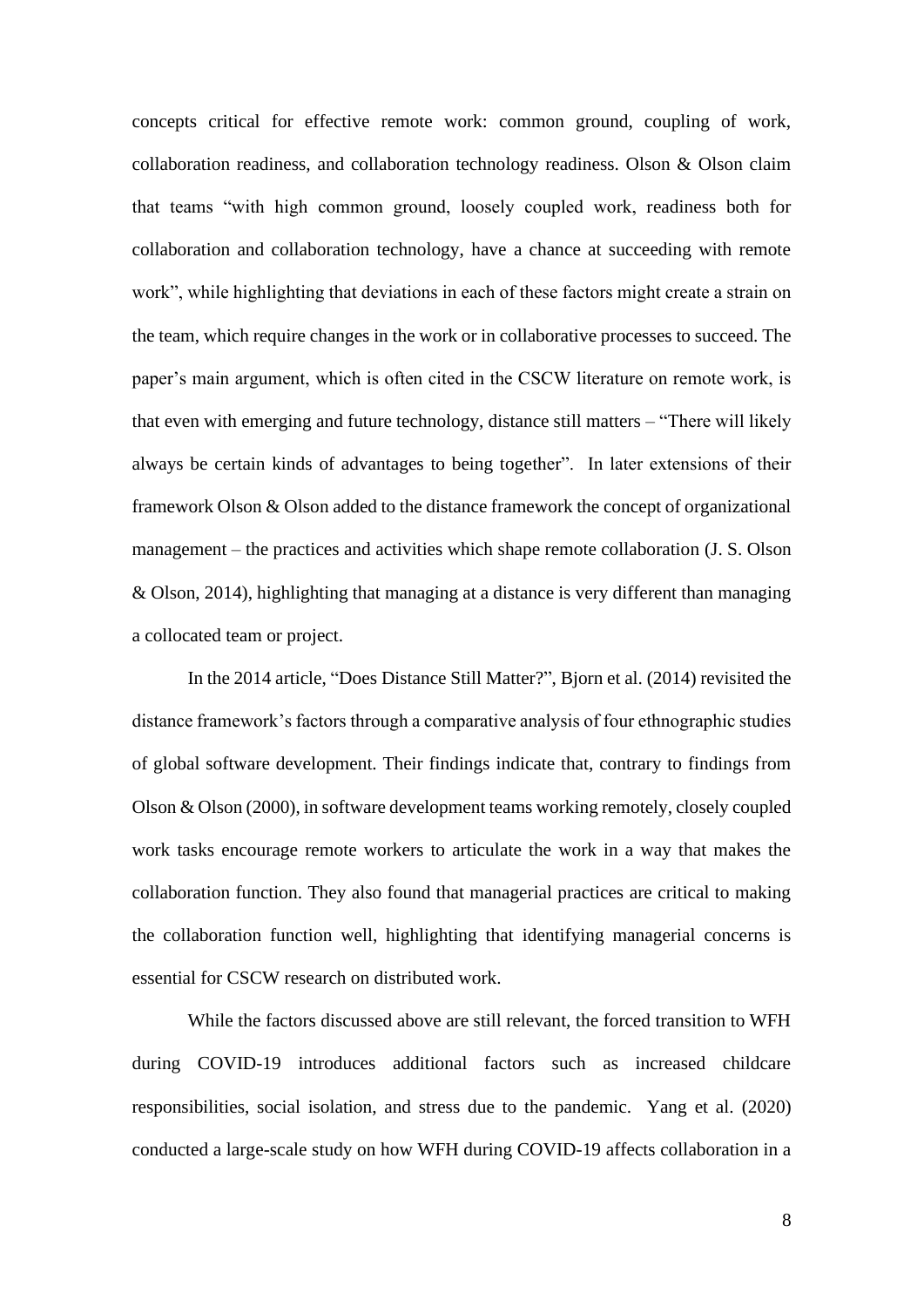sample of Microsoft US employees. Their findings indicate that the effect of WFH is moderated by individual remote collaboration experience prior to WFH, and that the medium for collaboration has shifted: instant messages were used more often, while scheduled meetings were used less. The findings also show more total collaboration hours, more meeting hours and fewer focus hours; however, the analysis suggests that the observed changes are mainly due to factors related to the COVID-19 pandemic, and that WFH under normal circumstances is likely to decrease collaboration and increase focus time. The authors conclude by stating that "a shift to WFH may be beneficial for those engaging in focused work that requires large blocks of free time but may be detrimental for those engaging in work that is highly collaborative in nature." This claim further highlights a need to study the heterogeneous impact of COVID-19 WFH on different kinds of knowledge workers.

Our study contributes to understanding the time-use of knowledge workers during COVID-19 WFH, while focusing on how the changes in time allocation and activity structure varied across knowledge workers with managerial responsibilities vs. independent workers. The CSCW research discussed above indicates the importance of supporting managers through remote collaboration. Understanding the impact of WFH on managers' activities and time allocation is a critical step in this direction.

#### **Time Use Study of Knowledge Workers**

We designed a time-use survey to study whether and how the transition towards "workfrom-home" arrangements (WFH), and away from the office, caused by the COVID-19 pandemic affected the use of time of knowledge workers. Specifically, this study addresses the following research questions: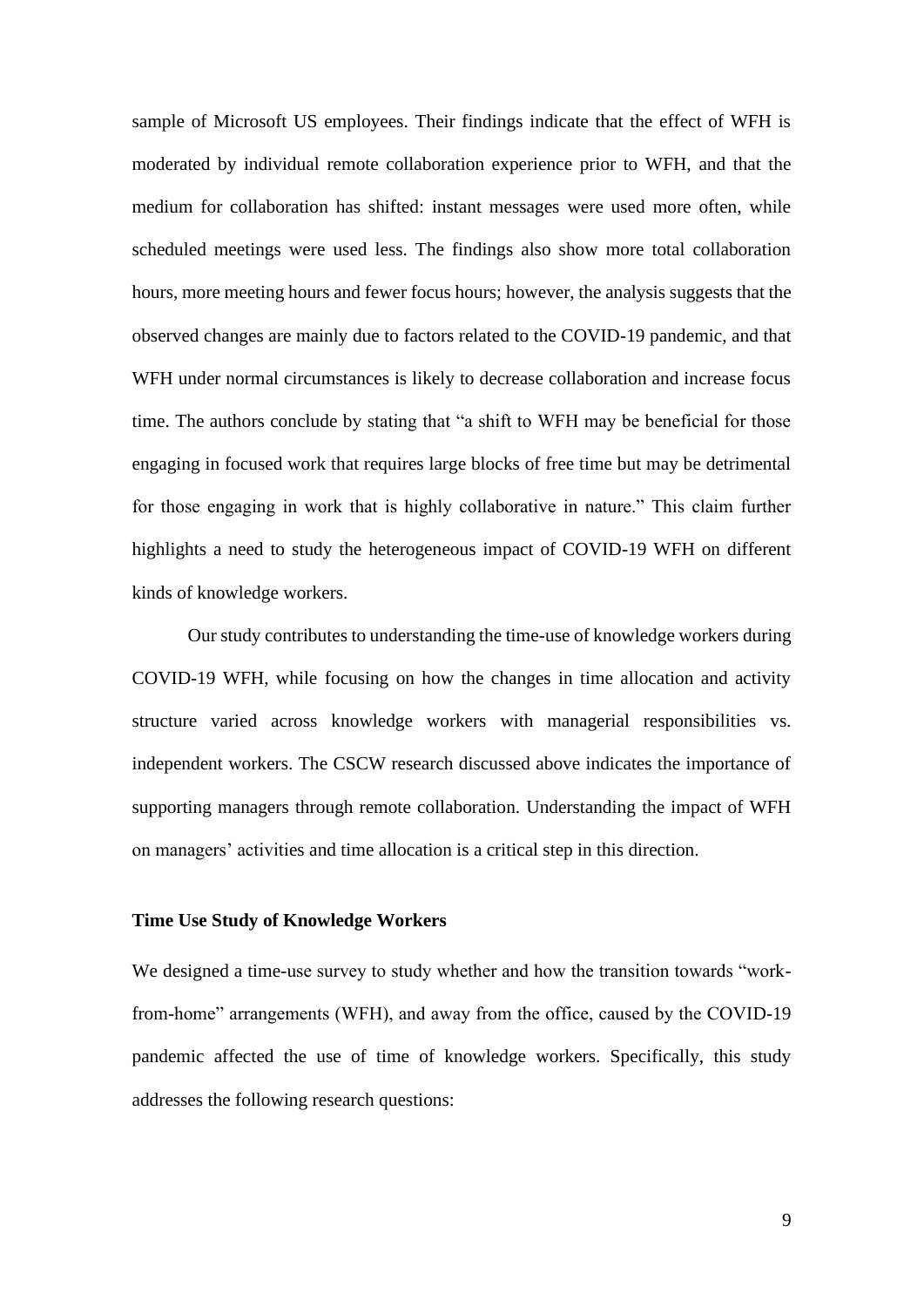- (1) RQ1: How did the forced transition to WFH change the allocation of time across different activities (e.g. activities performed alone vs. those that require communication and coordination with others)?
- (2) RQ2: How did the transition to WFH arrangements affect how these activities are conducted (for example, length of meetings)?
- (3) RQ3: Are the changes in time allocation and structure different across knowledge workers with and without managerial responsibilities?
- (4) RQ4: How has the perceived well-being of knowledge workers changed before and after the shift to WFH?
- (5) RQ5: How have the preferences of knowledge workers for working from home changed in the post COVID-19?

We use our results to address the five research questions above, and provide implications for design.

## *Materials and Methods*

#### *Recruitment and Participants*

We designed a novel Time-Use survey that we used to collect detailed time-use information on a large sample of U.S.-based knowledge workers. The data were collected across two waves: a first wave in August/2019 (pre-COVID) and a second wage in August/2020 (post-COVID). To ensure comparability across waves in both the pre- and post-COVID survey we recruited participants using the online paid marketplace platform Lucid, which partners with several companies to recruit individuals to answer online surveys.

In both waves, potential participants were screened for the same criteria: 1) employed in a full-time job at the time of response (+35 hours/week); 2) earning an annual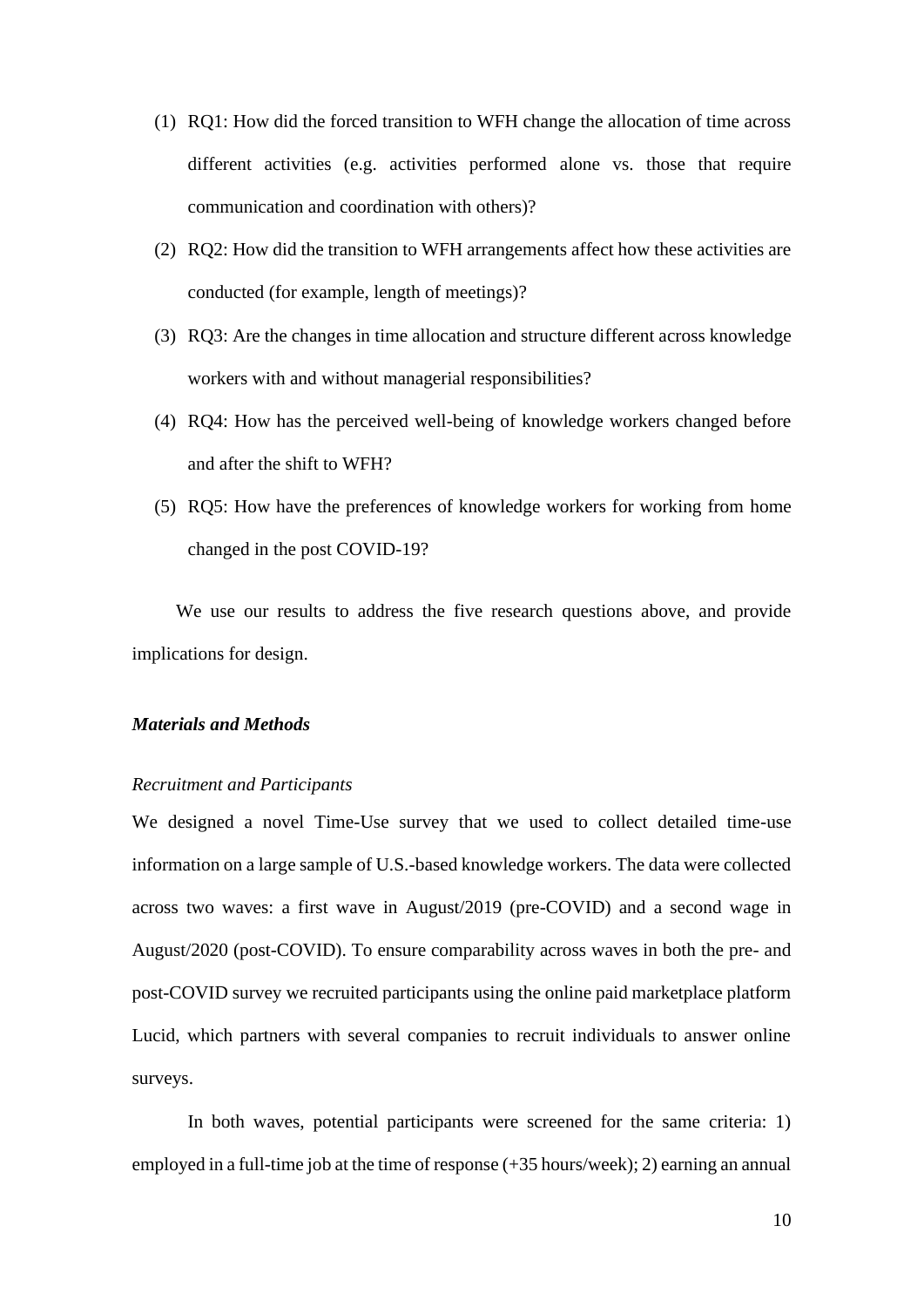salary income of at least \$40,000 US dollars (which corresponds to approximately the 6th percentile of the income distribution of knowledge workers in the US); 3) working in a "knowledge worker" occupation". Individuals meeting all the above criteria were invited to start the survey.

In addition to the participation criteria, we set quotas in terms of the gender, annual salary, highest educational degree, and urban profile to create two sample of knowledge workers whose average socioeconomic characteristics approximated the characteristics of knowledge workers described in the US Census' 2018 Current Population Survey (CPS) (United States Census Bureau, 2018).

The only difference in terms of recruitment across both waves was that in the pre-COVID wave we set a quota for knowledge workers who reported that they commuted to work between 4 to 5 days per week, whereas in the post-COVID wave we set a quota in terms of knowledge workers who reported that they commuted to work between 4 to 5 days a week before the COVID pandemic. This strategy was designed to select knowledge workers in the post-COVID sample who were expected to commute to work in case the COVID pandemic had not forced organizations to swiftly adjust their operations to a working-from-home reality.

Table 1 reports the descriptive statistics of the variables used to define the sampling frame across both waves, and the corresponding values in the 2018 U.S. CPS. In total, 615 knowledge workers responded to the pre-COVID wave and 577 knowledge workers responded to the post-COVID wave. Columns [2] to [5] show that the pre- and post-COVID samples are similar across the socioeconomic characteristics used to define the sampling frame. Column [5] reports the p-value of a chi-squared test of equality of frequencies comparing the pre-COVID to the post-COVID sample.

## INSERT TABLE 1 ABOUT HERE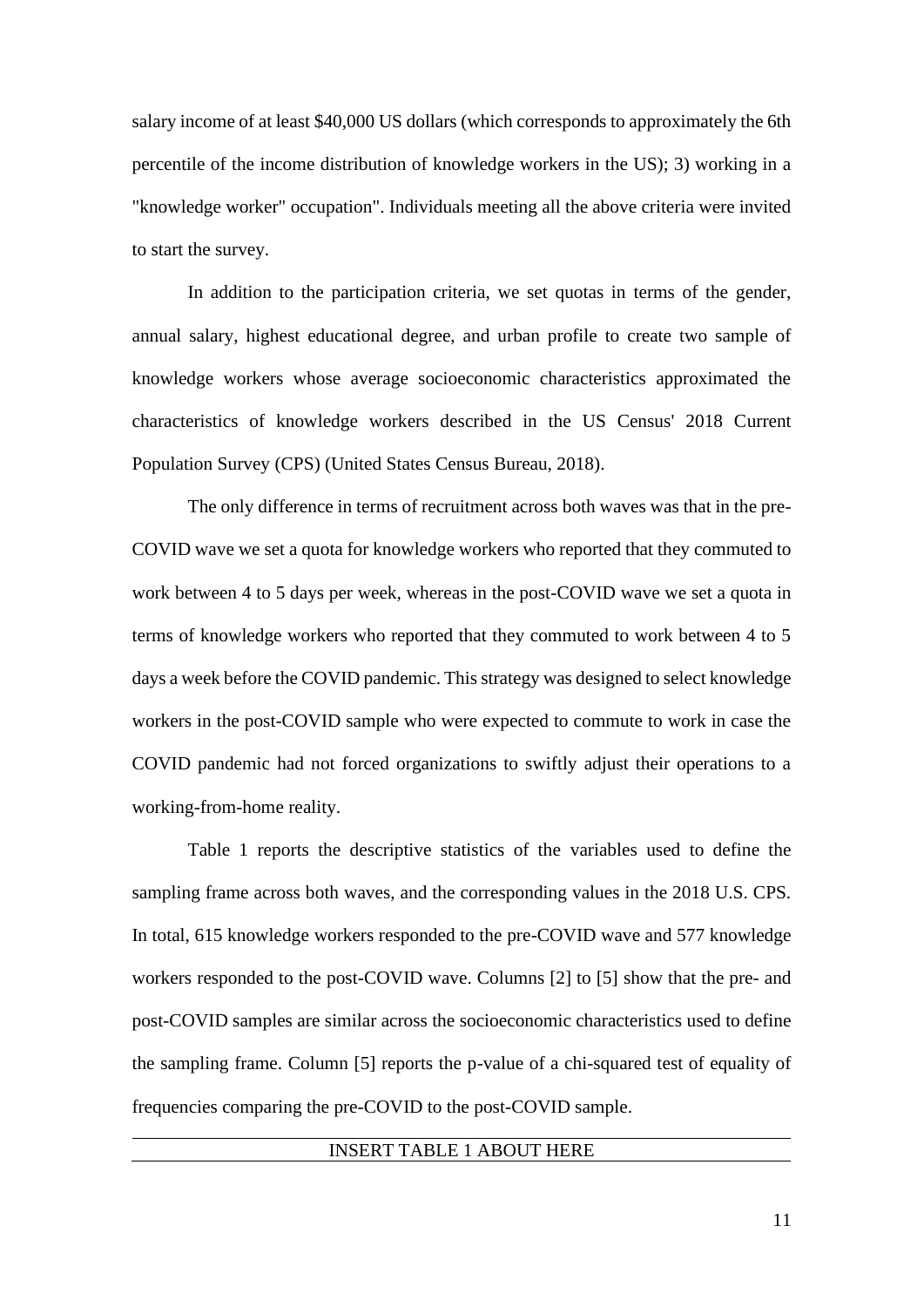Although the screening variables are balanced across samples, pre- and post-COVID respondents had differences: post-COVID respondents were +1.4 years older (pvalue<0.05), 8.3% more likely to live with children (p-value  $< 0.01$ ), 9.1% less likely to live more than 12 miles away from work (p-value  $< 0.01$ ), and 6.7% more likely to work in a large firm (p-value < 0.01). However, not only are all differences small in magnitude, but to account for any difference in background characteristics, all statistical methods used control for a series of socioeconomic characteristics, work-related characteristics, and noise controls.

As for their work responsibilities, we explore the effects of COVID-19 on managers and non-managers separately. We define managers as participants that report overseeing supervising at least one supervisee at work. In both waves, we achieved a 4:1 ratio of managers to non-managers: 509 (82.8%) participants and 464 (80.4%) participants are managers in the pre- and post-COVID waves, respectively. Is it important to note that the high share of managers across both samples is not detrimental to our results as: (1) the sampling process to collect responses was the same across waves; and (2) our empirical exercises estimate and interpret changes in time allocation within the group of managers (before vs. after COVID-19) and separately interpret changes within the group of non-managers (before vs. after COVID-19).

#### *Data Collection*

The survey consisted of five steps. First, potential participants completed a short screening questionnaire. Second, participants meeting the screening conditions were redirected to an online consent form. Third, upon consenting, participants were redirected to a time-use survey where they entered a detailed mapping of the activities they engaged in during the most representative working day of the previous week. Fourth, participants were asked to add additional details for a subset of activities. In the fifth and final step,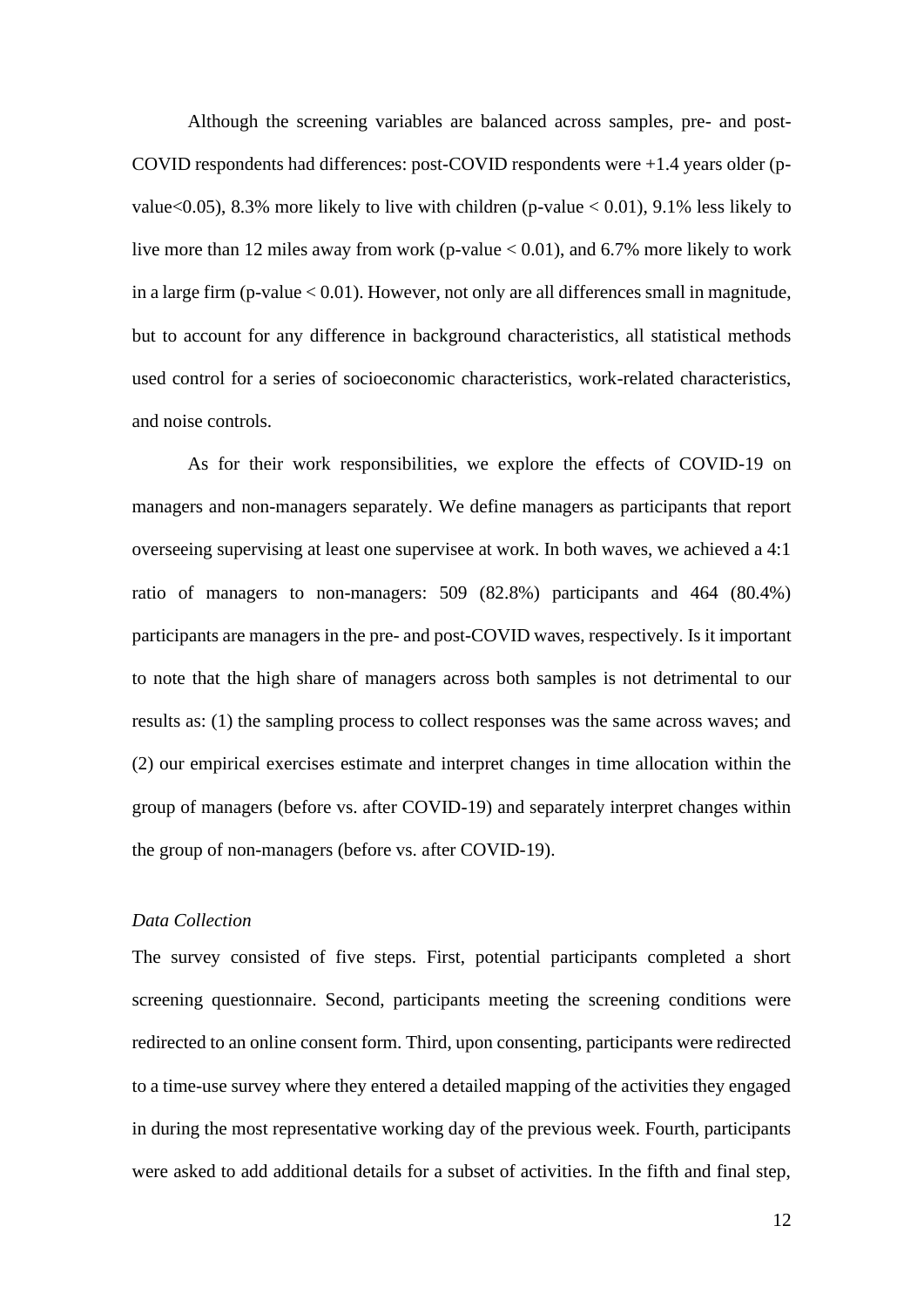participants answered a series of additional questions about their well-being, work, and socioeconomic characteristics. Both survey waves were hosted on Qualtrics.

## *Time Use Survey*

Our team developed a new time-use survey by adapting the well-known Daily Reconstruction Method (DRM) (Kahneman et al., 2004) to a distributed, on-line data collection methods. In the DRM method, participants are asked to fill in a diary about the activities undertaken the previous day. This approach allows researchers to collect detailed information on the types of activities conducted by respondents.

The procedure to fill-in the time-use diary was the same across the pre- and post-COVID waves. First, participants were prompted to recall the most "representative" working day from the previous week and were asked to mark which day of the week it was, and at what times they woke up and went to sleep. Then, we asked participants to fill in a time-use diary with information about activities they engaged in during that day. For each activity, participants had to select an activity title from a list of 22 activities as well as the start and end time of the activity. The time-use diary had three different sections, one for each part of the day (morning, afternoon, and evening). In each section, participants entered between 1 and 10 activities that started in that period. Thus, each participant reported up to 30 activities in their diary. We asked participants to report on activities that had lasted at least 15 minutes and that participants felt had been particularly important in their daily routine.

To help participants recollect the activities undertaken on that representative working day, we encouraged them to enter personal notes in a free text field in the survey: this field was optional, and we notified participants that the research team would delete this information as soon as the survey ended. Participants could also add free text subtitles to each activity. Figure 1 shows a screenshot from the morning section of the diary.

13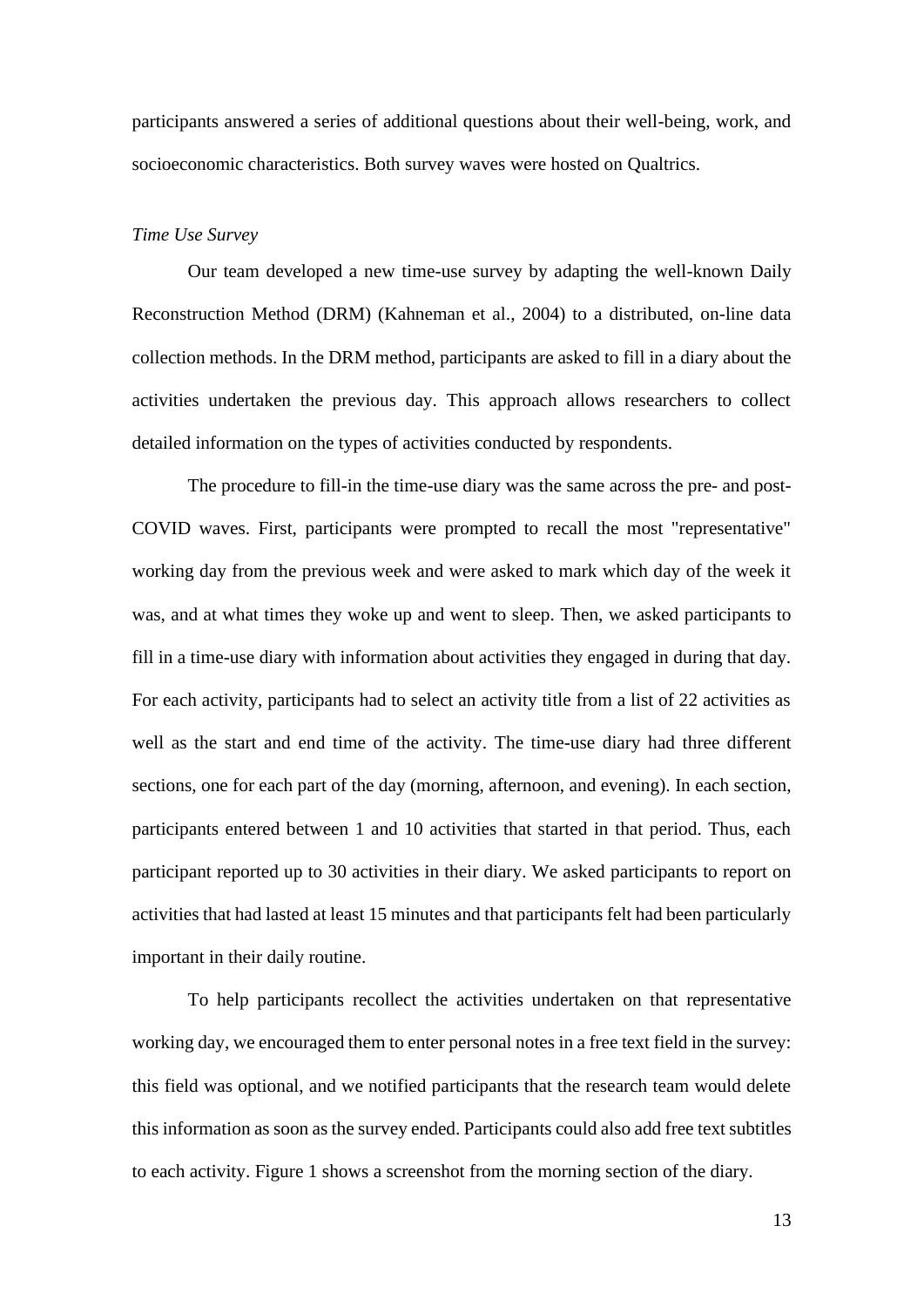#### INSERT FIGURE 1 ABOUT HERE

Across the pre- and post-COVID waves, participants went through a standard version of the survey tool up to, and including, the filling of the time-use diary. This implies that any data associated with the activities and time allocation are comparable across the pre-and post-COVID waves.

After participants reported all daily activities, and their respective start and end times, the survey instrument asked for further details about a subset of these activities. In the pre-COVID wave we followed the time use questionnaire with additional questions only about commuting activities, while in the post-COVID survey we asked participants to provide additional details also about other work-related activities. In this paper we do not report on the data from these additional questions.

The final part of the questionnaire across surveys was largely similar. Our team collected the same set of well-being (OECD, 2013), socioeconomic and work-related characteristics across waves, but in the post-COVID wave we added questions about workers' preferences for working-from home.

#### *Data Analysis*

Our analysis has multiple steps. We start our analysis by comparing the workday of knowledge workers in the pre- and post-COVID samples in terms of the allocation of time across work, personal, and commuting activities. For this analysis, the main dependent variables are the total time reported on commuting, personal, and work-related activities, and the total time of the work span (time between the start of the first workrelated activity and the end of the last work-related activity). Next, we examine pre- and post-COVID differences across the number of, average length of, and total time spent in the 4 following types of detailed work-related activities: 1) work-related email/social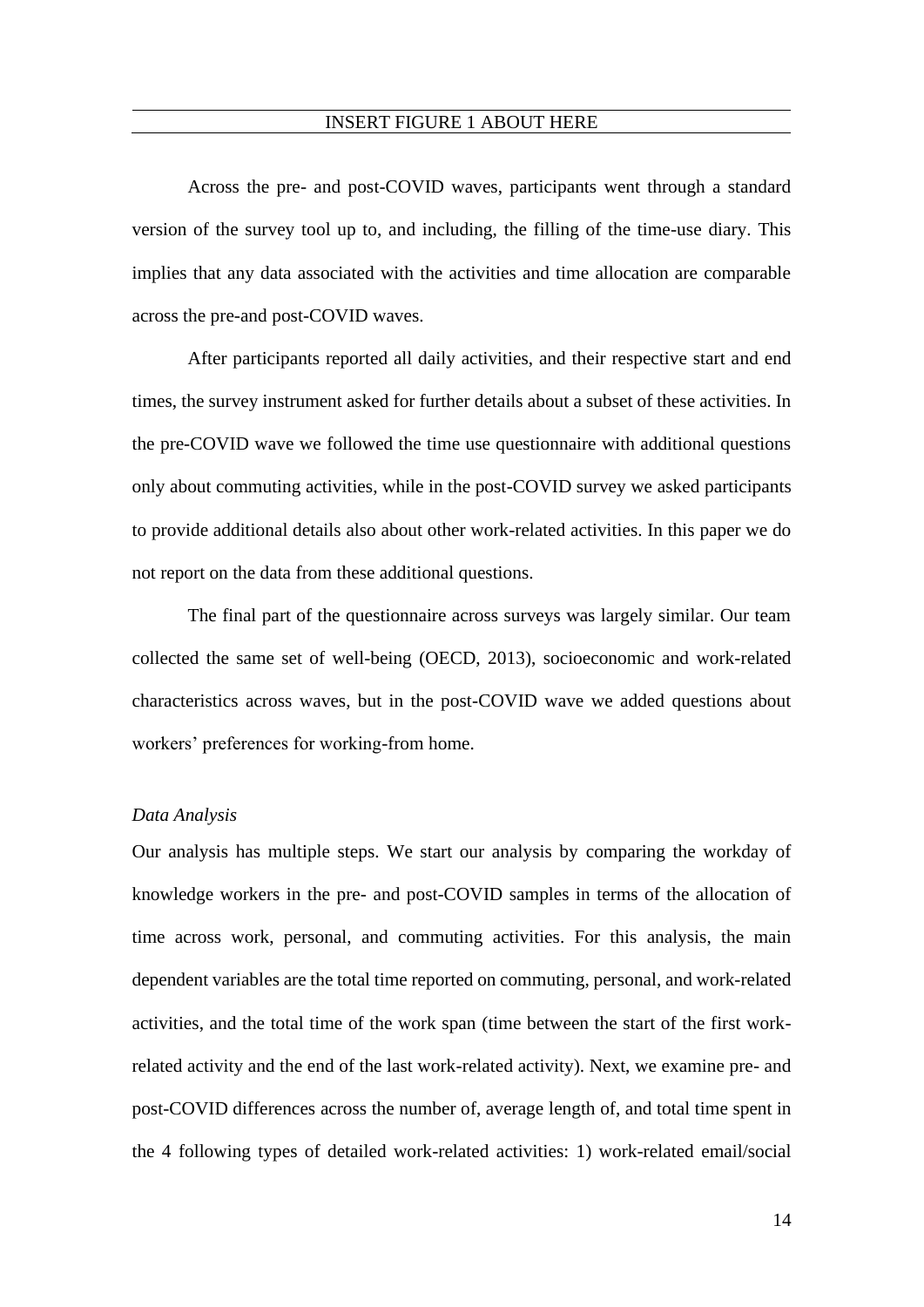media activities (e.g. reading/replying emails, using social media for work-related purposes); (2) work-related interactive activities (e.g. meetings, phone calls, videoconferences); (3) work-related solo-cognitive activities (e.g. planning for a meeting, preparing a presentation, writing a report, programming); and (4) other work-related activities (e.g. work-related leisure as business meals, and "other" work-related activities). All measures of time allocation are reported in minutes and all variables are measured at the respondent-level.

To examine changes in the dependent variables above, we report results from multivariate ordinary least square regression models (OLS), unless otherwise stated. Each model estimates the conditional mean difference between each respective dependent variable and a binary variable indicating whether the respondent is in the post-COVID sample. All models control for the following socioeconomic and work-related characteristics: age, gender, income, highest educational degree, marital status, whether the person lives alone, whether the person lives with children, whether the person lives in a large city, whether the person lives 6 miles or 12 miles away from work, whether the person works in a firm with more than 249 employees, whether the person works in the service sector, and tenure in the firm. All estimates also add the following control variables to account for differences in how well respondents answered the time-use diary: total time filling in the survey, day of week that was reported, and total unreported time within the day reported in the time-use diary. All estimated standard errors are White-Huber errors robust to heteroskedasticity and we report statistical significance using a two-tailed student-t test.

Following the first set of analysis, the next step of the analysis addresses how the nature of the work-day changed within the group of knowledge workers who are also managers, in comparison to the group of knowledge workers who do not have managerial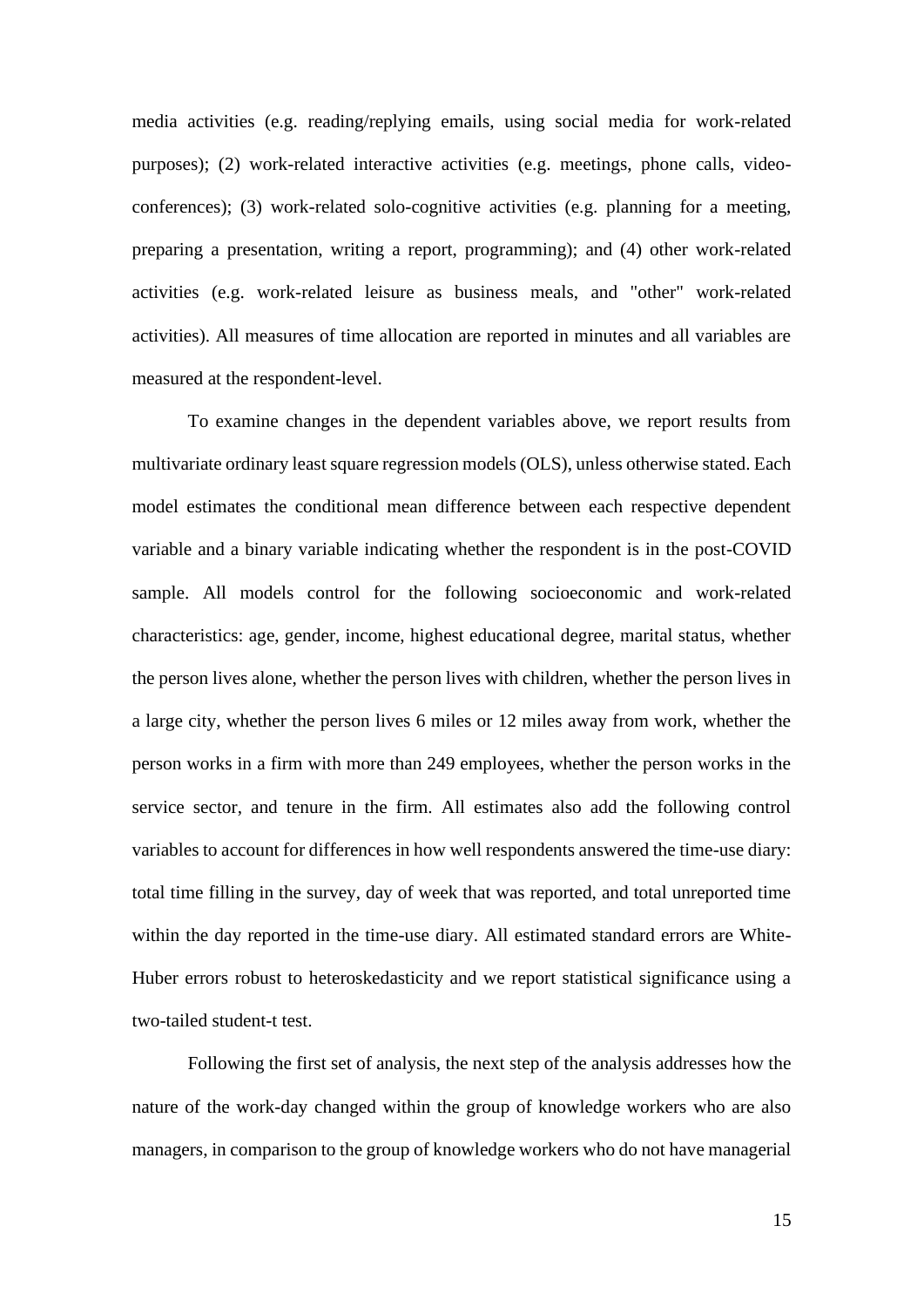responsibilities. Here, we repeat the same dependent variables and estimation methods as reported above, with the difference being that we replace the binary variable indicating the post-COVID sample by a categorical variable that differentiates (1) managers in the pre-COVID sample, (2) manager in the post-COVID sample, (3) non-managers in the pre-COVID sample, and (4) non-managers in the post-COVID sample. We then report on changes for managers pre-COVID and post-COVID, and for non-managers pre-COVID and post-COVID. This set of analysis enables us to separate the effects of a WFH reality on managers from the effects on non-managers. All estimates control for the same background variables reported above and, as before, all estimated standard errors are White-Huber errors robust to heteroskedasticity, and we report statistical significance using a two-tailed student-t test for the comparison with the benchmark category and for the comparison of coefficients.

To assess whether the need for coordination could explain potential differences across pre-COVID and post-COVID behaviors for managers and non-managers, we reestimate the models above using either only individuals that reported working in large firms (firms with at least 250 employees) or only workers from small firms (firms with at most 249 employees). If any observed effect is due to a higher need for coordination in a context where workers work from home, we would expect results to be driven by knowledge workers from large firms.

To assess potential changes in well-being, we repeat the models above using two measures of worker's well-being (0-10 score on life satisfaction and % of reported workday that the worker was in a more positive than negative mood). Finally, we report simple descriptive statistics collected exclusively in the post-COVID sample about workers' perceptions about WHF arrangements.

16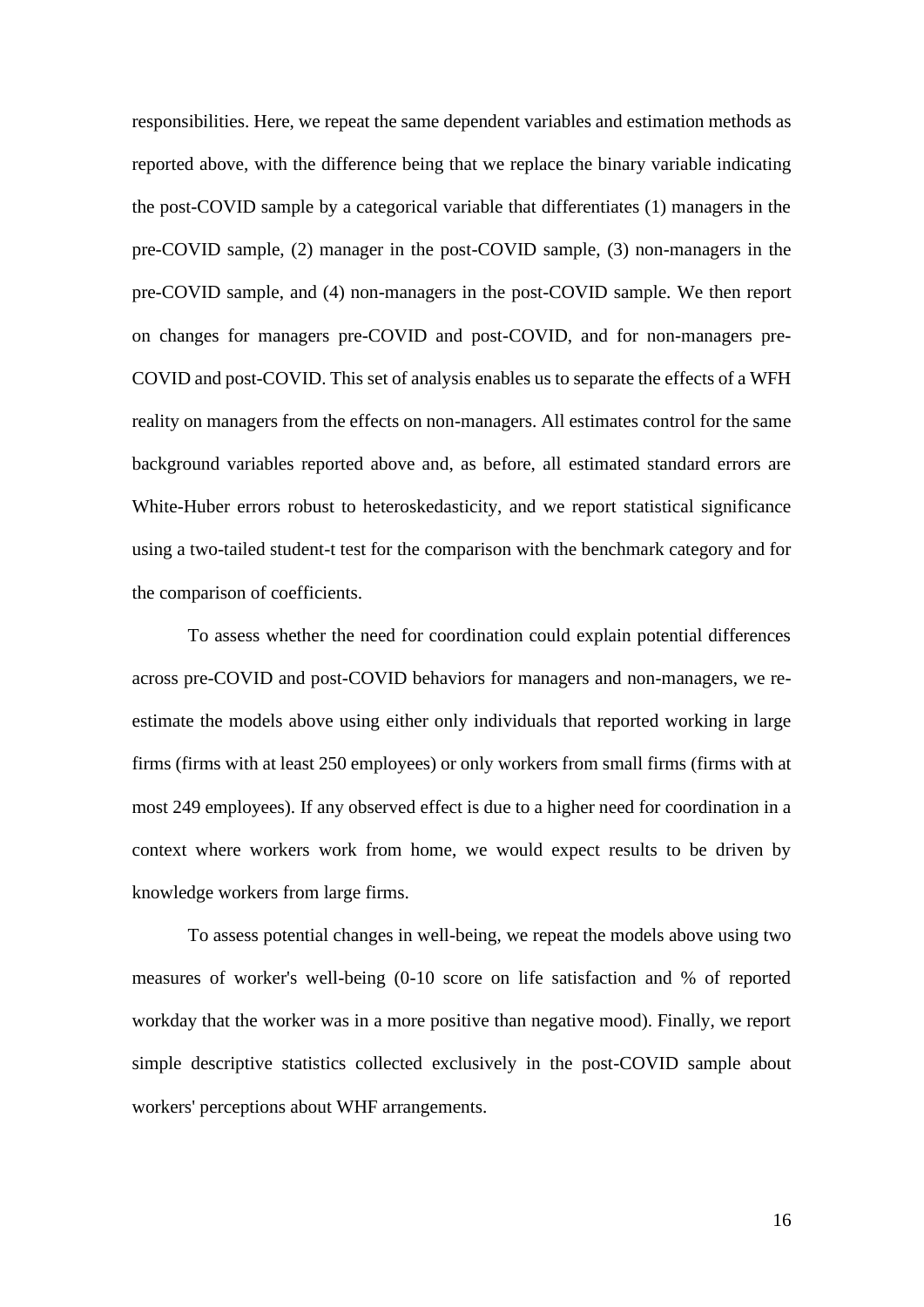We used StataCorp's Stata software, version 16, to conduct all quantitative analyses.

#### *Results*

In this section we summarize results from the responses of the 1192 knowledge workers in our sample (615 in the pre-COVID sample and 577 in the post-COVID sample). Within this sample, 973 participants were managers (509 in the pre-COVID sample and 464 in the post-COVID sample) and 219 not managers (106 in the pre-COVID sample and 113 in the post-COVID sample).

#### *Time Diaries*

Participants entered an average of 14.1 daily activities  $(SD = 7.3)$ . Including time allocated to sleeping, participants reported an average of 1191.9 minutes of time spent on different activities  $(SD = 209.3 \text{ minutes})$ ; this translates to just under 20 hours spent on the reported activities. Participants reported their activities for Mondays (37.8%), Tuesdays (24.8%), Wednesdays (17.9%), Thursdays (10.1%), and Fridays (9.6%). All models control for which day of the week was reported.

## *Time allocation pre- vs. post-COVID*

Figure 2 summarizes how participants allocated their time by every 15-minute time window in a pre-COVID vs. a post-COVID day. Each color represents one type of activity (work, personal, commuting, or unreported) and the area represents the share of participants that reported engaging in such activity at every 15-minute time window. Figure 2 illustrates three main differences in terms of the working day of knowledge workers post-COVID. First, as expected, commuting time (represented by the red area) is compressed to almost zero throughout the day. Second, the compressed commuting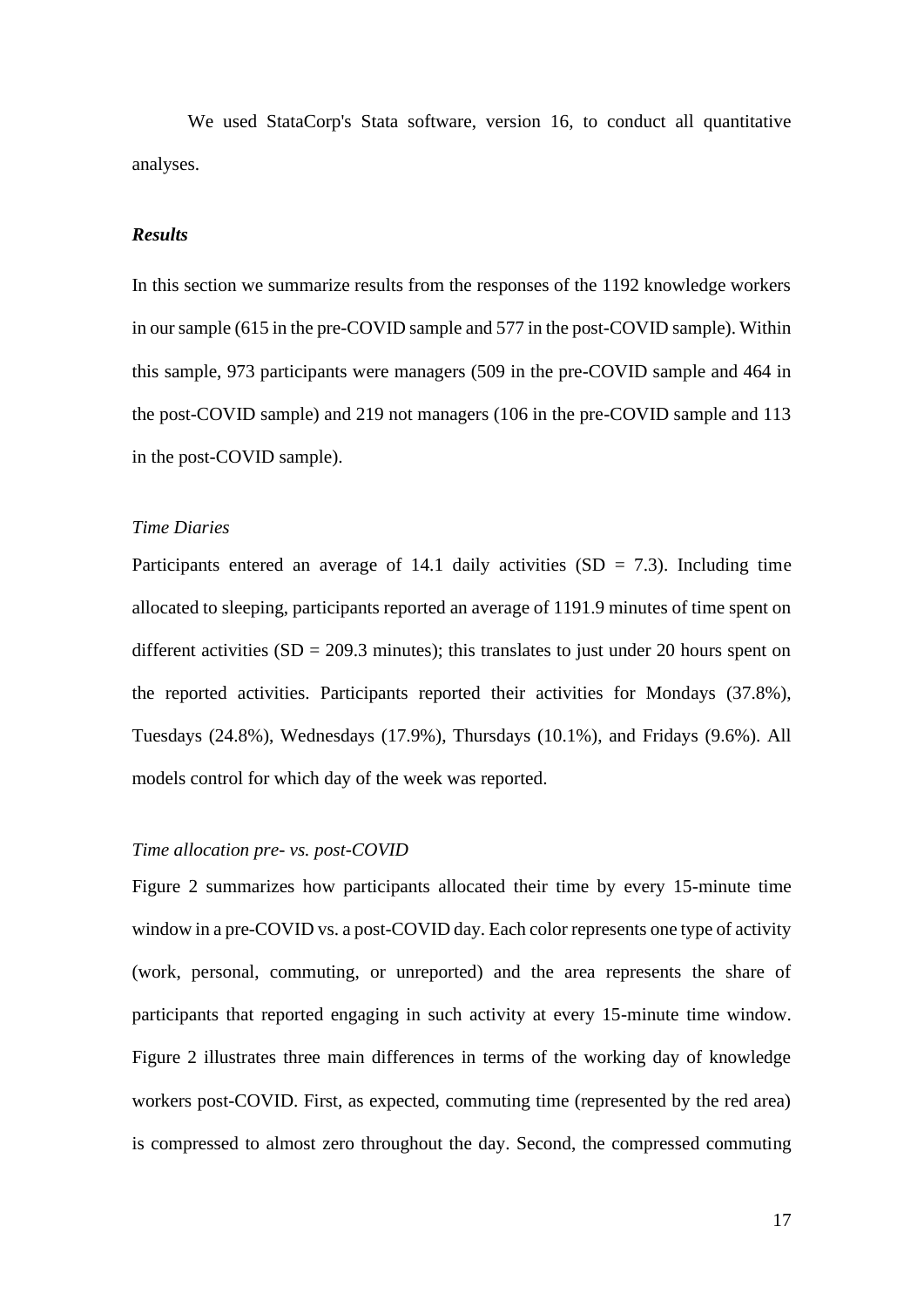time is replaced by personal activities, especially in the morning (represented by the expansion of the green area between 6AM and 9AM). Third, working days are longer and more dispersed over the day (blue area expands between 6PM and 10PM).

## INSERT FIGURE 2 ABOUT HERE

Table 2 provides further details on time use by reporting the average difference in time allocation across activity types in the post-COVID vs. the pre-COVID samples while adjusting for differences in socioeconomic and work-related characteristics of participants (as detailed in the methods section, results are estimated by multivariate Ordinary Least Squares regressions and we assess statistical significance via a two-tailed t-test). Participants report a -31.4 minutes decline in the time allocated to commuting events (p-value < 0.01) in the post-COVID sample, an increase in +24.2 minutes allocated to personal time ( $p$ -value  $< 0.01$ ), and no increase in total time allocated to work-related activities (difference of  $+7.2$  minutes, p-value = 0.35). These results suggest that respondents reallocated commuting time towards personal activities rather than expanding their working time.

Column [4] in Table 2 shows that the structure of the workday changed post-COVID. The work-day span (the difference between the start of the first work activity and the end of the last work activity) increased by  $+43.2$  minutes (p-value  $< 0.01$ ). This is aligned with the expansion of the blue area after 6PM in Figure 2 and implies that participants reallocated work activities previously concentrated in a 9AM-5PM work-day towards the evening.

## INSERT TABLE 2 ABOUT HERE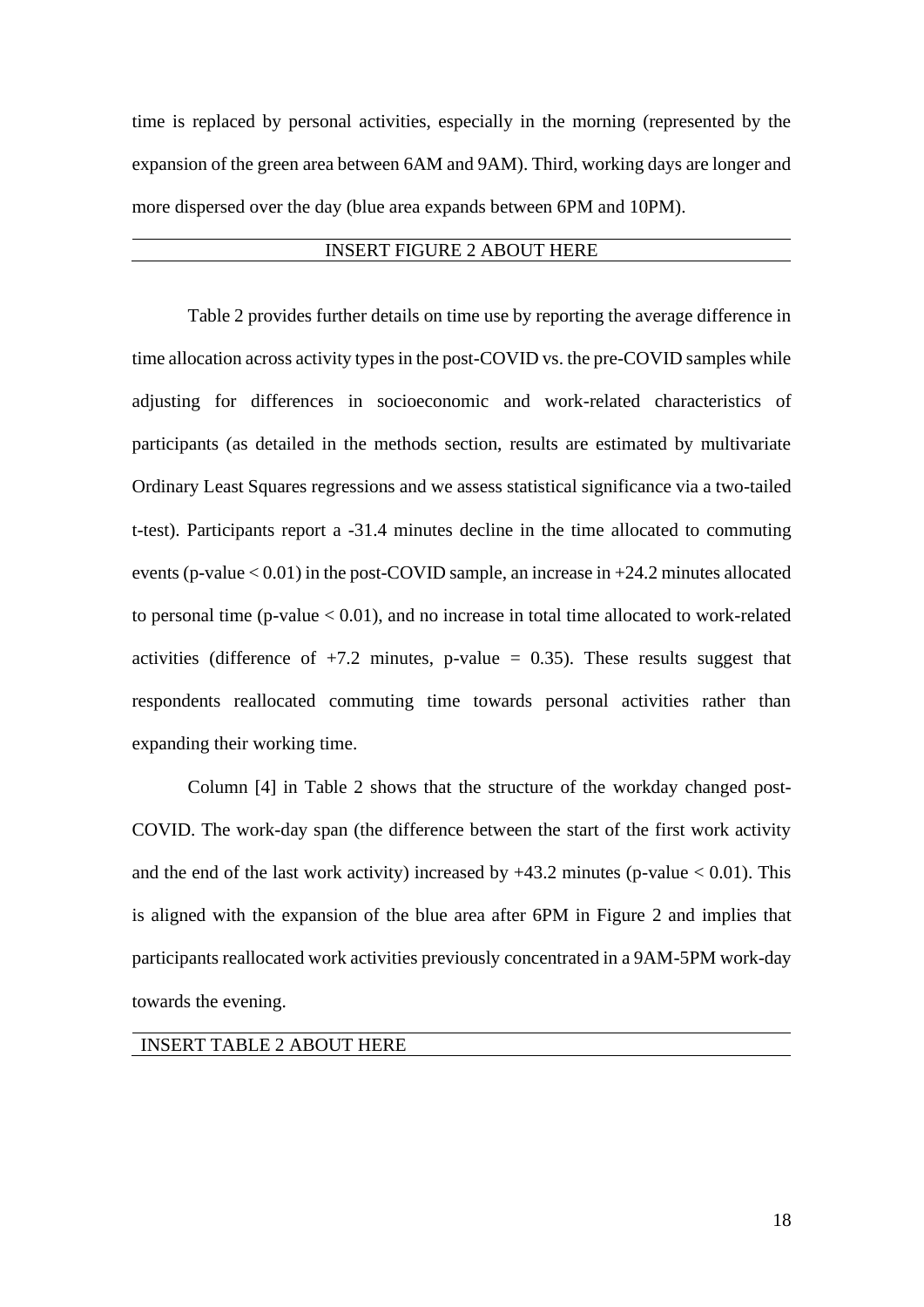#### *The structure of work pre- vs. post-COVID*

Tables 3 and 4 explore in more detail changes in the structure of work post-COVID. Table 3 focuses on the frequency of the 4 types of work-related main activities captured in the time-use diary:

- (1) Work-related email/social media (e.g. reading/replying to emails);
- (2) Interactive work-activities (e.g. phone calls, videoconferences, meetings)
- (3) Cognitive activities performed alone (solo) (e.g. analyzing a report, preparing for a meeting); or
- (4) Other work-related activities (e.g.: leisure with clients, business meals).

Table 3 reports the results of a multivariate regression model comparing the counts of each type of work-related activities. Participants reported a higher number of work-related activities post-COVID  $(+1.4$  activities, p-value  $< 0.01$ ). These additional activities were spread across email/social media activities  $(+0.38$  activity, p-value  $< 0.01$ ), interactive activities  $(+0.38$  activity, p-value  $< 0.01$ ), and solo cognitive activities  $(+0.61)$ activity, p-value  $< 0.01$ ).

## INSERT TABLE 3 ABOUT HERE

Table 4 reports the difference in the average duration of engagement in work activities (overall and by type of activity) in the pre- and post-COVID samples. The data show that the average duration of individual engagement in work activities decreased. In other words, the time that workers spend on an average task, before they switch to another task, is shorter post-COVID. Conditional on engaging in an activity, the average engagement in a work activity was -11.6 minutes shorter in the post-COVID sample (pvalue < 0.01). We see this change across average email/social media activity (-6.7 minutes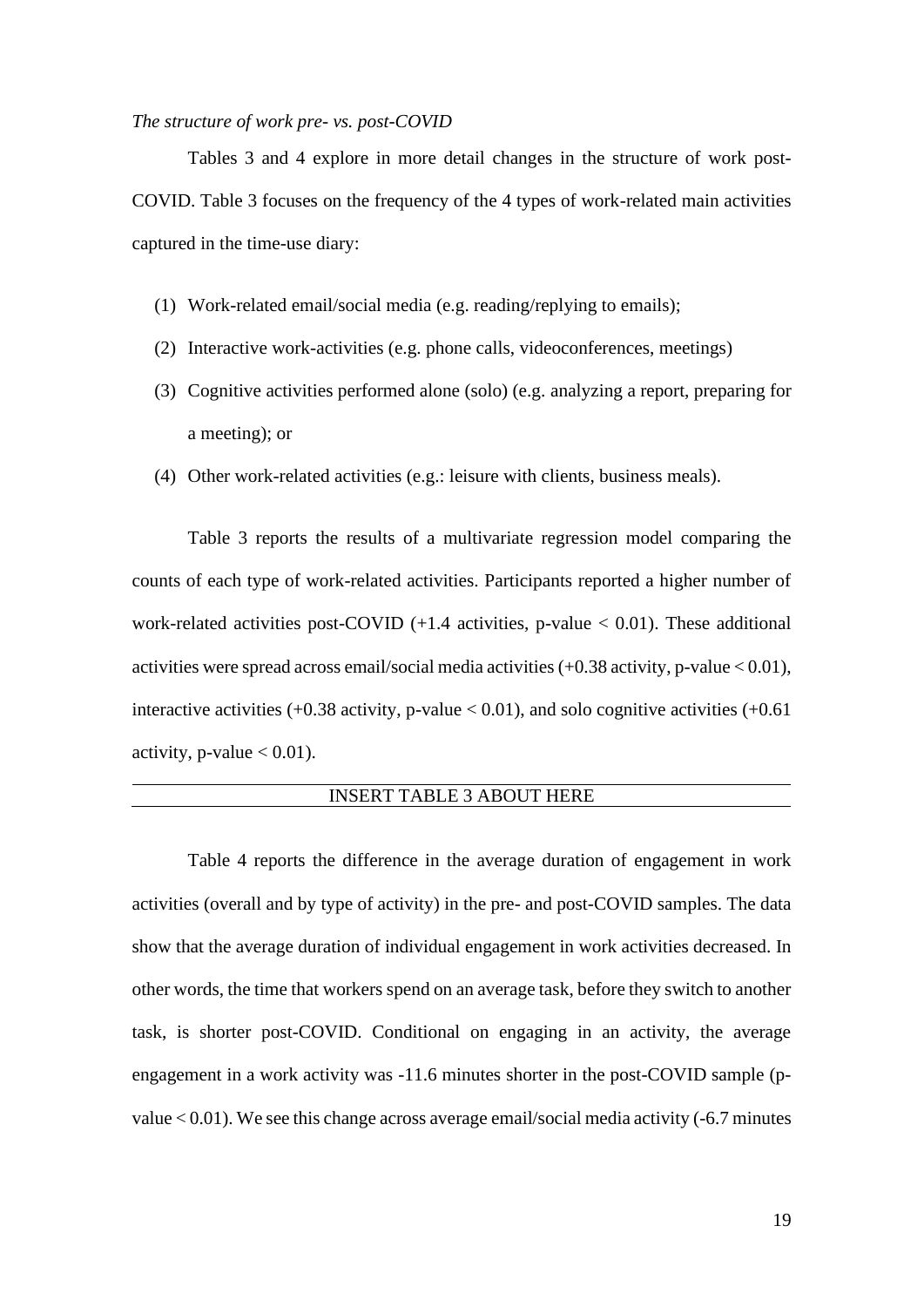(p-value  $\langle 0.05 \rangle$  and solo cognitive activity (-14.3 minutes, p-value  $\langle 0.01 \rangle$ , and marginally so for interactive activities  $(-6.8 \text{ minutes}, \text{p-value} = 0.053)$ .

#### INSERT TABLE 4 ABOUT HERE

Overall, the data suggest that WFH has resulted in a proliferation and greater fragmentation of tasks during the working day. These two changes increase in frequency of activities, but the reduction in average length of activities balances off such that the total time dedicated to each of these activities is not statistically different across the preand post-COVID samples (Table 5). In other words, workers spend the same total amount of time on these tasks post-COVID as they did pre-COVID. But, post-COVID they do this through a larger number of shorter engagements than pre-COVID.

## INSERT TABLE 5 ABOUT HERE

## *Heterogeneous change in the nature and structure of knowledge work across managers and non-managers*

While all knowledge workers are likely to engage in activities that rely on team-work and social interactions to a certain degree, the role of coordinative and interactive tasks is especially important for managers (Deming, 2017; Drucker, 1963). We see this in our time-use data as well. Conditional on all control variables described in the methods section, managers in our dataset (combining pre-COVID and post-COVID data) devote  $+29.0$  more minutes of the working day to interactive activities (p-value  $< 0.01$ ), more time to strategic solo-cognitive tasks (e.g. planning for meetings, preparing materials, or thinking about work-related problems) than non-managers  $(+ 21.1$  minutes, p-value < 0.05). Symmetrically, we also see that managers spend on average less time in more operational solo-cognitive tasks as writing/editing/programming (-28.8 minutes, p-value  $< 0.01$ ).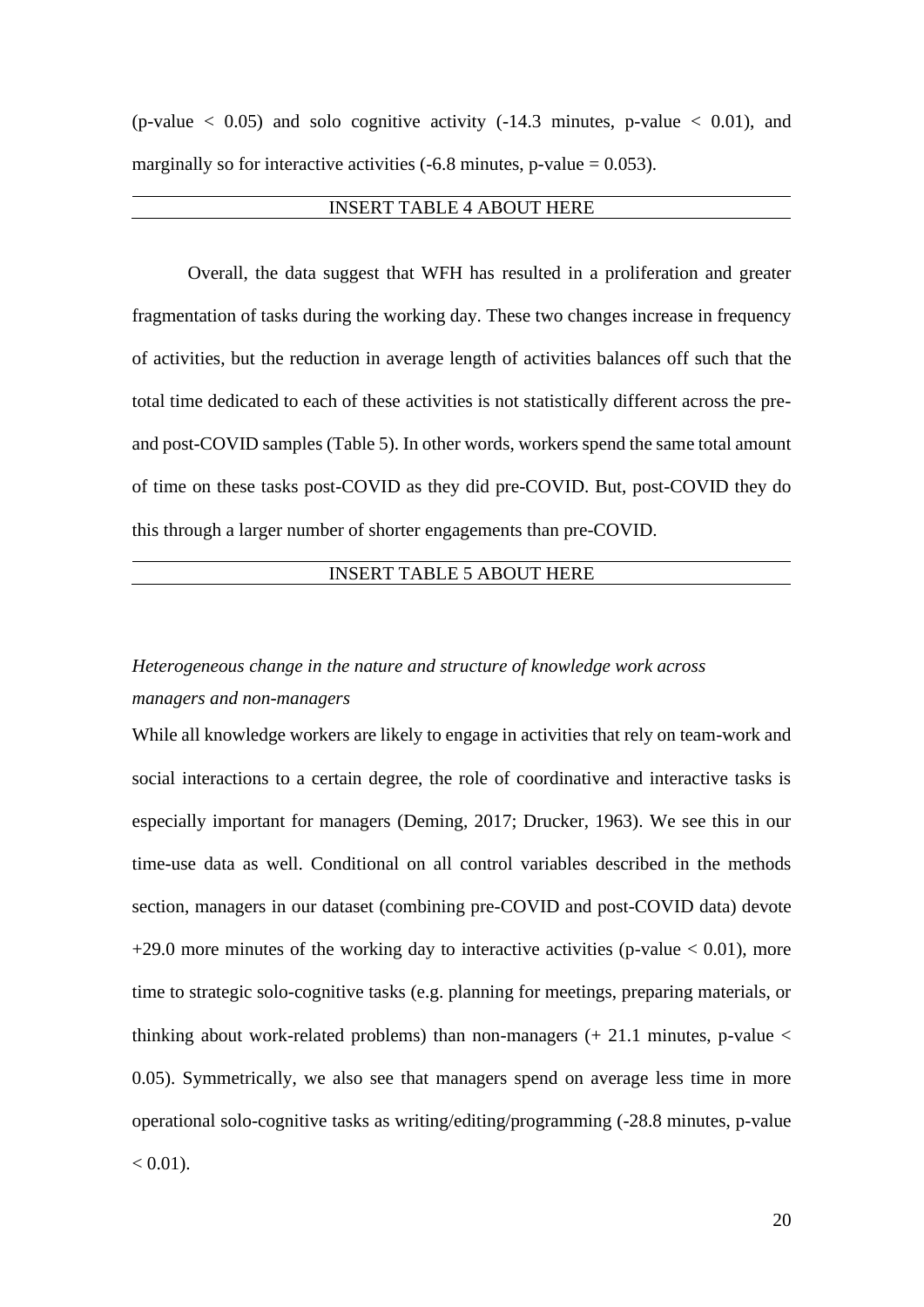Given the importance that interactive activities for managers, we turned to explore whether the forced transition to WFH affected managers differently relative to independent contributors. In particular, we hypothesized that managers might have needed to spend an even greater fraction of their time in meetings while WFH, to compensate for the loss of the many extemporaneous and unstructured interactions that would typically take place in an office.

To look at this question, in Table 6 we break the sample down between managers and non-managers. That is, instead of simply comparing all knowledge workers before and after COVID as we did in Table 2, we compare managers and non-managers to their pre-COVID baselines. Column [1] shows that both managers and non-managers reduced the time spent commuting in the post-COVID sample when compared to the pre-COVID period (-27.3 minutes, p-value  $< 0.01$ , and -48.4 minutes, p-value  $< 0.01$ , for managers and non-managers post-COVID, respectively). However, as shown in columns [2] and [3], there are significant differences in how the commuting time was reallocated by managers vs non-managers. Non-managers reallocated the foregone commuting time towards personal activities (+80.0-minute difference in comparison to non-managers pre-COVID, with p-value  $< 0.01$ ) and reduced work-related time  $(-31.6$ -minute difference in comparison to non-managers pre-COVID, with  $p$ -value  $< 0.05$ ). In contrast, for managers we see no statistically significant increase in personal time  $(+10.9 \text{ minutes}, \text{p-value} =$ 0.23) and a marginal increase in work-related time  $(+16.4 \text{ minutes}, \text{p-value} = 0.06)$ . Furthermore, Column [4] indicates that the longer work span reported in table 2 is entirely driven by managers, who clocked a 58.2 minutes longer work-span (p-value $<0.01$ ), while there was no statistically significant difference in work-span for non-managers (-19.9 minutes, p-value  $= 0.27$ ).

#### INSERT TABLE 6 ABOUT HERE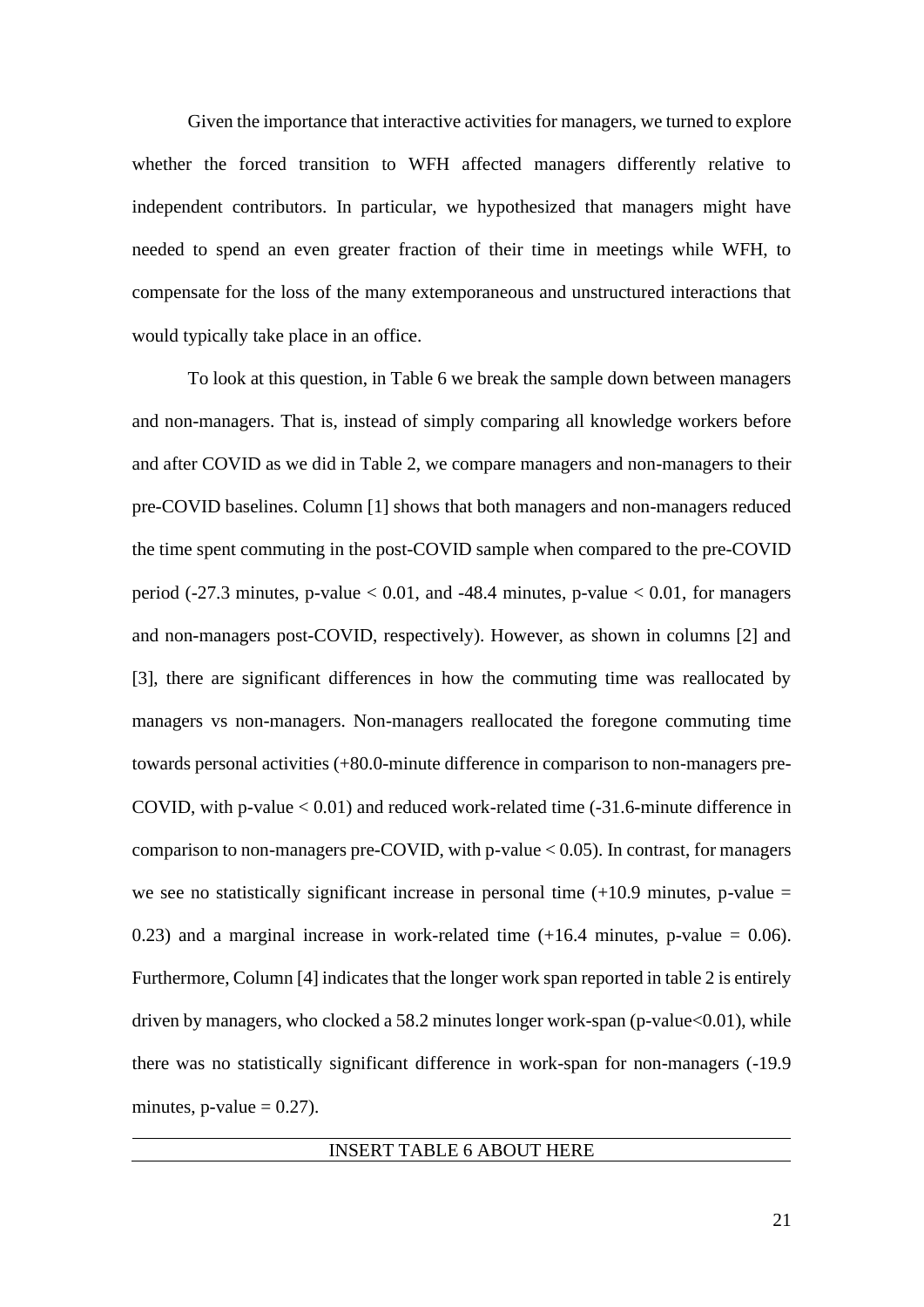Table 7 reports how the count of different types of work-related activities during the reported day changed for managers and for non-managers post-COVID (this is analogous to the results in Table 3 which reported on changes for all workers). Table 7 shows once again that managers were the most affected by working-from-home post-COVID—especially in activities associated with coordination. In the post-COVID sample, managers engaged in more work-related activities across multiple types of activities. On average, they engaged in 1.41 more work-related activities (p-value <0.01), +0.47 email/social media activities (p-value < 0.01), +0.41 interactive activities (p-value  $< 0.01$ ), and  $+0.57$  solo-cognitive activities (p-value  $< 0.01$ ). For non-managers, the increase in the number of work activities was concentrated in solo-cognitive work (+0.80 activity, p-value  $< 0.01$ ). The increase in the count of events devoted to work-related email/social media was also greater for managers.

## INSERT TABLE 7 ABOUT HERE

Tables 8 and 9 show the post- vs. pre-COVID changes across managers and nonmanagers in the average time of different types of work activity and on total time dedicated to each activity. Table 8 shows that, while the duration of the average work activity declined for both managers  $(-10.7 \text{ minutes}, p-value < 0.01)$  and non-managers  $(-10.7 \text{ minutes}, p-value < 0.01)$ 15.3 minutes, p-value  $= 0.063$ ), the types of activities affected were different. Managers saw a marginal decrease in the duration of solo cognitive (-8.7 minutes shorter, p-value  $= 0.07$ ) and other work activities (-10.4 minutes shorter, p-value  $= 0.08$ ), but not in interactive activities. In contrast, non-managers experienced a reduction in the duration across both solo and interactive work activities: -40.9 minutes in the average duration of solo cognitive activities (p-value  $< 0.01$ ), -20.9 minutes in the average duration of interactive activities (p-value  $< 0.05$ ), and  $-18.2$  minutes in the average duration of email/social media activities (p-value  $< 0.05$ ).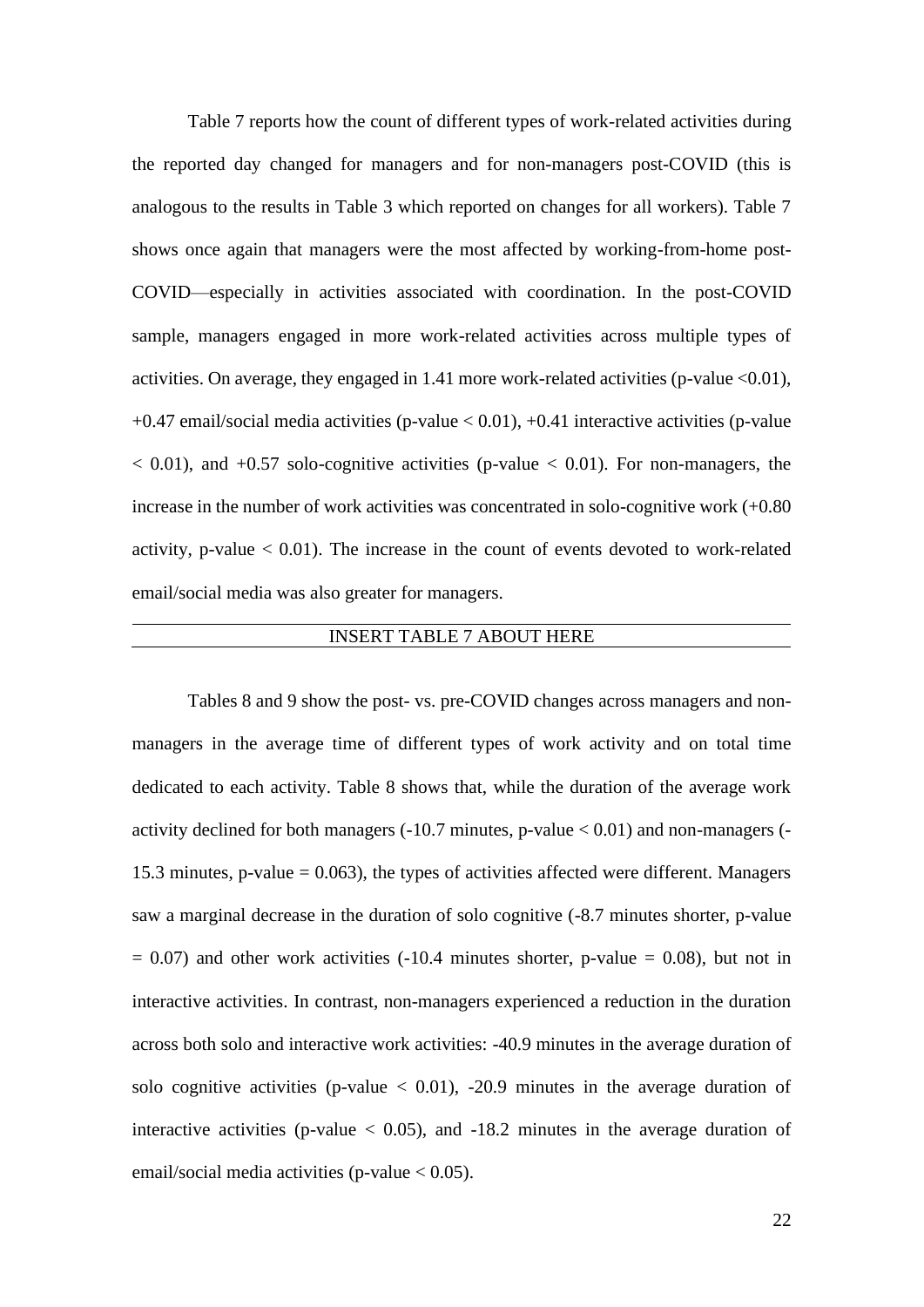#### INSERT TABLE 8 ABOUT HERE

Table 9 shows that managers and non-managers did not increase the time focused to specific types of work activities, with exception of a marginal increase in time allocated to work-related interactive activities by managers  $(+11.6 \text{ minutes}, \text{p-value} = 0.08)$ , a decrease in "other" type of work activities by managers  $(-16.7 \text{ minutes}, p-value < 0.01)$ , and decrease in time dedicated to email/social work by non-managers (-34.9 minutes, pvalue  $< 0.01$ ).

#### INSERT TABLE 9 ABOUT HERE

The data show that the differences between managers and non-managers are even larger in large and complex organizations, where the need for coordination is presumably greater. We report these results in Tables 10 and 11, where we show the coefficients of regression models analogous to those from tables 5-9, but estimated separately according to the size of the firm where the respondent worked. Table 10 reports the results using a subsample of 847 respondents working in large firms (694 managers and 153 nonmanagers), 417 in the pre-COVID (342 managers and 75 non-managers) and 430 in the post-COVID (352 managers and 78 non-managers) samples. Table 11 reports the results using the remaining subsample of 345 respondents working in small firms (279 managers and 66 non-managers), 198 respondents in the pre-COVID (167 managers and 31 nonmanagers) and 147 in the post-COVID (112 managers and 35 non-managers) samples. These results show that managers working in large companies experienced a greater change in the workday structure relative to all other respondents. Columns [1]-[4] from both tables 10 and 11 show that, although the reduction in commuting time was similar for small and large organizations, managers from large organizations were the only category that did not recoup personal time in the post-COVID world (+1.3 minute, p-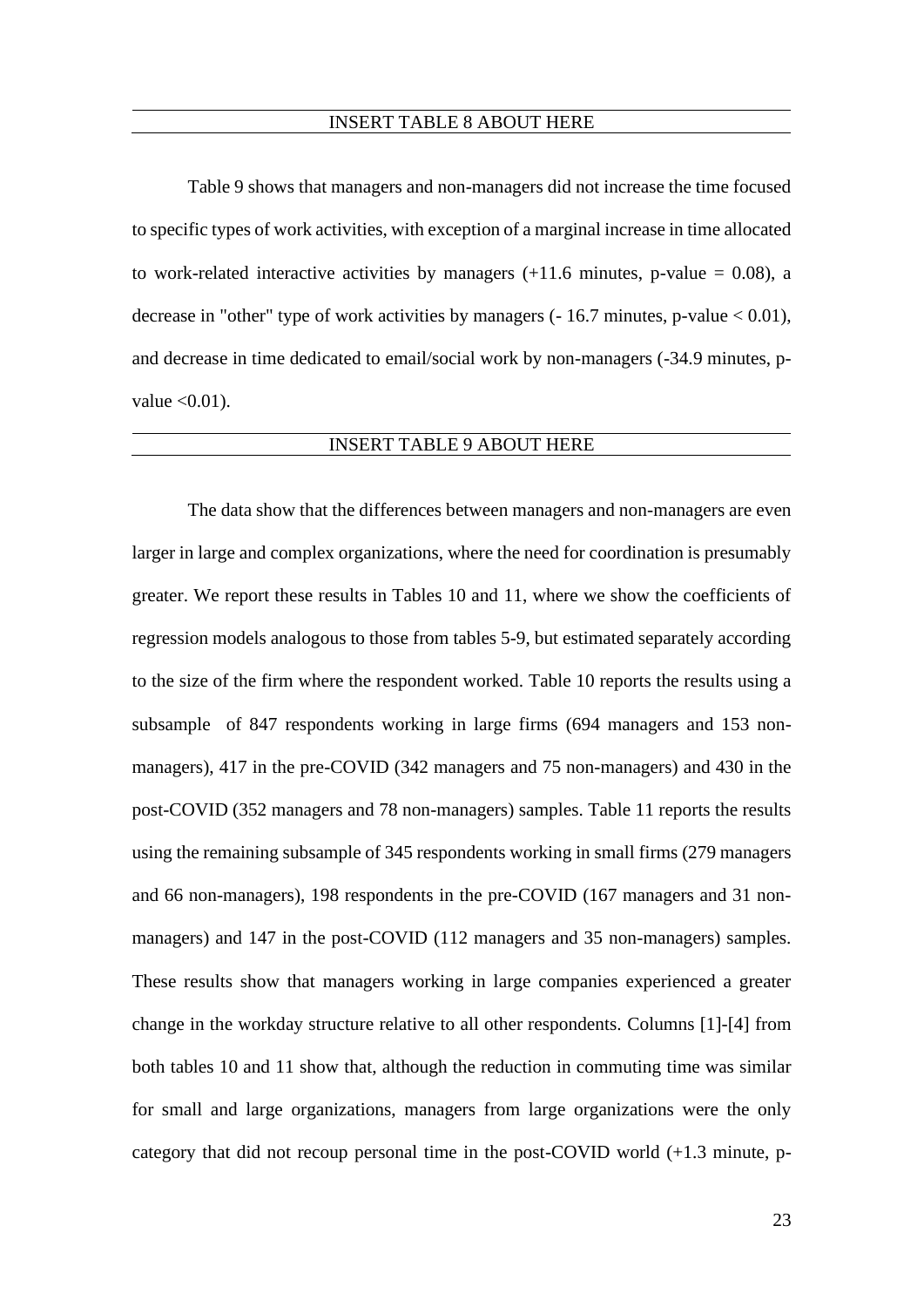value  $= 0.91$ ) and the only category that effectively increased total minutes working  $(+24.9 \text{ minutes}, \text{p-value} < 0.05)$  and total work span  $(+74.7 \text{ minutes}, \text{p-value} < 0.01)$ . Columns [5] and [6] from table 10 also show that the increased fragmentation of work activities was also driven by knowledge workers from large firms: managers from large firms reported  $+2.1$  work activities in a day (p-value  $< 0.01$ ) with a shorter average duration by  $-13.0$  minutes (p-value  $< 0.01$ ), and non-managers from large firms reported  $+1.5$  work activities in a day (p-value  $< 0.05$ ), with a shorter average duration by  $-17.2$ minutes (p-value  $< 0.01$ ). Finally, columns [7]-[10] from table 10 show that the type of work conducted by managers from large firms changed towards more interactive activities  $(+24.5 \text{ minutes in meetings, phone-call, and alike activities, p-value} < 0.01$ . Knowledge workers (both managers and non-managers) from small firms, however, exhibited no statistically significant change in the structure of the workday (columns [5]- [10] from table 11).

## INSERT TABLE 10 ABOUT HERE

#### INSERT TABLE 11 ABOUT HERE

## *The well-being and preferences for WFH arrangements of knowledge workers post-COVID*

We also analyzed whether our data exhibited differences in self-perceived overall life well-being, and on the share of time participants reporting being in a "positive mood" in the day measured in the survey. We do not see any statistically significant difference before and after COVID in terms of either overall well-being (-0.04 points in a 0-10 scale, p-value  $= 0.668$ ), or mood (-2.5% of day in a good mood, p-value  $= 0.102$ ). Although the absence of an effect on well-being was not surprising for non-managers--who have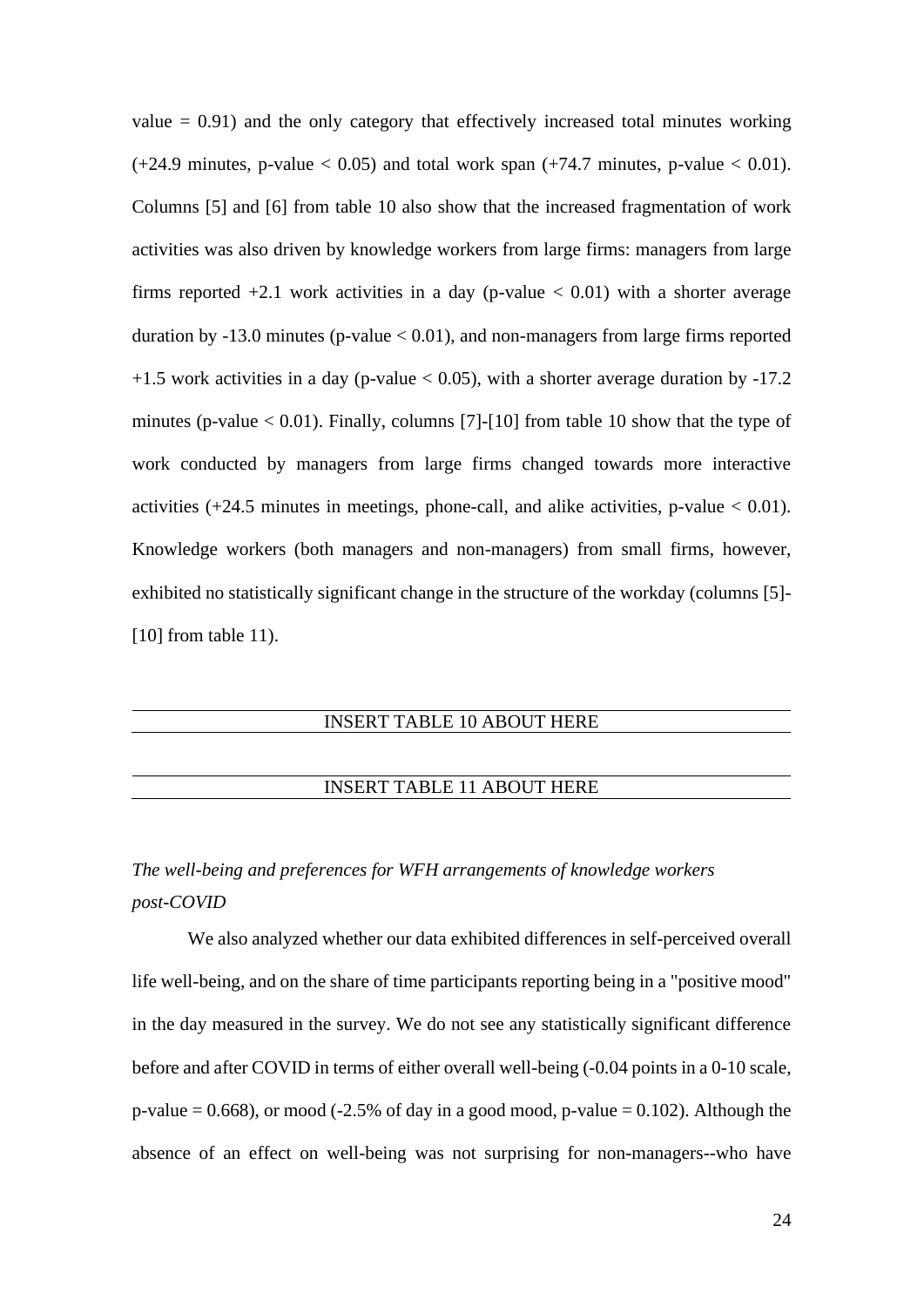substituted commuting time for more personal time--this results was surprising for managers--who did not see any increase in personal time after the transition to WFH. One potential explanation for the lack of an effect on wellbeing is that knowledge workers may have started to see other new benefits in WFH that more than compensate for the longer work-day span and time spent in interactions. To verify whether this was the case, we asked respondents from the post-COVID wave about how their perception about working from home changed after COVID. Figure 3 shows that 65.8% of knowledge workers in the post-COVID survey reported having improved their perception about working-from-home arrangements post-COVID, and Figure 4 shows that this positive change in perception occurs across both managers and non-managers: 69.2% of managers and 52.2% of non-managers have now a more positive perspective about working-fromhome than they had before COVID. However, this difference is not statistically significant after controlling for socioeconomic characteristics.

## INSERT FIGURE 3 ABOUT HERE

#### INSERT FIGURE 4 ABOUT HERE

#### **Discussion and Implication for Design**

One of the most important findings to emerge from our study is that in post-COVID WFH arrangements, managers do not seem to be able to reallocate commuting time to personal time, probably because in the absence of a common office space, they have to spend more time coordinating their employees and teams (RQ1). We also found that the workdays of knowledge workers are more fragmented post-COVID, with an increase in the number of activities, with shorter activity durations, and with activities that are more dispersed across the day, resulting in a longer workday (RQ2). More generally, this study reinforces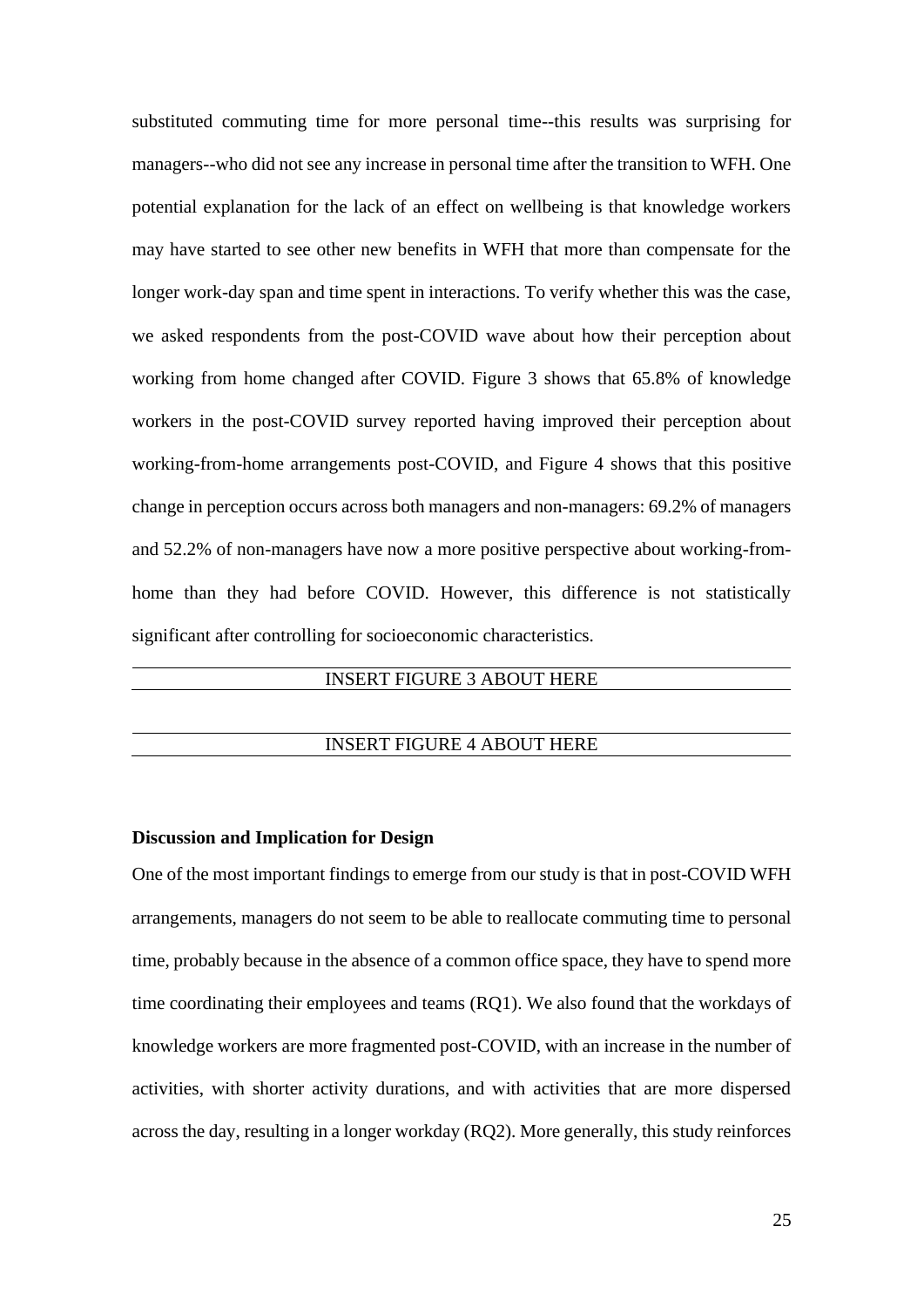the notion that the effects of WFH arrangements during COVID-19 are heterogeneous across workers and firms (RQ3).

Our results complement existing work—and in particular Yang et al. (2020)—by showing changes in time allocation for a broad set of knowledge workers employed by firms that may be less technology-enabled than Microsoft. The time-diary data method we used provides a broader picture of the full working day of knowledge workers and is more suitable to address our research questions on the reallocation of commuting time across different activities, including personal activities and potential off-network interactions. Reassuringly, our findings are consistent with those found by Yang et al. among Microsoft's employees—in particular the increase in overall time allocated to interactive activities, a reduction in average activity length, and fewer uninterrupted work hours found among managers.

We did not find indication of changes in perceived wellbeing post-COVID (RQ4). And while it is too early to know whether the changes documented in this study will persist in a post-pandemic world, there are clear indications that at least some of them will–after all, almost half of our respondents told us that they would prefer to continue primarily working from home (RQ5). Considering this, organizations should consider how they can use technology to better support WFH arrangements. In the next section we discuss three key areas where technology can play a critical role in supporting this transition.

#### *Implications for Design*

## *Technology for improving time allocation in support of work and wellbeing*

Our data indicates that managers might be well-served by technological support for improved communications with their teams. For example, technology may help improve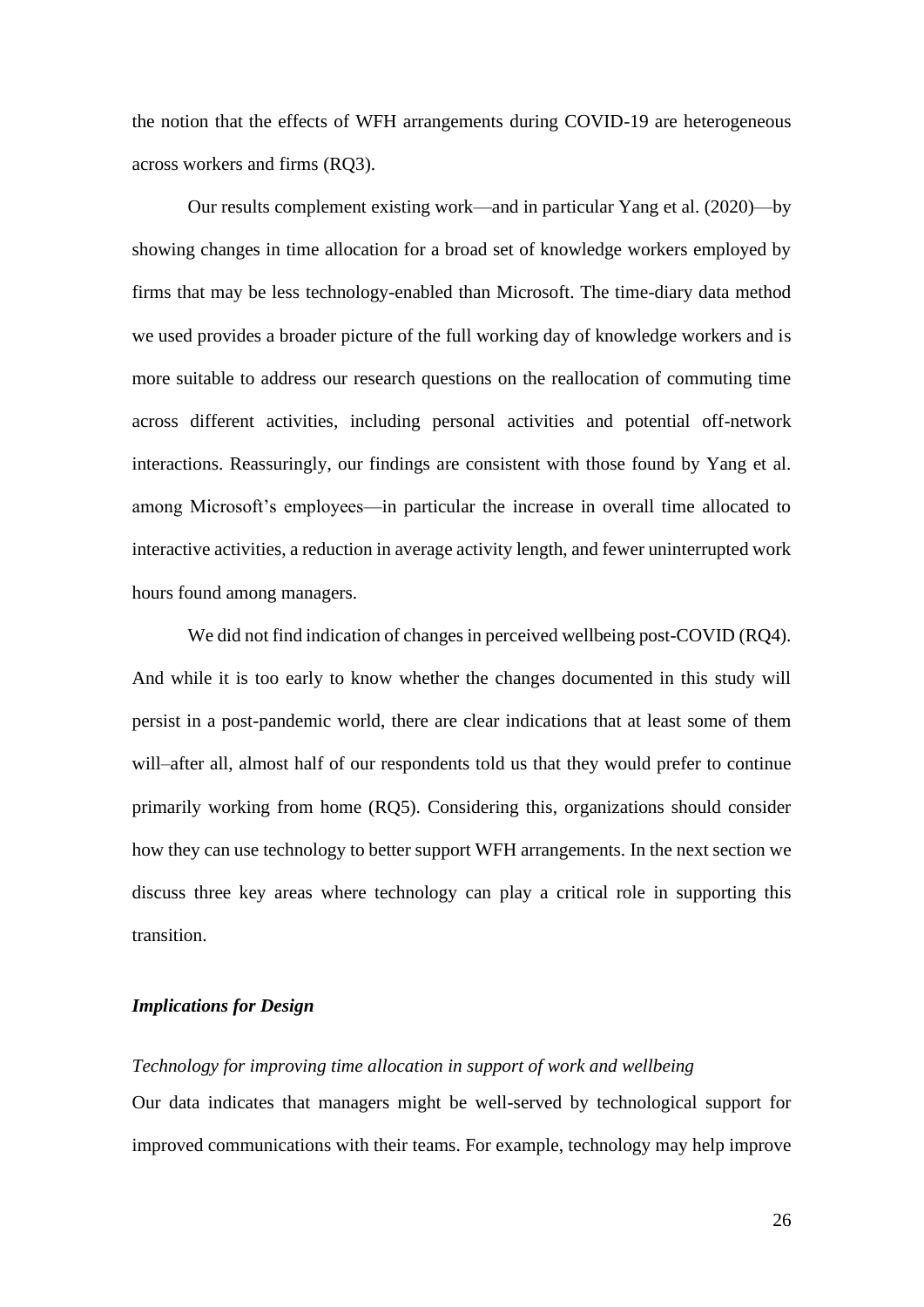the efficiency of virtual interactions, reducing the time workers need to spend on synchronous communication, and reallocate time towards work tasks or personal tasks. As we discussed in the Related Work section, this problem is neither new, nor simple, but the current (and likely future) emphasis on WFH gives us new impetus to focus on it.

One specific area where technology could help is with organizational support tasks—for many such tasks, AI digital assistants might soon achieve a level of sophistication which is close to that of human assistants. Such digital assistants will be able to help workers increase their productivity by handling routine coordination tasks such as scheduling meetings and sharing access to resources as well as locating needed information.

Our data also indicates that for some workers WFH means interleaving work and personal life. The way that workers allocate time to work and personal tasks means that they spread their work beyond the hours that they would usually spend at the office, perhaps so as to fit in non-work tasks during the day. This might indicate that, for these workers, work and personal life will collide, with the barriers between the two blurring. Technology can help workers maintain barriers between work and personal life, which in turn can help maintain their overall wellbeing. The technological approach does not have to be complicated: Rudnicka et al. (2020) report on a number of simple approaches, including workers who use separate accounts for work and personal tasks.

It is important to note that, in the words of Ciolfi and Lockley (2018), flexibility with setting, blurring, and removing, boundaries can be a resource in managing both work and personal priorities. For example, some workers might decide to take an hour each morning to help their children with school and compensate by working for an hour after dinner. Others might do the same but only when a child requests help. This type of

27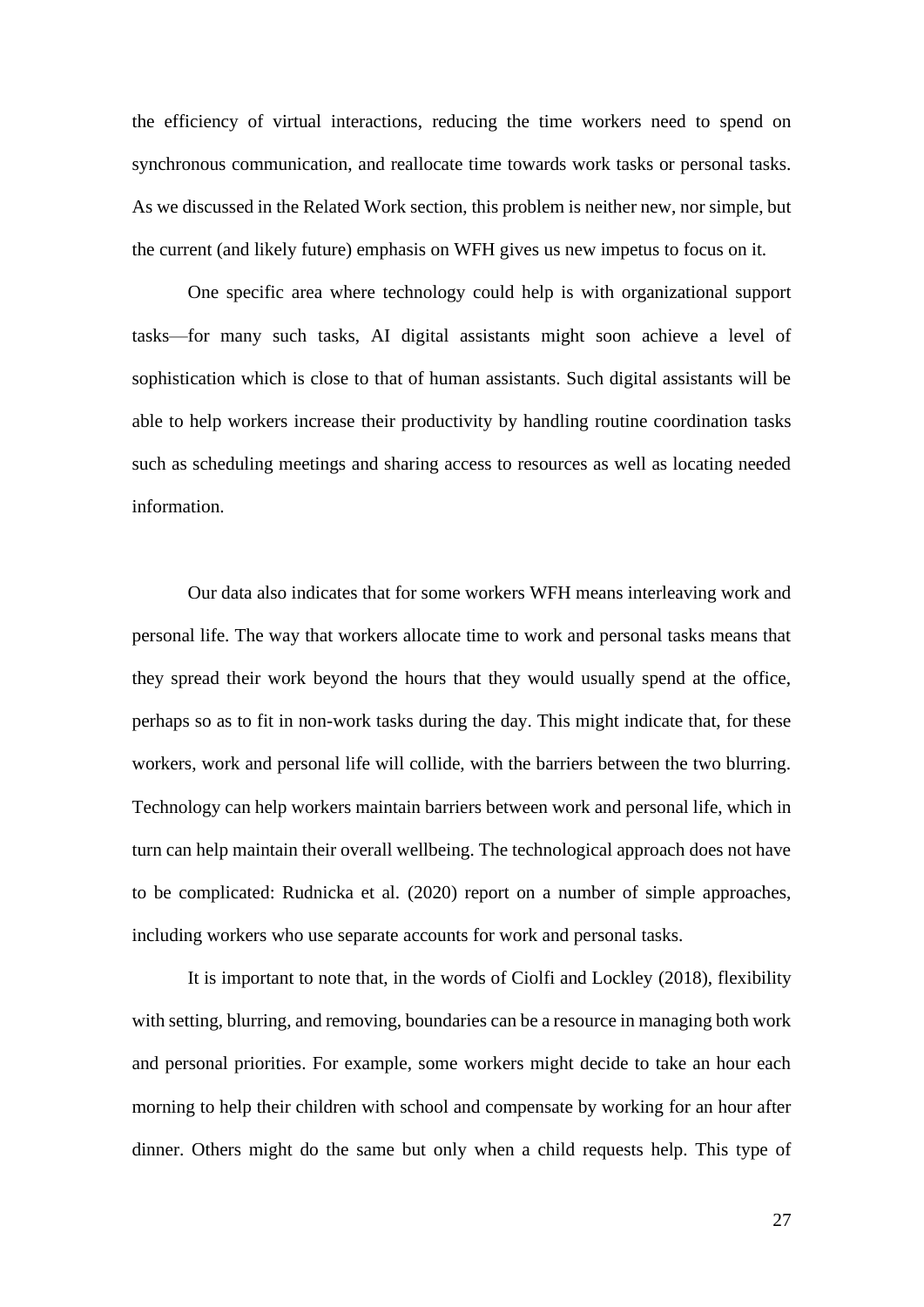removal of barriers (help each morning), or blurring (help when needed) of barriers, between work and personal tasks might lead to the longer post-COVID workdays that we observed. Technology could help with "sculpting boundaries" (Nippert-Eng, 2008), both in the form of planning tools, as well as in the form of AI assistants that can provide realtime suggestions and support. Planning tools could help workers see the big picture - how much time they are investing in different activities, and what they are able to accomplish. Real-time assistants could help workers react, primarily when there is a need for flexibility with boundaries. These assistants could help list options for sculpting boundaries that workers could evaluate and implement. The assistants could also support workers' mental wellbeing as they look for ways to satisfy the competing demands of work and personal life.

## *Technology for improving the efficiency of work*

One reason that managers spend additional time communicating might be that they have not found an adequate replacement for face-to-face meetings that were possible when working in a shared office. Managers can use video calling tools to have virtual face-toface meetings. However, these tools make it difficult for conversants to observe each other's non-verbal cues, such as body posture, head and arm gestures, eye gaze (including eye contact), and non-verbal utterances (G. M. Olson & Olson, 2000; Otsuka, Sawada, & Yamato, 2007). Difficulties with identifying non-verbal cues can be additionally exacerbated by poor network connection. If technology can improve these issues this would help support effective communication. Emerging human-computer interaction styles such as augmented and virtual reality hold promise for improving the quality of remote interactions among team members that might be distributed across different locations (some at home, some in the office), and could provide access to shared tools such as whiteboards, simulations, and shared social spaces (Ens et al., 2019).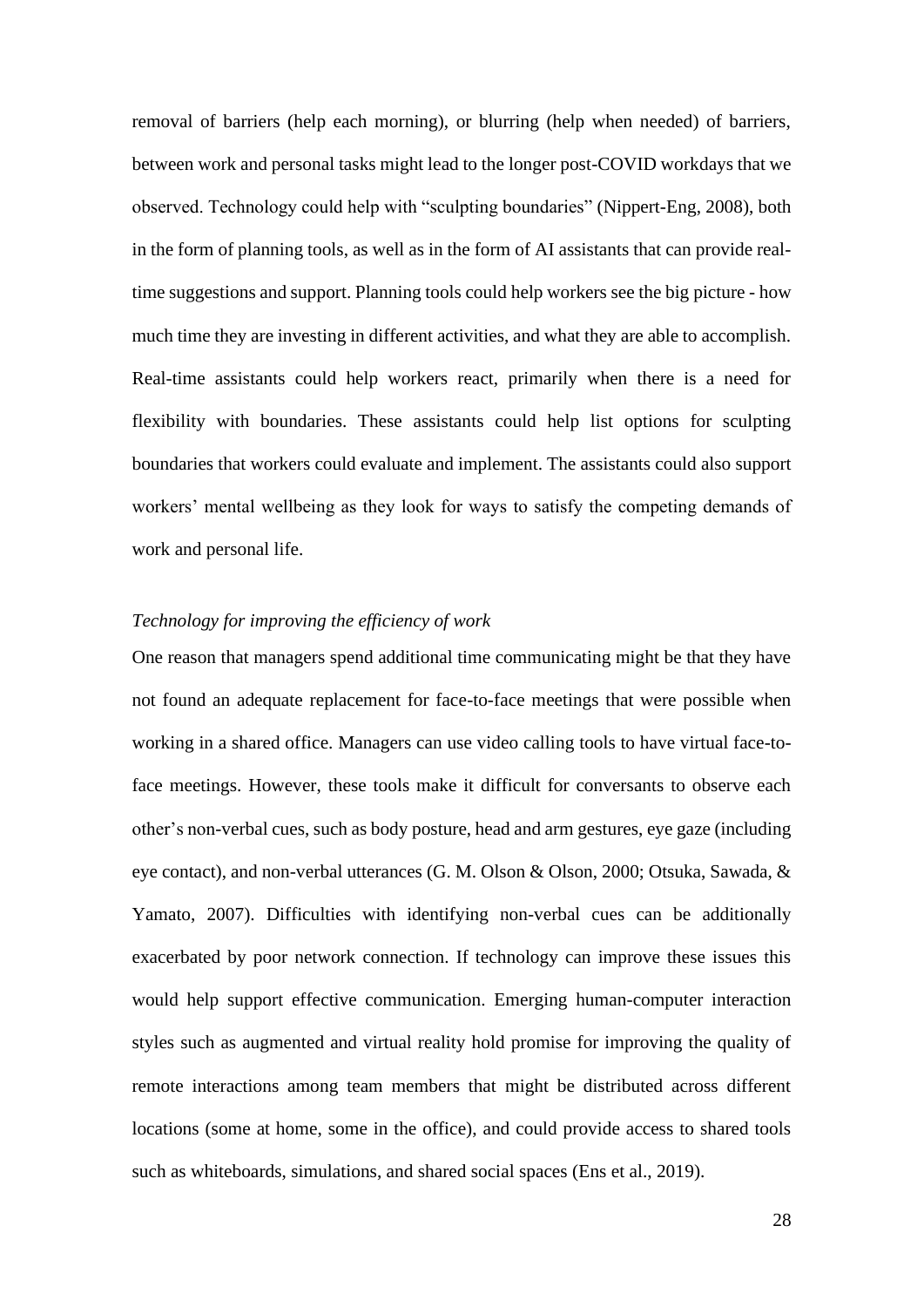Technology can also support workers in completing multiple tasks when working from home. The home office introduces interruptions that differ from those in the office: for example, in the home environment knowledge workers might be interrupted by children needing help, roommates doing dishes, and dogs barking. Of course work-related interruptions have been common for knowledge workers well before COVID (González & Mark, 2004). Still, as the amount of communication increases for managers with WFH, this increase in communication might mean that managers are now more frequently interrupted by having to respond to a request, or having to send out timely messages to team members. In fact, all of these interruptions, from those that pull knowledge workers to personal tasks, to work-related (and particularly communication-related) tasks, are one possible explanation for the reduction in the average length of engagement in work tasks (see Tables 8 and 10).

Interruptions can also negatively affect performance—after all there is a cognitive cost to resuming an interrupted activity. However, technology can help workers organize their tasks in a way that is resilient to interruptions. For example, researchers have been exploring how technology can help workers decompose large tasks into smaller ones, and how completing these so-called microtasks can allow workers to make consistent progress towards productivity goals (Hahn, Iqbal, & Teevan, 2019; Williams et al., 2019).

Furthermore, researchers have designed models of interleaving multiple tasks (Boehm-Davis & Remington, 2009; Janssen, Iqbal, Kun, & Donker, 2019)—here interleaving refers to the idea that a worker who is engaged in a work task (such as communication), might be interrupted by another task (e.g. a personal task), and would then ultimately return to complete the interrupted work task. A model of interleaving points out that the shifts between the two tasks are often not instantaneous. Rather, the worker might complete these shifts in several steps, including steps such as casting a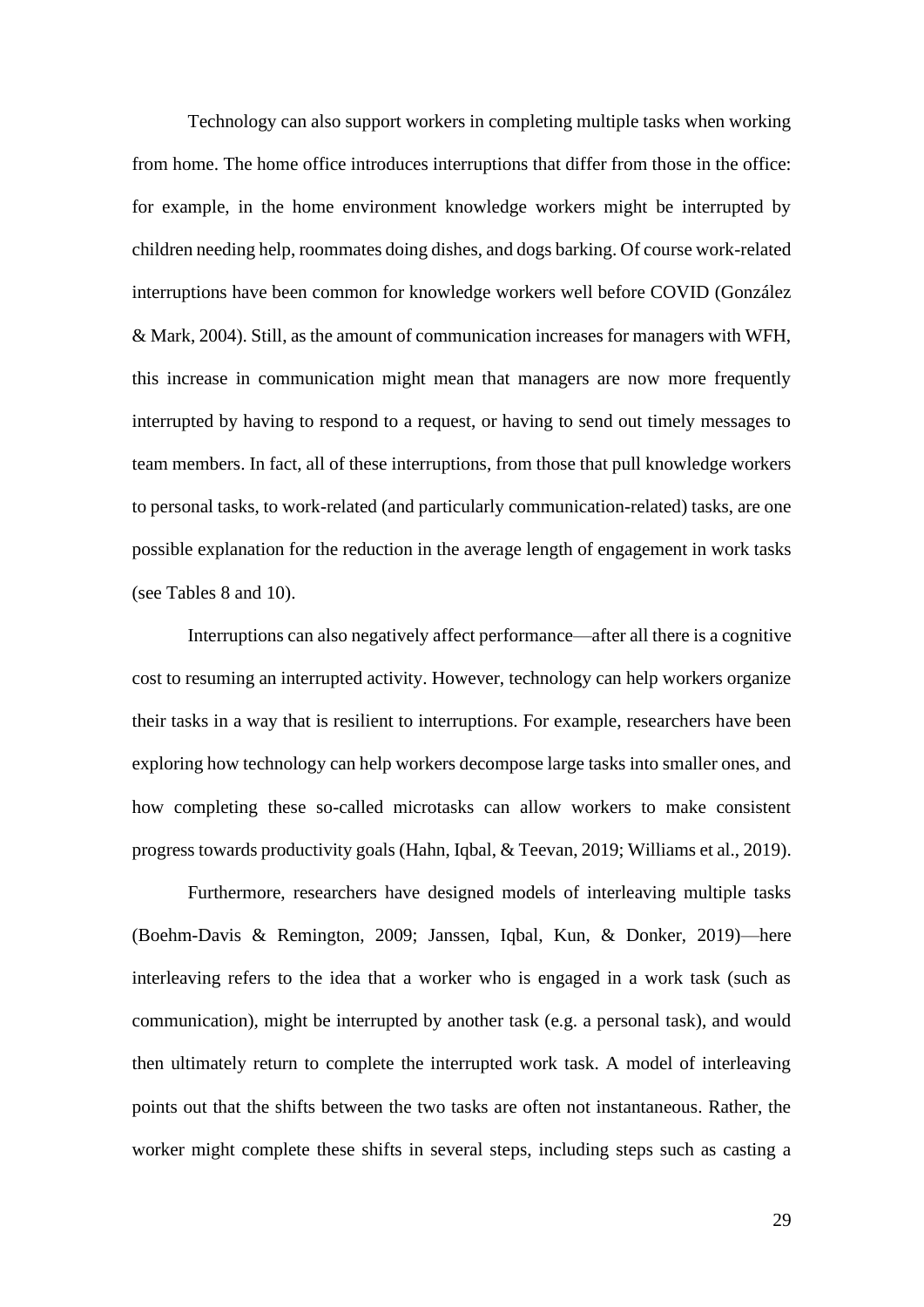glance at the location of the interrupting task, glancing back at the work task, etc. It is also interesting to point out that some interruptions are non-negotiable: for example, a child crying or a pot of water starting to boil must be attended to immediately. Responding to other interruptions, such as a new email, can often be postponed. Thus, one place where technology can support workers is by helping to pace those interruptions where they have some flexibility in when to respond. This is what humans do in collaborative settings: they will attempt to interrupt an ongoing task at a natural breakpoint in that task (Kun, Shyrokov, & Heeman, 2013; F. Yang, Heeman, & Kun, 2011). Another place where technology can help is at the resumption of an ongoing work task. Here, the technology can support the worker with reminders of where in the task the worker left off, and with reminders of results of previous steps. Again, these are also behaviors that we observe in human-human collaborations (Kun et al., 2013; F. Yang et al., 2011).

Finally, it is important to note that interruptions can be beneficial, for example if the worker is losing focus or is becoming tired, and researchers are experimenting with systems that recommend breaks (Kaur et al., 2020). Looking at our data, it is possible that some workers benefit from the new interruptions when WFH, and this might be one reason that we found no dropoff in perceived wellbeing post-COVID.

#### *Technology to support mental and physical wellbeing*

At the beginning of this section we discussed how technology can help with time allocation when WFH, and how this can support both work tasks and mental wellbeing. Technology can support workers' mental wellbeing in additional ways. For example, while we know that spending time in nature can support mental wellbeing, the lack of commuting that we document, along with other COVID-related movement restrictions, mean fewer opportunities for workers to see nature. Wooller et al. (2018) found that simulated nature experiences can reduce stress in a laboratory setting. Ongoing work by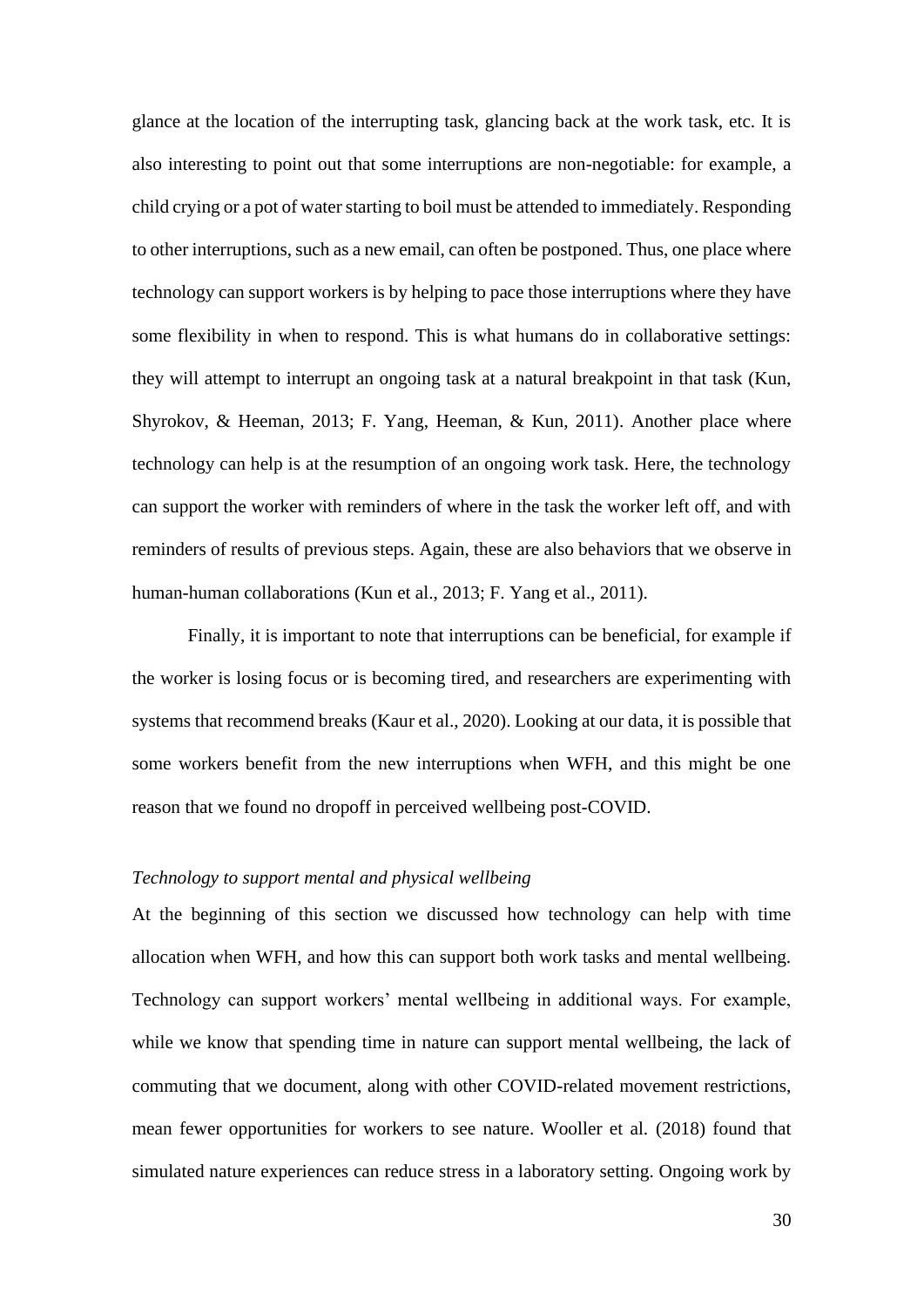our team is exploring if exposure to simulated nature experiences at home can improve creativity (Kun, Shaer, Sadun, Boyle, & Lee, 2020). Another simple way that technology can help: Butler and Jaffe (2020) found that simply reflecting each night about things one can be grateful for can help workers be satisfied with their day. Finally, playing digital games can help recovery from work (Collins & Cox, 2014; Collins, Cox, Wilcock, & Sethu-Jones, 2019). However, it would be important to assess the combined impact of games and the changing work-life boundaries of WFH. For example, what is the effect of playing digital games after work, now that the work day has been extended for some workers (such as in our sample)?

Finally, it is important for us to consider how technology can support the physical wellbeing of workers. One aspect of physical wellbeing is physical movement. Unfortunately, even before COVID-19 knowledge workers were likely to spend much of their work hours seated. For example administrative workers in a study conducted by Clemes et al. (2014) spent around 70% of their time at work in sedentary activities. Unfortunately, WFH might result in further reduction in physical movement. And while our data does not explore how sedentary behaviors might have changed post-COVID, we see indications that, in workers' personal life, sedentary behaviors might have increased with the shift to WFH. Specifically, we found that post-COVID workers spent more time on personal tasks that they describe as sleep, relaxing, social media/email, phone call, and TV/video. Considering this, it is interesting to consider the work of Haliburton and Schmidt (2020), who argue for developing technology to allow working while walking. In a sense, this approach constitutes flexible blurring of barriers between work and personal goals, as discussed by Ciolfi and Lockley (2018). Of course, any technology that supports walking and working must be carefully designed for safety, because walking outside, and especially around vehicles, is a safety-critical activity. But, if a person is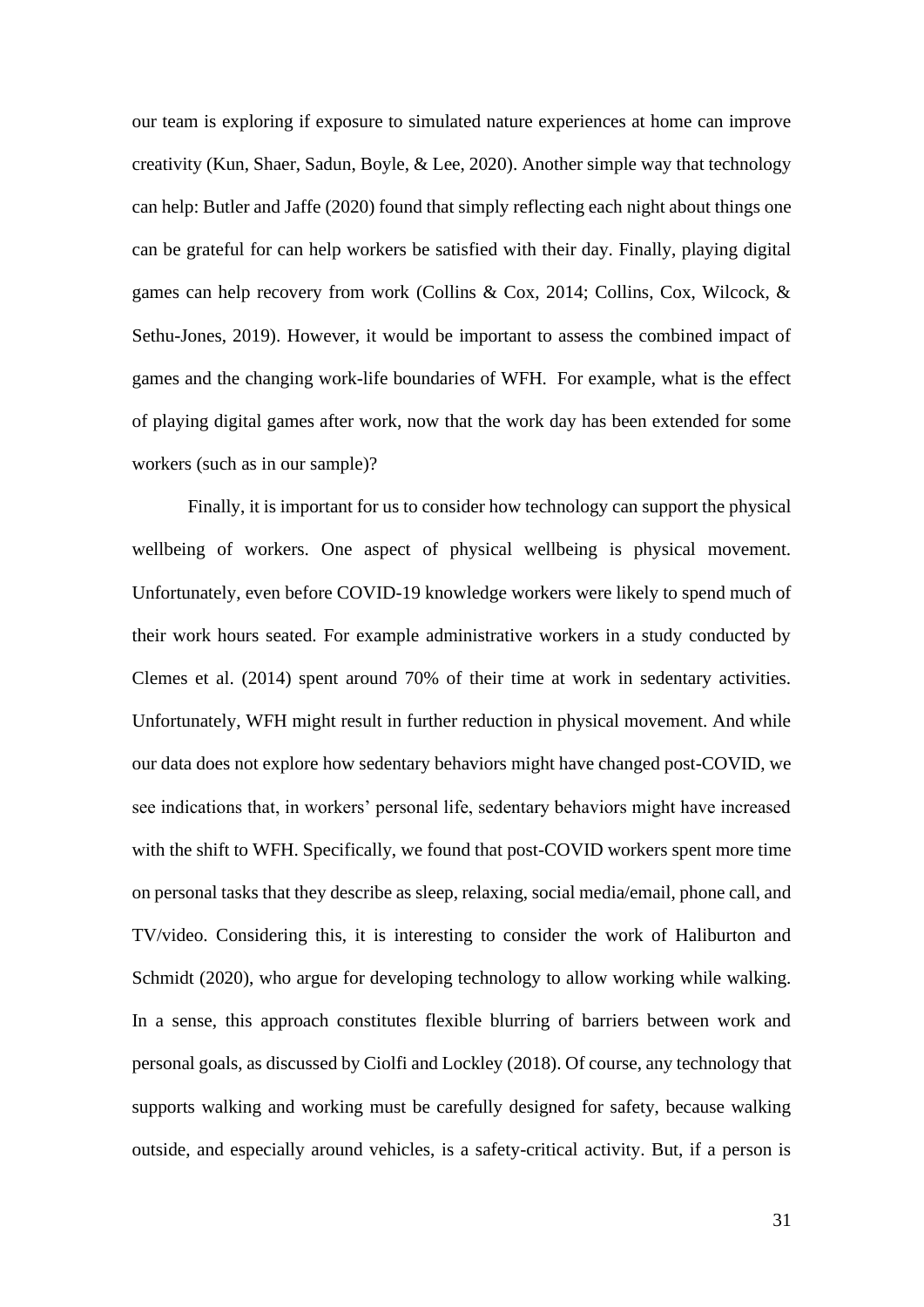walking and working, there is a potential that this person's ability to safely participate in traffic could suffer (Neider et al., 2011).

#### *Limitations and Future Work*

First, our study utilizes an adapted version of the Daily Reconstruction Method (DRM) survey, which asks participants to report on activities they conducted in a representative work day from the previous week. While the DRM method is widely used and is considered less burdensome than diary studies, it is important to note that people might have an inaccurate memory and their responses might be less accurate when compared to data collected in a diary study. To test the validity of our approach in recovering "stable" time allocation decisions, we conducted a validation exercise where we collected longitudinal data for 203 participants, reporting on one day of their week over three consecutive weeks in June/2020. That data validated that working days were already substantially stable within-workers by June/2020 and reassured our team that the DRM is able to capture persistent different in work behavior.

Second, our data does not allow us to disentangle the effects of the shift to WFH arrangements from those of the pandemic. To determine whether the changes observed in our data are due to WFH or to other unobserved factors associated with the COVID-19 crisis (e.g. family responsibilities, taking care of kids, health considerations), we would need to have a "control" group of workers who used WFH arrangements prior to the pandemic. This is an important limitation, as shown in Yang et al. (2020), who use a large dataset measuring email and meeting usage by Microsoft workers in the early stages of the pandemic to examine how interactive and uninterrupted hours of work changed for workers that transitioned from working from the office pre-COVID to working from home post-COVID when compared to a control group of workers already worked from home even pre-COVID. Yang et al show that, while there is a generalized increase in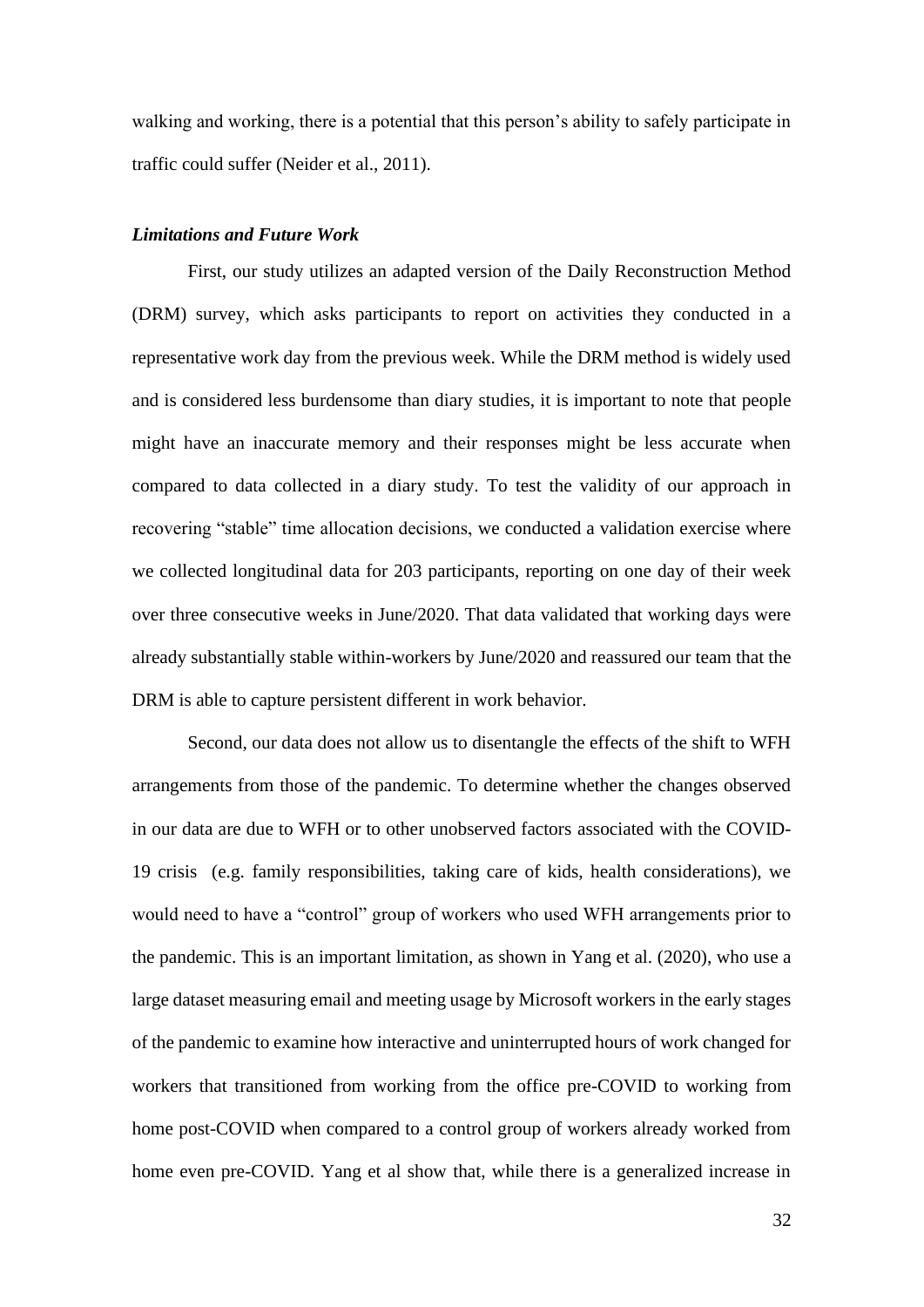interactive activities post-COVID and generalized decrease in hours dedicated to focused work, these effects are attenuated for WFH "switchers" relative to those that were already working remotely. Extrapolating this result to our context, since our data is composed entirely of WFH switchers, this implies that the effects documented in our paper may be a lower bound relative to those that would be found in the larger population.

Third, though we use the same sample design criteria across waves, our data do not allow us to follow the same person over time. Effectively, we are comparing two cross sections of time usage from different points of time across similar types of knowledge workers—one collected in August/2019 and another in August/2020. We attenuate this concern by controlling for key demographic characteristics of the respondents, thus effectively comparing individuals with similar socio-economic characteristics. However, we readily acknowledge that the comparison is not perfect.

Fourth, and related, we are not able to measure the process of adaptation to a new WFH setting. Our data measures behavior several months before and after the sudden COVID-19 shock. Further studies should attempt to measure this journey of adaptation in detail (as, for example, Yang et al. do for the initial stages of the pandemic), to understand how firms and workers create new routines and adapt to a working-fromhome reality.

Fifth, our sample focuses on knowledge workers in the US, and we know many aspects of their work (such as managerial status and company size) there are certainly unobserved differences across individuals that we cannot fully account for. It is also important to deploy this study in other countries where cultural and structural factors might result in differences in knowledge workers' experiences and preferences.

Finally, our data both pre-COVID and post-COVID only covers workdays. We do not know how workers might have changed their practices during the weekend. It is

33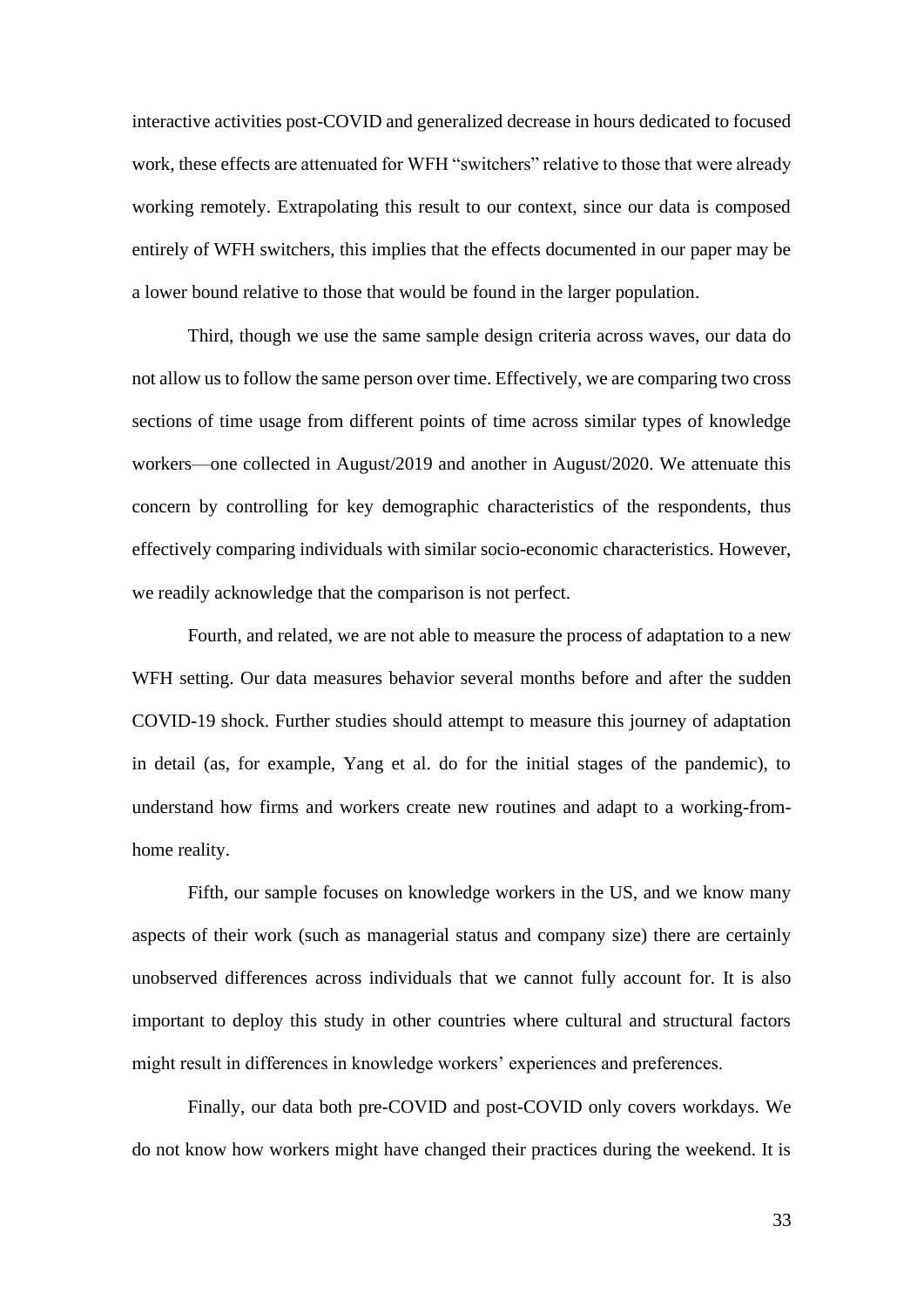possible that with WFH they now work more on weekends, and possibly there is heterogeneity between managers and non-managers. If this is the case, then our proposed work on sculpting barriers between work and personal life could be even more important to pursue. In future work we plan to explore how WFH affects work on weekends for knowledge workers.

#### **Conclusion**

The sudden and widespread shift to WFH due to the COVID-19 pandemic presents two important questions. First, it is important to understand the effect of this shift on the structure and intensity of different activities that knowledge workers engage in during WFH. Our results show that all workers commute significantly less post-COVID, but that other effects of the pandemic are heterogeneous across workers with different roles (manager vs. non-manager) and in different sized firms (large vs. small).

Second, we are interested in relating our findings about structure and intensity of activities to technology—how could technological innovation support WFH, given the novel data? We argue that there are opportunities for technological innovation both in supporting workers as they structure their activities, and as they try to complete their activities efficiently. Furthermore, technology can help as workers strive to find worklife balance.

Our results also point to two main areas of future work. First, while we collected high-resolution data about time-use from a large sample of knowledge workers, there are other data sources that would shed light on a host of important questions that we could not address here. One example is that our data does not tell us about the content of worker communication—e.g. which messages between workers are simple coordination messages necessitated by poor communication channels, and which ones are helping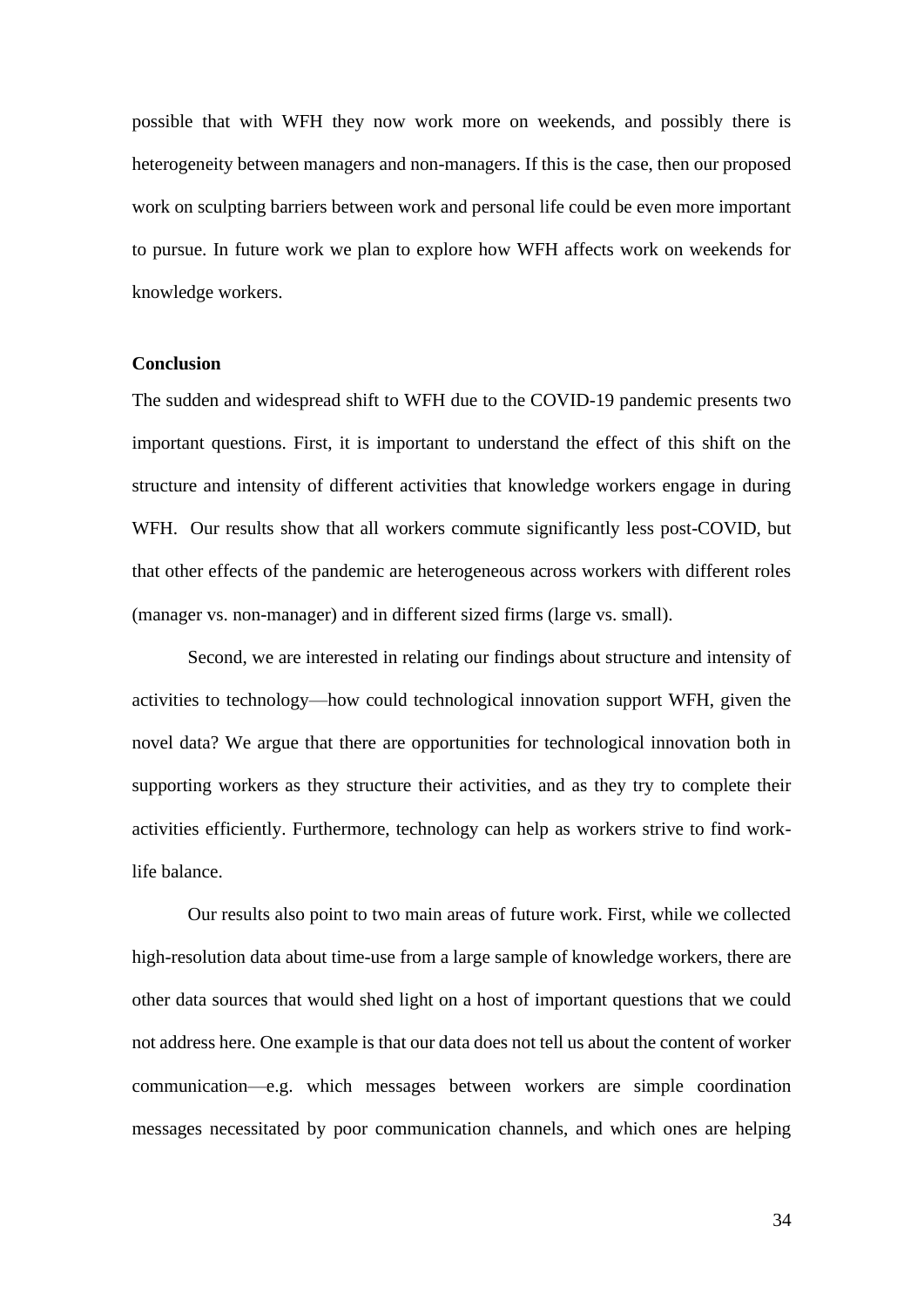workers add value to the shared effort of their firm? Shedding light on these questions would allow us to better identify the opportunities for technology to support WFH.

Third, the characteristics of WFH will be affected by the feedback loop we are helping to design—a loop that reacts to the demands of WFH with organizational and technological changes. How are these organizational and technological changes going to affect WFH? And what will be the role of local and global factors, such as customs, social norms, and the developing health situation? To answer these questions, we need to continue exploring WFH with the coordinated application of the tools of multiple disciplines.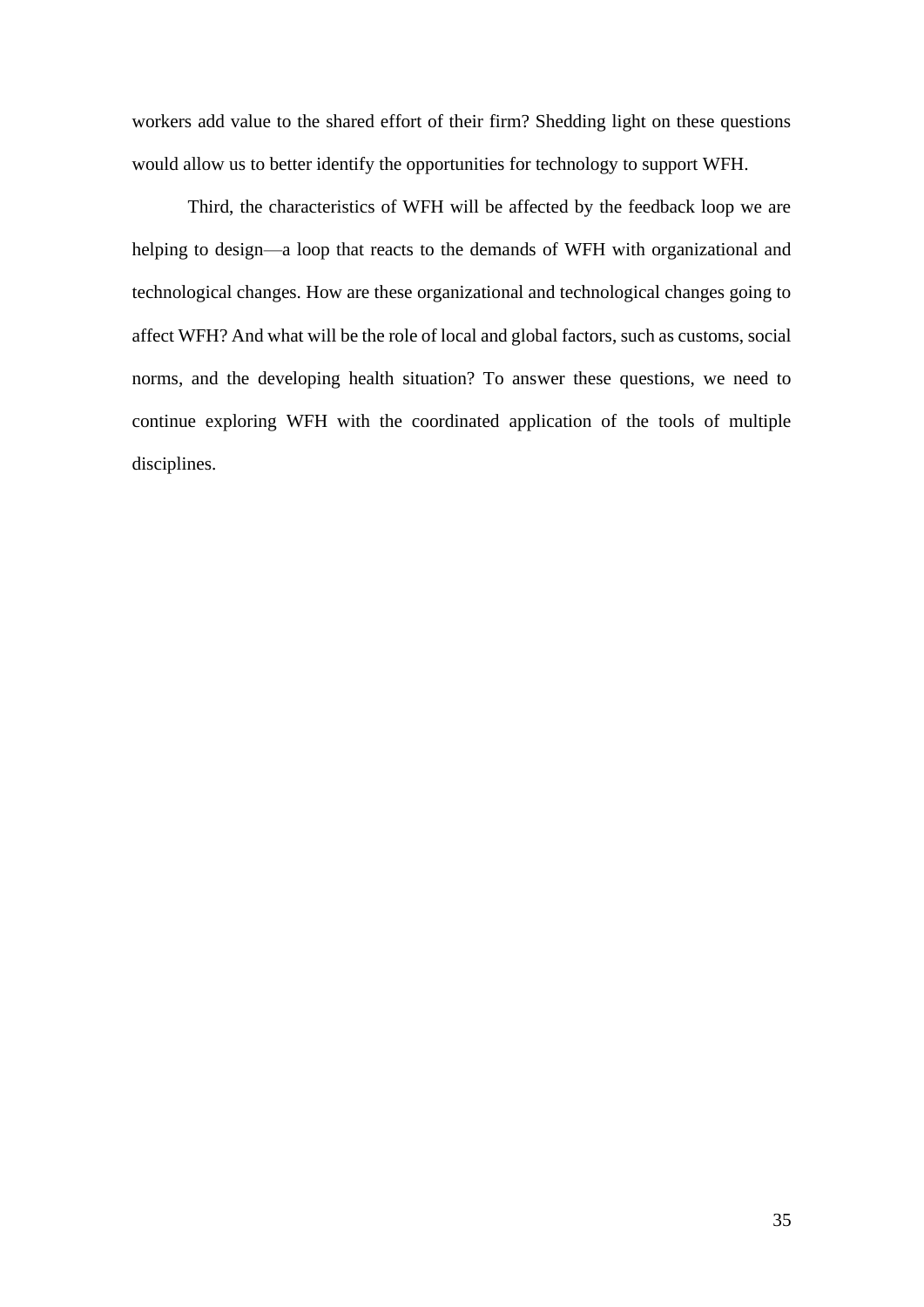#### **References**

- Aguiar, M., Hurst, E., & Karabarbounis, L. (2013). Time Use During the Great Recession. *The American Economic Review*, *103*(5), 1664–1696.
- Autor, D., & Dorn, D. (2009). This job is "Getting Old": Measuring changes in job opportunities using occupational age structure. *American Economic Review*, *99*(2), 45–51.
- Autor, D., & Dorn, D. (2013). The Growth of Low-Skill Service Jobs and the Polarization of the US Labor Market. *The American Economic Review*, *103*(5), 1553–1597.
- Bandiera, O., Lemos, R., Prat, A., & Sadun, R. (2018). Managing the Family Firm: Evidence from CEOs at Work. *The Review of Financial Studies*, *31*(5), 1605–1653.
- Bandiera, O., Prat, A., Hansen, S., & Sadun, R. (2020). CEO Behavior and Firm Performance. *Journal of Political Economy*, *128*(4), 1325–1369.
- Becker, G. S. (1965). A Theory of the Allocation of Time. *The Economic Journal*, *75*(299), 493–517.
- Birkinshaw, J., Cohen, J., & Stach, P. (2020, August). Knowledge Workers Are More Productive from Home. *Harvard Business Review*.
- Bjorn, P., Esbensen, M., Jensen, R. E., & Matthiesen, S. (2014). Does Distance Still Matter? Revisiting the CSCW Fundamentals on Distributed Collaboration. *ACM Transactions on Computer-Human Interaction*, *21*(5).
- Bloom, N., Liang, J., Roberts, J., & Ying, Z. J. (2015). Does Working from Home Work? Evidence from a Chinese Experiment. *The Quarterly Journal of Economics*, *130*(1), 165–218.
- Boehm-Davis, D. A., & Remington, R. (2009). Reducing the disruptive effects of interruption: A cognitive framework for analysing the costs and benefits of intervention strategies. *Accident Analysis & Prevention*, *41*(5), 1124–1129.
- Brynjolfsson, E., Horton, J., Ozimek, A., Rock, D., Sharma, G., & TuYe, H.-Y. (2020). *COVID-19 and Remote Work: An Early Look at US Data* (No. 27344). Cambridge, MA.
- Butler, J. L., & Jaffe, S. (2020). Challenges and gratitude: A diary study of software engineers working from home during covid-19 pandemic. *New Future of Work*.
- Choudhury, P., Foroughi, C., & Larson, B. (2020). Work-from-anywhere: The Productivity effects of geographic flexibility. *Strategic Management Journal*, *online*.
- Ciolfi, L., & Lockley, E. (2018). From Work to Life and Back Again: Examining the Digitally-Mediated Work/Life Practices of a Group of Knowledge Workers. *Computer Supported Cooperative Work (CSCW)*, *27*, 803–839.
- Clemes, S. A., O'connell, S. E., & Edwardson, C. L. (2014). Office workers' objectively measured sedentary behavior and physical activity during and outside working hours. *Journal of Occupational and Environmental Medicine*, *56*(3), 298– 303.
- Collins, E., & Cox, A. L. (2014). Switch on to games: Can digital games aid post-work recovery? *International Journal of Human-Computer Studies*, *72*(8–9), 654–662.
- Collins, E., Cox, A., Wilcock, C., & Sethu-Jones, G. (2019). Digital Games and Mindfulness Apps: Comparison of Effects on Post Work Recovery. *JMIR Ment Health*, *6*(7), e12853.
- DeFilippis, E., Impink, S. M., Singell, M., Polzer, J. T., & Sadun, R. (2020). *Collaborating during Coronavirus: the impact of COVID-19 on the Nature of*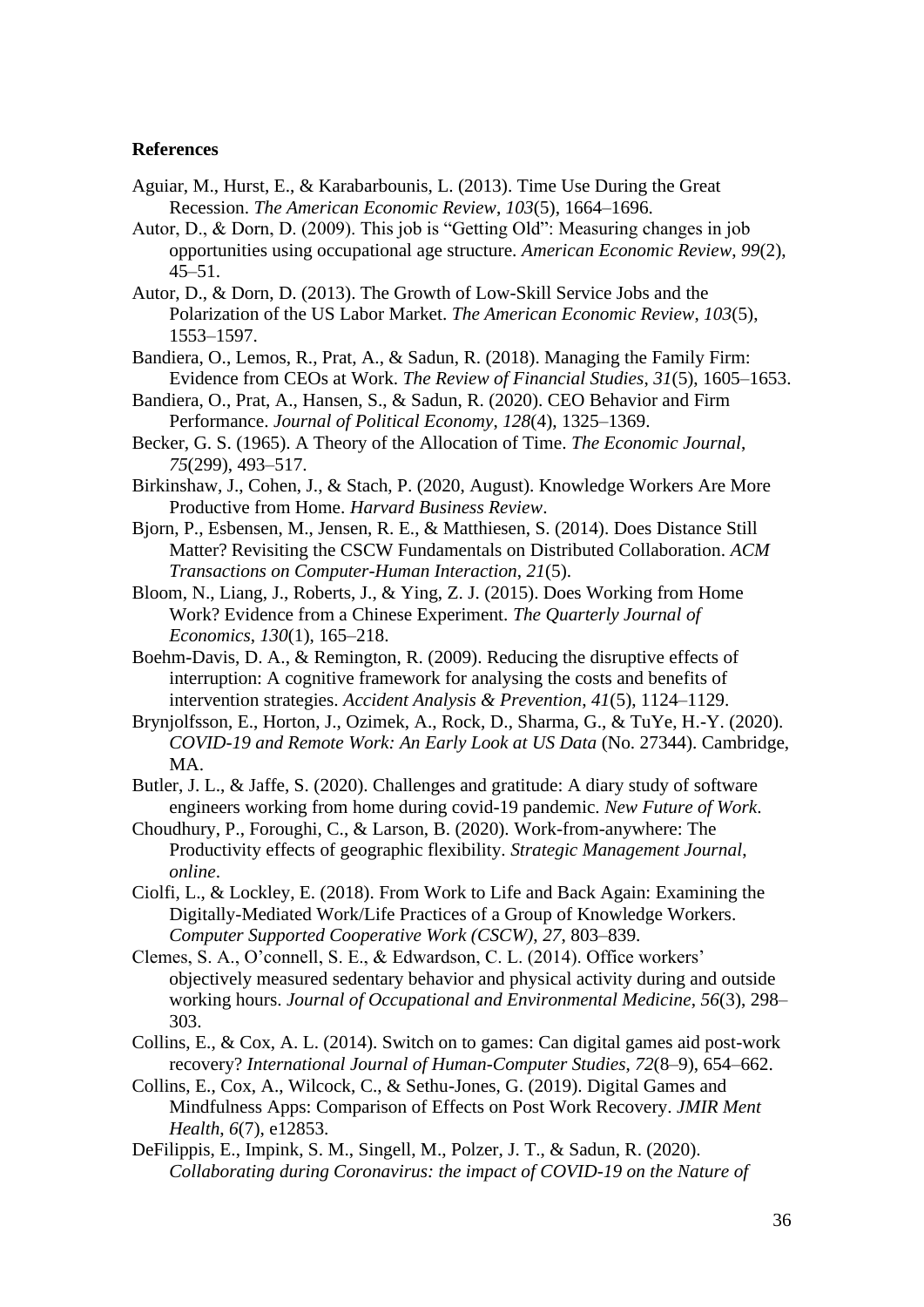*Work* (No. 27612). Cambridge, MA.

- Deming, D. J. (2017). The Growing Importance of Social Skills in the Workplace. *Quarterly Journal of Economics*, *132*(October), 1593–1640.
- Dingel, J. I., & Neiman, B. (2020). *How Many Jobs Can be Done at Home?* (No. 26948). Cambridge, MA.
- Drucker, P. (1963). Powers and Responsibilities of the Business Executive. *Business & Society*, *3*(2), 21–30.
- Drucker, P. (2012). *Management challenges for the 21st century*. Routledge.
- Ens, B., Lanir, J., Tang, A., Bateman, S., Lee, G., Piumsomboon, T., & Billinghurst, M. (2019). Revisiting collaboration through mixed reality: The evolution of groupware. *International Journal of Human-Computer Studies*, *131*, 81–98.
- Finholt, T., & Sproull, L. S. (1990). Electronic Groups at Work. *Organization Science*, *1*(1), 41–64.
- Gershuny, J., & Fisher, K. (2013). *Multinational Time Use study*. Centre for Time Use Research, University of Oxford.
- González, V. M., & Mark, G. (2004). "Constant, constant, multi-tasking craziness" managing multiple working spheres. *Proceedings of the SIGCHI Conference on Human Factors in Computing Systems*, 113–120.
- Gutwin, C., Penner, R., & Schneider, K. (2004). Group Awareness in Distributed Software Development. *Proceedings of the 2004 ACM Conference on Computer Supported Cooperative Work*, 72–81. New York, NY, USA: Association for Computing Machinery.
- Hahn, N., Iqbal, S. T., & Teevan, J. (2019). Casual microtasking: Embedding microtasks in Facebook. *Proceedings of the 2019 CHI Conference on Human Factors in Computing Systems*, 1–9.
- Haliburton, L., & Schmidt, A. (2020). Move, Collaborate, and Iterate: Improving the Work from Home Experience. *New Future of Work*.
- Harrington, E., & Emanuel, N. (2020). *"Working" Remotely? Selection, Treatment, and Market Provision of Remote Work*.
- Heckman, J. J. (2015). Introduction to a Theory of the Allocation of Time by Gary Becker. *The Economic Journal*, *125*(583), 403–409.
- Inkpen, K., Hegde, R., Czerwinski, M., & Zhang, Z. (2010). Exploring Spatialized Audio & Video for Distributed Conversations. *Proceedings of the 2010 ACM Conference on Computer Supported Cooperative Work*, 95–98. New York, NY, USA: Association for Computing Machinery.

Janssen, C. P., Iqbal, S. T., Kun, A. L., & Donker, S. F. (2019). Interrupted by my car? Implications of interruption and interleaving research for automated vehicles. *International Journal of Human-Computer Studies*, *130*, 221–233.

- Kahneman, D., Krueger, A. B., Schkade, D. A., Schwarz, N., & Stone, A. A. (2004). A Survey Method for Characterizing Daily Life Experience: The Day Reconstruction Method. *Science*, *306*(5702), 1776–1780.
- Kaur, H., Williams, A. C., McDuff, D., Czerwinski, M., Teevan, J., & Iqbal, S. T. (2020). Optimizing for Happiness and Productivity: Modeling Opportune Moments for Transitions and Breaks at Work. *Proceedings of the 2020 CHI Conference on Human Factors in Computing Systems*, 1–15.
- Kelly, J. (2020, May 24). Here are the Companies Leading the Work-From-Home Revolution. *Forbes*.
- Kitamura, R., Yamamoto, T., & Fujii, S. (1996). A Discrete-Continuous Analysis Of Time Allocation To Two Types Of Discretionary Activities Which Accounts For Unobserved Heterogeneity. *Transportation and Traffic Theory*, 431–453.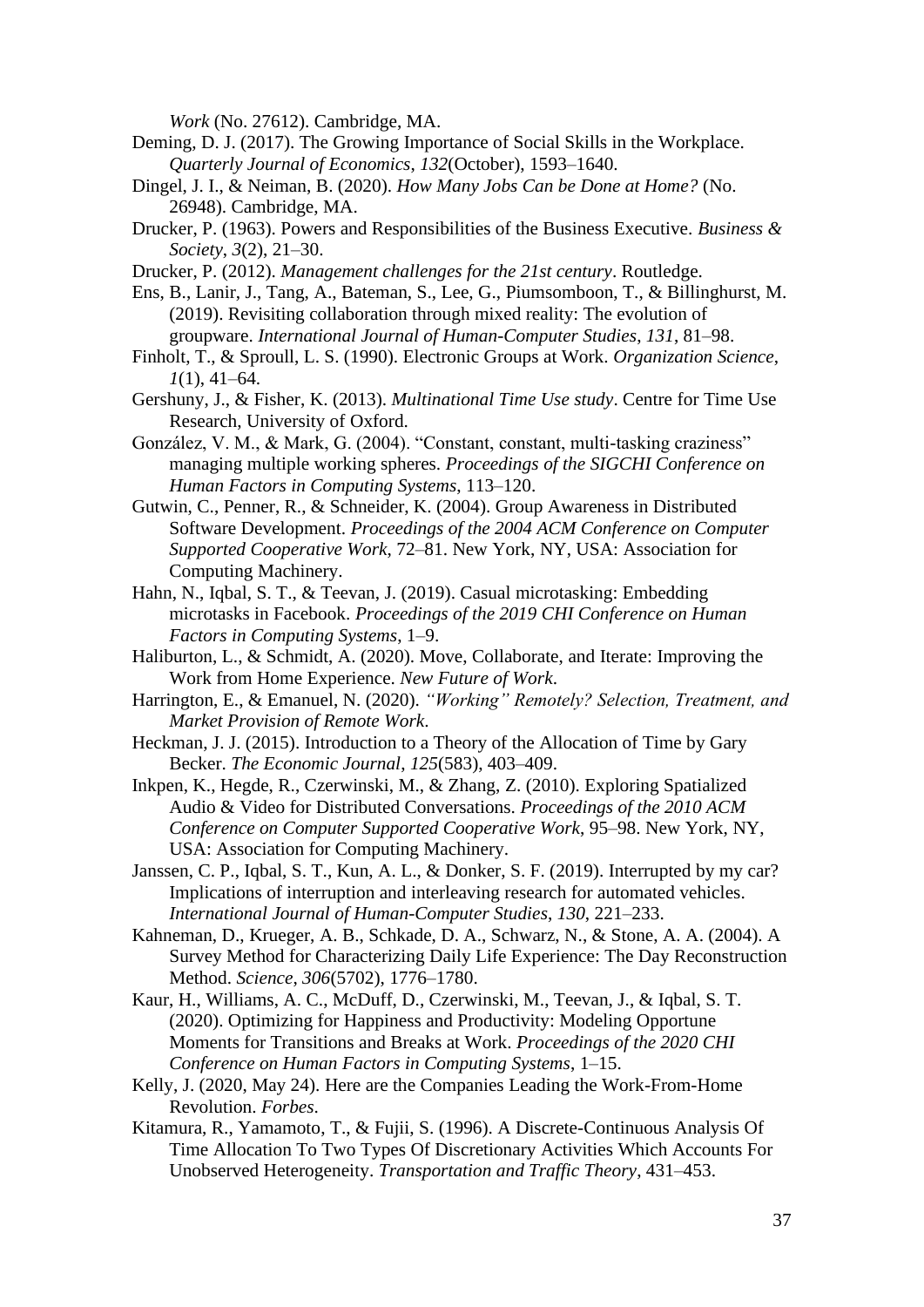- Kostyniuk, L. P., & Kitamura, R. (1982). *Life Cycle and Household Time-Space Paths: Empirical Investigation*.
- Krueger, A. B., Kahneman, D., Schkade, D., Schwarz, N., & Stone, A. A. (2009). National Time Accounting: The Currency of Life. In *Measuring the Subjective Well-Being of Nations: National Accounts of Time Use and Well-Being* (pp. 9–86). University of Chicago Press.
- Kun, A. L., Shaer, O., Sadun, R., Boyle, L. N., & Lee, J. D. (2020). The future of work and play: From automated vehicles to working from home. *New Future of Work*.
- Kun, A. L., Shyrokov, A., & Heeman, P. A. (2013). Interactions between human- human multi-threaded dialogues and driving. *Personal and Ubiquitous Computing*, *17*(5), 825–834.
- Mark, G., Abrams, S., & Nassif, N. (2003). Group-to-group distance collaboration: examining the "space between." *ECSCW 2003*, 99–118.
- Mintzberg, H. (1973). *The Nature of Managerial Work*. New York: Harper & Row.
- Myers, K. R., Tham, W. Y., Yin, Y., Cohodes, N., Thursby, J. G., Thursby, M. C., … Wang, D. (2020, September 1). Unequal effects of the COVID-19 pandemic on scientists. *Nature Human Behaviour*, Vol. 4, pp. 880–883. Nature Research.

Nardi, B. A. (2005). Beyond bandwidth: Dimensions of connection in interpersonal communication. *Computer Supported Cooperative Work (CSCW)*, *14*(2), 91–130.

Neider, M. B., Gaspar, J. G., McCarley, J. S., Crowell, J. A., Kaczmarski, H., & Kramer, A. F. (2011). Walking and talking: dual-task effects on street crossing behavior in older adults. *Psychology and Aging*, *26*(2), 260.

Nippert-Eng, C. E. (2008). *Home and Work: negotiating boundaries through everyday life*. Chicago: University of Chicago Press.

- O'Conaill, B., Whittaker, S., & Wilbur, S. (1993). Conversations over Video Confrences: An Evaluation of the Spoken Aspects of Video-Mediated Communication. *Human Computer Interaction*, *8*(4), 389–428.
- OECD. (2013). *OECD Guidelines on Measuring Subjective Well-being*.
- Olson, G. M., & Olson, J. S. (2000). Distance matters. *Human-Computer Interaction*, *15*(2).
- Olson, J. S., & Olson, G. M. (2014). How to make distance work work. *Interactions*.
- Otsuka, K., Sawada, H., & Yamato, J. (2007). Automatic inference of cross-modal nonverbal interactions in multiparty conversations: " who responds to whom, when, and how?" from gaze, head gestures, and utterances. *Proceedings of the 9th International Conference on Multimodal Interfaces*, 255–262.

Rudnicka, A., Newbold, J. W., Cook, D., Cecchinato, M. E., Gould, S., & Cox, A. (2020). Eworklife: developing effective strategies for remote working during the COVID-19 pandemic. *The New Future of Work Online Symposium*.

United States Census Bureau. (2018). *Current Population Survey*. Washington D.C.: United States Census Bureau.

Webster Jr, F. E. (2009). Marketing IS management: the wisdom of Peter Drucker. *Journal of the Academy of Marketing Science*, *37*(1), 20–703.

- Williams, A. C., Kaur, H., Iqbal, S., White, R. W., Teevan, J., & Fourney, A. (2019). Mercury: Empowering Programmers' Mobile Work Practices with Microproductivity. *Proceedings of the 32nd Annual ACM Symposium on User Interface Software and Technology*, 81–94.
- Wooller, J. J., Rogerson, M., Barton, J., Micklewright, D., & Gladwell, V. (2018). Can simulated green exercise improve recovery from acute mental stress? *Frontiers in Psychology*, *9*, 2167.
- Yang, F., Heeman, P. A., & Kun, A. L. (2011). An investigation of interruptions and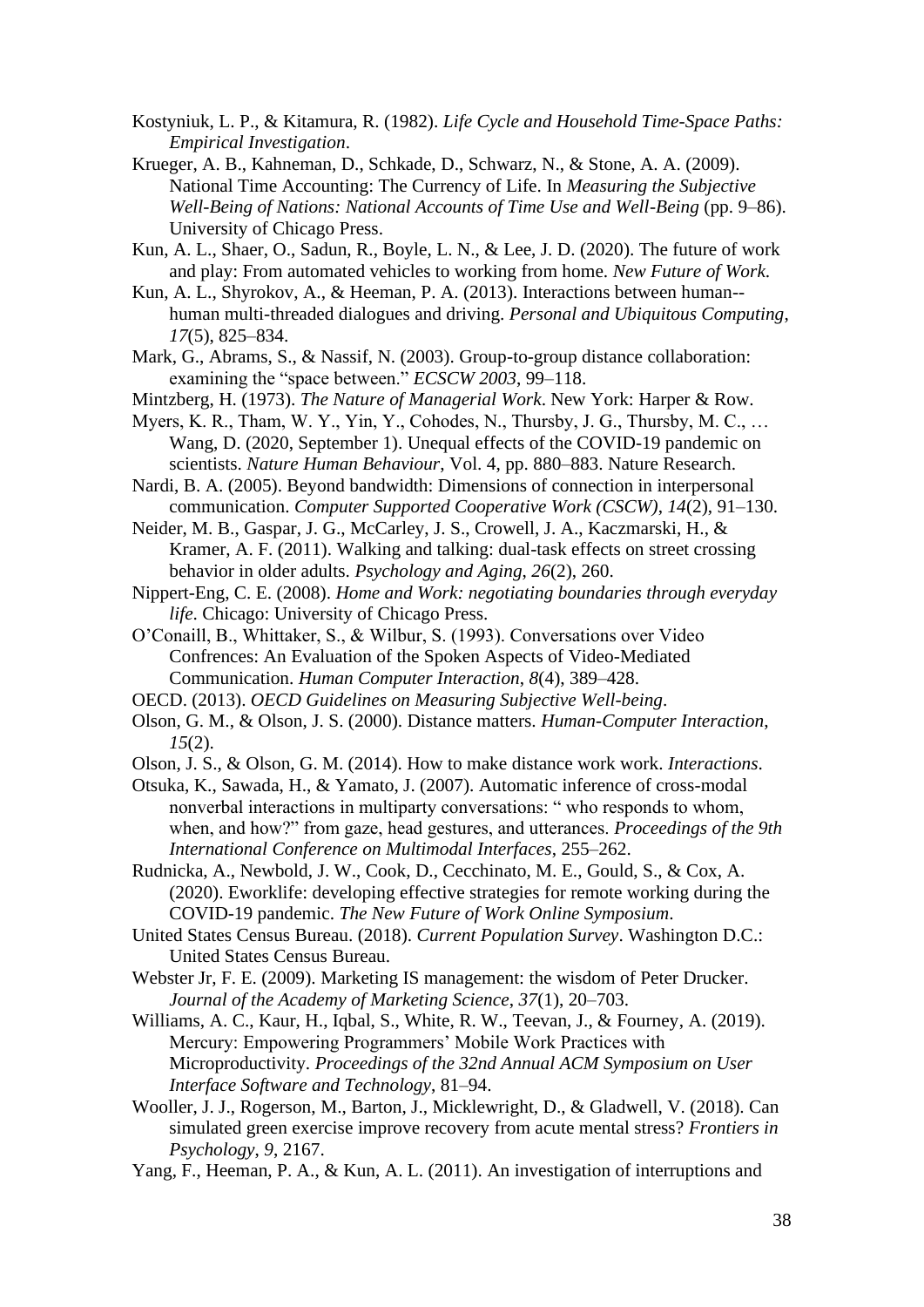resumptions in multi-tasking dialogues. *Computational Linguistics*, *37*(1), 75–104. Yang, L., Jaffe, S., Holtz, D., Suri, S., Sinha, S., Weston, J., … Teevan, J. (2020). *How Work From Home Affects Collaboration: A Large-Scale Study of Information Workers in a Natural Experiment During COVID-19*.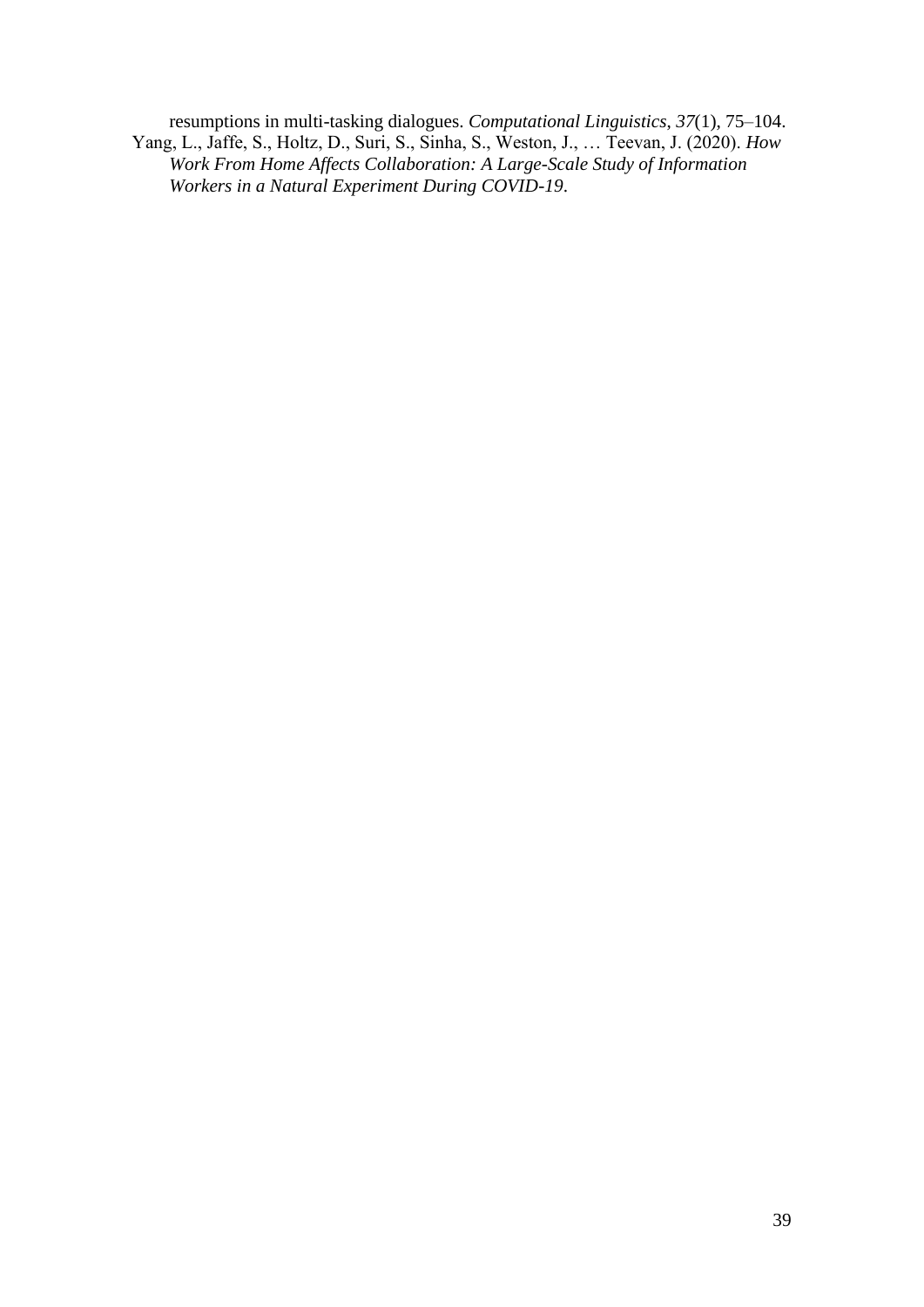|                                                        | $[1]$              | $[2]$                              | $\lceil 3 \rceil$                   | [4]        | $[5]$   |
|--------------------------------------------------------|--------------------|------------------------------------|-------------------------------------|------------|---------|
| Background characteristics                             | <b>2018 US CPS</b> | Pre-Covid<br>Sample<br>$(N = 615)$ | Post-Covid<br>Sample<br>$(N = 577)$ | Difference | p-value |
| Gender                                                 |                    |                                    |                                     |            | 0.427   |
| Female                                                 | 47.90%             | 49.27%                             | 46.97%                              | $-2.30%$   |         |
| Male                                                   | 52.10%             | 50.73%                             | 53.03%                              | 2.30%      |         |
| Education (highest degree)                             |                    |                                    |                                     |            | 0.469   |
| Less than a college degree                             | 20.90%             | 13.66%                             | 12.48%                              | $-1.18%$   |         |
| College degree                                         | 48.30%             | 49.43%                             | 45.93%                              | $-3.50%$   |         |
| Graduate School                                        | 30.80%             | 36.91%                             | 41.59%                              | 4.68%      |         |
| Annual Salary (in USD)                                 |                    |                                    |                                     |            | 0.131   |
| \$39,999 or lower                                      | 5.90%              |                                    |                                     |            |         |
| \$40,000 to \$60,000                                   | 21.60%             | 19.84%                             | 19.41%                              | $-0.43%$   |         |
| \$60,000 to \$80,000                                   | 31.10%             | 25.69%                             | 20.28%                              | $-5.41%$   |         |
| \$80,000 to \$100,000                                  | 23.40%             | 19.19%                             | 20.80%                              | 1.61%      |         |
| $$100,000$ or higher                                   | 18.10%             | 35.28%                             | 39.51%                              | 4.23%      |         |
| Lives in a large city (population of at least 500,000) | N/A                | 75.61%                             | 73.83%                              | $-1.78%$   | 0.48    |

Table 1. Descriptive statistics (variables using when screening respondents): pre- and post-COVID samples of knowledge workers.

Note: Our team does not report city size bins for the US Current Population Survey (CPS) because the variable corresponding to city size in the US CPS does not do not match the variable used by our research team.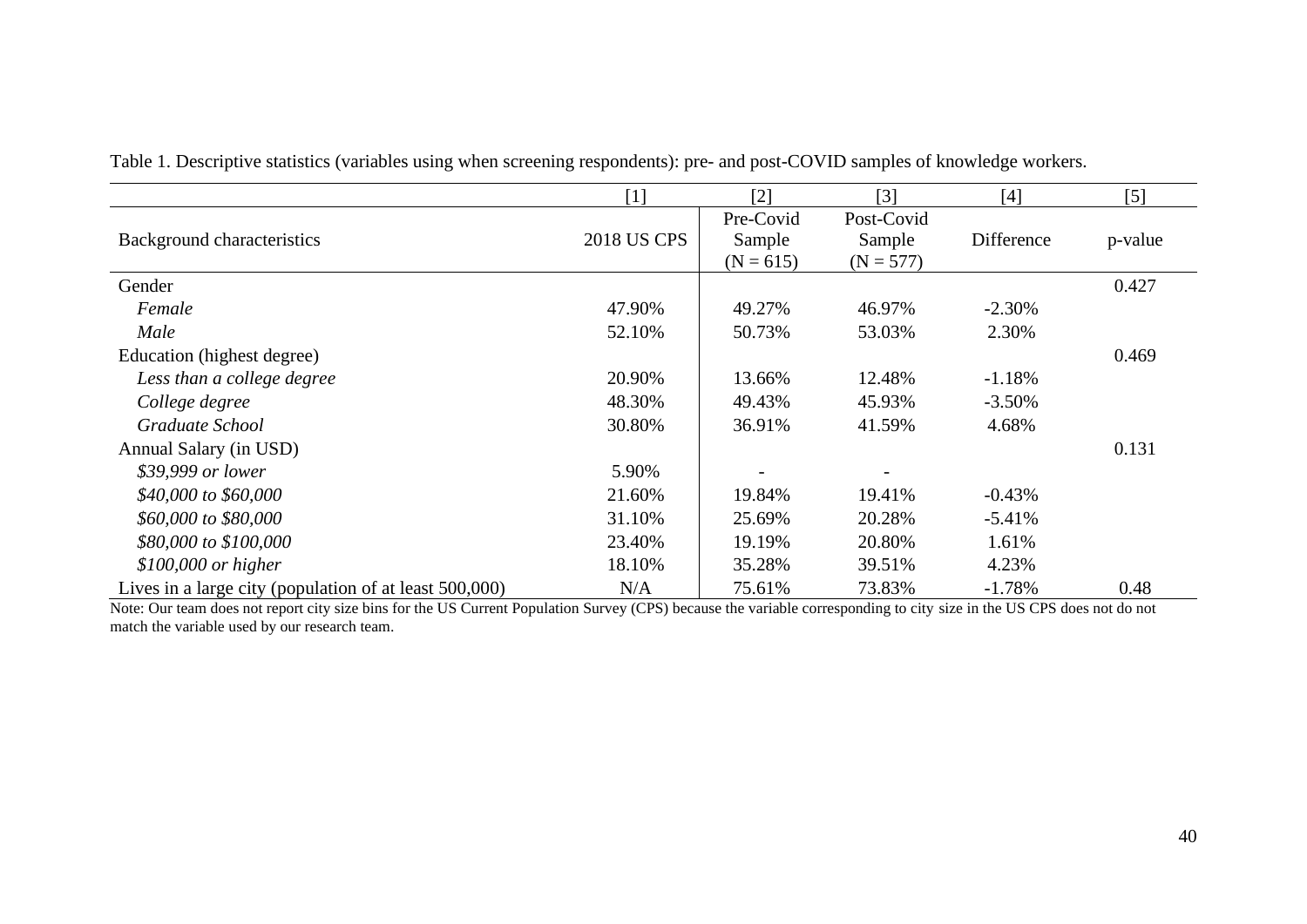|                           | $\lceil 1 \rceil$                               | [2]                                            | $\left[3\right]$                                       | [4]                               |
|---------------------------|-------------------------------------------------|------------------------------------------------|--------------------------------------------------------|-----------------------------------|
|                           | Time in<br>commuting<br>activities<br>(minutes) | Time in<br>personal<br>activities<br>(minutes) | Time in<br>work-<br>related<br>activities<br>(minutes) | Time in<br>work span<br>(minutes) |
| Post vs. Pre-COVID change | $-31.3621***$                                   | 24.1717***                                     | 7.1904                                                 | 43.2214***                        |
|                           | [0.0000]                                        | [0.0025]                                       | [0.3513]                                               | [0.0002]                          |
| <b>Observations</b>       | 1192                                            | 1192                                           | 1192                                                   | 1192                              |
| Noise controls            | Yes                                             | Yes                                            | Yes                                                    | Yes                               |
| Socioeconomic controls    | Yes                                             | Yes                                            | Yes                                                    | Yes                               |
| Work-related controls     | Yes                                             | Yes                                            | Yes                                                    | Yes                               |

Table 2. Change in Daily Time Allocated Across Activity Types (pre vs. post-COVID surveys)

Notes: [1] \*\*\* p-value < 0.01; \*\* p-value < 0.05; \* p-value < 0.1. All coefficients are estimates via ordinary least square regression models and all estimated standard errors are White-Huber errors robust to heteroskedasticity and we report the p-value of a two-tailed student-t test under brackets. [2] All columns report models that control for the following socioeconomic variables: age, gender, income, highest educational degree, marital status, whether the person lives alone, whether the person lives with children, and whether the person lives in a large city. [3] All columns report models that control for the following work-related variables: whether the person lives 6 miles or 12 miles away from work, whether the person works in a firm with more than 249 employees, whether the person works in the service sector, and tenure in the firm. [4] All columns report models that control for the following noise control variables: total time filling in the survey, day of week that was reported, and total unreported time within the day reported in the time-use diary.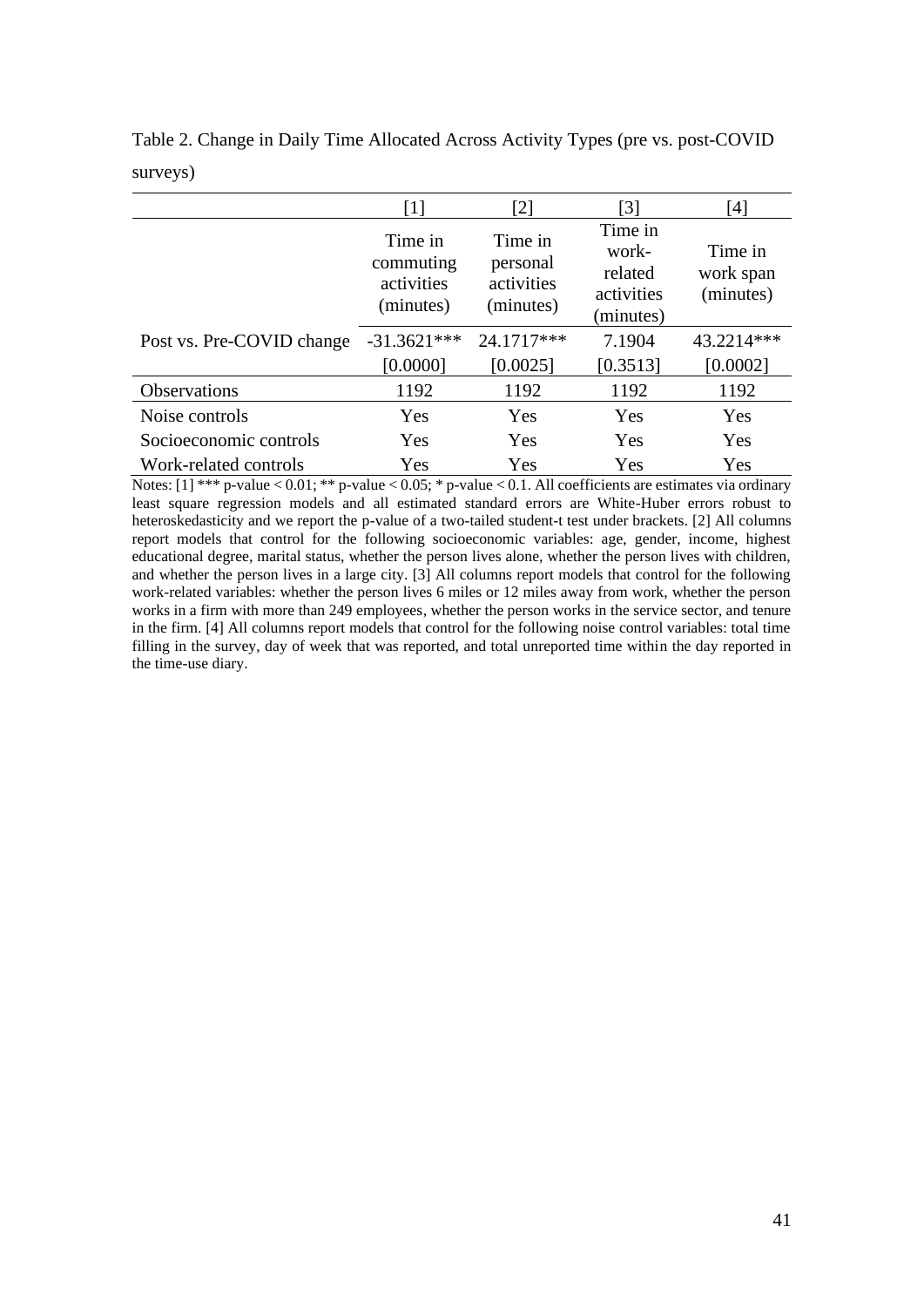|  | Table 3. Change in number of work-related activities (pre vs. post-COVID surveys) |  |  |
|--|-----------------------------------------------------------------------------------|--|--|
|  |                                                                                   |  |  |

|                           | [1]                                                                                                              | $[2]$       | $\lceil 3 \rceil$                                          | $[4]$                                                              | $\left[5\right]$ |
|---------------------------|------------------------------------------------------------------------------------------------------------------|-------------|------------------------------------------------------------|--------------------------------------------------------------------|------------------|
|                           | Total work-related<br>Total work-related<br>email/social media<br>activities<br>activities<br>(count)<br>(count) |             | Total work-related<br>interactive<br>activities<br>(count) | Total work-<br>related solo-<br>cognitive<br>activities<br>(count) |                  |
| Post vs. Pre-COVID change | $1.3699***$                                                                                                      | $0.3798***$ | $0.3754***$                                                | $0.6123***$                                                        | 0.0025           |
|                           | [0.0000]                                                                                                         | [0.0006]    | [0.0001]                                                   | [0.0002]                                                           | [0.9730]         |
| <b>Observations</b>       | 1192                                                                                                             | 1192        | 1192                                                       | 1192                                                               | 1192             |
| Noise controls            | Yes                                                                                                              | Yes         | Yes                                                        | Yes                                                                | Yes              |
| Socioeconomic controls    | Yes                                                                                                              | Yes         | Yes                                                        | Yes                                                                | Yes              |
| Work-related controls     | Yes                                                                                                              | Yes         | Yes                                                        | Yes                                                                | Yes              |

Notes: [1] \*\*\* p-value < 0.01; \*\* p-value < 0.05; \* p-value < 0.1. All coefficients are estimates via ordinary least square regression models and all estimated standard errors are White-Huber errors robust to heteroskedasticity and we report the p-value of a two-tailed student-t test under brackets. [2] All columns report models that control for the following socioeconomic variables: age, gender, income, highest educational degree, marital status, whether the person lives alone, whether the person lives with children, and whether the person lives in a large city. [3] All columns report models that control for the following work-related variables: whether the person lives 6 miles or 12 miles away from work, whether the person works in a firm with more than 249 employees, whether the person works in the service sector, and tenure in the firm. [4] All columns report models that control for the following noise control variables: total time filling in the survey, day of week that was reported, and total unreported time within the day reported in the time-use diary.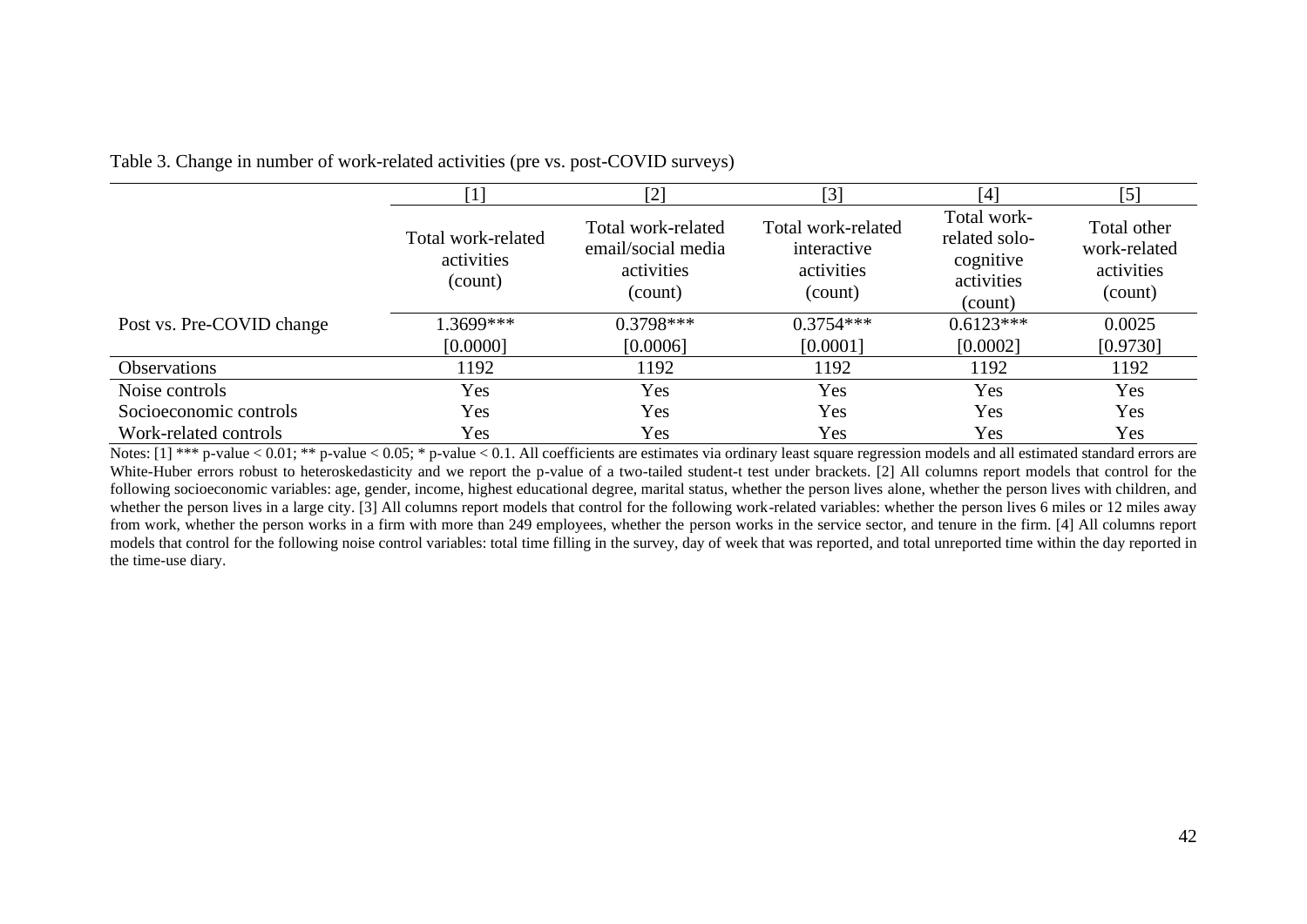Table 4. Change in average duration of work-related activities (pre vs. post-COVID surveys)

|                           | $[2]$<br>$\lceil 1 \rceil$                               |                                                                                | $[3]$<br>[4]                                                            |                                                                          | $[5]$                                                          |
|---------------------------|----------------------------------------------------------|--------------------------------------------------------------------------------|-------------------------------------------------------------------------|--------------------------------------------------------------------------|----------------------------------------------------------------|
|                           | Time of average<br>work-related<br>activity<br>(minutes) | Time of average<br>work-related<br>email/social<br>media activity<br>(minutes) | Time of average<br>work-related<br>interactive<br>activity<br>(minutes) | Time of average<br>work-related solo-<br>cognitive activity<br>(minutes) | Time of average<br>work-related<br>other activity<br>(minutes) |
| Post vs. Pre-COVID change | $-11.5729***$                                            | $-6.7108**$                                                                    | $-6.7751*$                                                              | $-14.2876***$                                                            | $-3.9175$                                                      |
|                           | [0.0004]                                                 | [0.0492]                                                                       | [0.0530]                                                                | [0.0012]                                                                 | [0.5160]                                                       |
| <b>Observations</b>       | 1189                                                     | 1015                                                                           | 879                                                                     | 1013                                                                     | 548                                                            |
| Noise controls            | Yes                                                      | Yes                                                                            | Yes                                                                     | Yes                                                                      | Yes                                                            |
| Socioeconomic controls    | Yes                                                      | Yes                                                                            | Yes                                                                     | Yes                                                                      | Yes                                                            |
| Work-related controls     | Yes                                                      | Yes                                                                            | Yes                                                                     | Yes                                                                      | Yes                                                            |

Notes: [1] \*\*\* p-value < 0.01; \*\* p-value < 0.05; \* p-value < 0.1. All coefficients are estimates via ordinary least square regression models and all estimated standard errors are White-Huber errors robust to heteroskedasticity and we report the p-value of a two-tailed student-t test under brackets. [2] All columns report models that control for the following socioeconomic variables: age, gender, income, highest educational degree, marital status, whether the person lives alone, whether the person lives with children, and whether the person lives in a large city. [3] All columns report models that control for the following work-related variables: whether the person lives 6 miles or 12 miles away from work, whether the person works in a firm with more than 249 employees, whether the person works in the service sector, and tenure in the firm. [4] All columns report models that control for the following noise control variables: total time filling in the survey, day of week that was reported, and total unreported time within the day reported in the time-use diary. [5] The mean of the dependent variables (pre-COVID) were: 89.4 minutes, 61.3 minutes, 71.2 minutes, 96.2 minutes, and 64.9 minutes, for columns 1 through 5, respectively.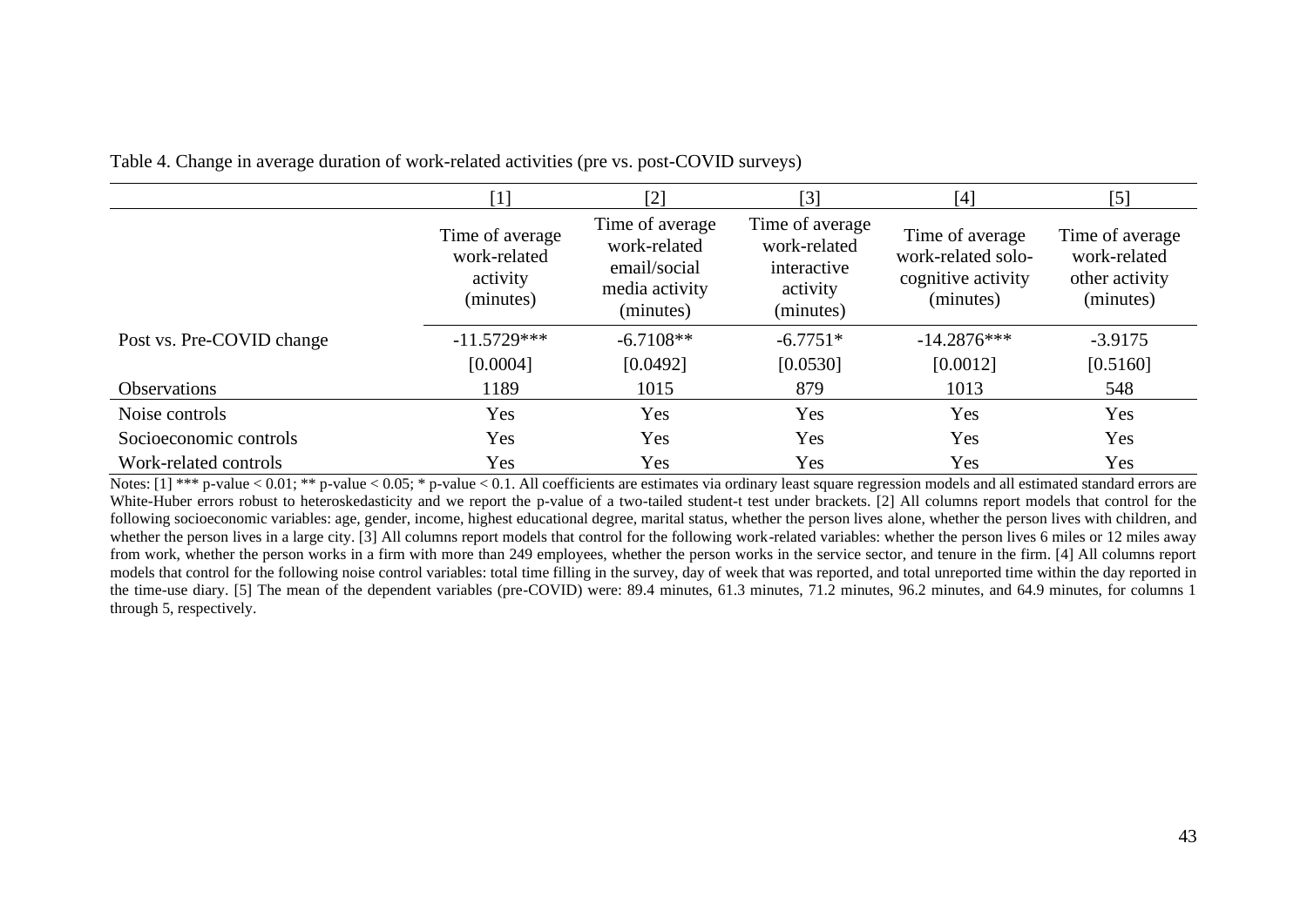|                           | $[1]$                                                                       | [2]                                                                   | [3]                                                                          | [4]                                                             |
|---------------------------|-----------------------------------------------------------------------------|-----------------------------------------------------------------------|------------------------------------------------------------------------------|-----------------------------------------------------------------|
|                           | Time in<br>work-related<br>email/social<br>media<br>activities<br>(minutes) | Time in<br>work-<br>related<br>interactive<br>activities<br>(minutes) | Time in<br>work-<br>related<br>solo-<br>cognitive<br>activities<br>(minutes) | Time in<br>other<br>work-<br>related<br>activities<br>(minutes) |
| Post vs. Pre-COVID change | $-0.2849$                                                                   | 7.3705                                                                | 8.9874                                                                       | $-8.8826$                                                       |
|                           | [0.9588]                                                                    | [0.2240]                                                              | [0.2781]                                                                     | [0.1496]                                                        |
| Observations              | 1192                                                                        | 1192                                                                  | 1192                                                                         | 1192                                                            |
| Noise controls            | Yes                                                                         | Yes                                                                   | Yes                                                                          | Yes                                                             |
| Socioeconomic controls    | Yes                                                                         | Yes                                                                   | Yes                                                                          | Yes                                                             |
| Work-related controls     | Yes                                                                         | Yes                                                                   | Yes                                                                          | Yes                                                             |

Table 5. Change in daily time allocated to different types of work-related activities (pre vs. post-COVID surveys)

Notes: [1] \*\*\* p-value < 0.01; \*\* p-value < 0.05; \* p-value < 0.1. All coefficients are estimates via ordinary least square regression models and all estimated standard errors are White-Huber errors robust to heteroskedasticity and we report the p-value of a two-tailed student-t test under brackets. [2] All columns report models that control for the following socioeconomic variables: age, gender, income, highest educational degree, marital status, whether the person lives alone, whether the person lives with children, and whether the person lives in a large city. [3] All columns report models that control for the following work-related variables: whether the person lives 6 miles or 12 miles away from work, whether the person works in a firm with more than 249 employees, whether the person works in the service sector, and tenure in the firm. [4] All columns report models that control for the following noise control variables: total time filling in the survey, day of week that was reported, and total unreported time within the day reported in the time-use diary.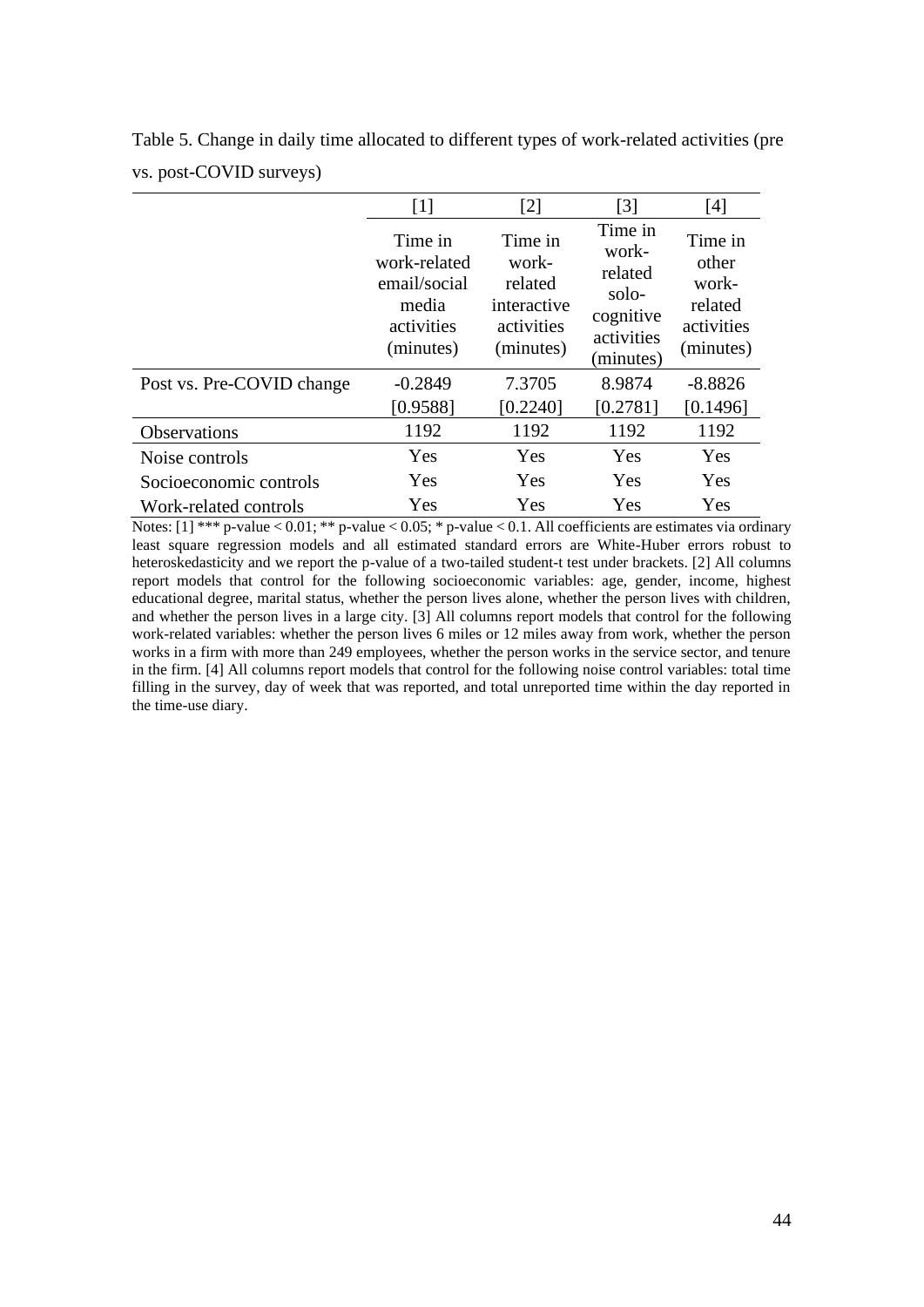|                           | [1]                                             | $\lceil 2 \rceil$                              | $\lceil 3 \rceil$                                      | [4]                               |
|---------------------------|-------------------------------------------------|------------------------------------------------|--------------------------------------------------------|-----------------------------------|
|                           | Time in<br>commuting<br>activities<br>(minutes) | Time in<br>personal<br>activities<br>(minutes) | Time in<br>work-<br>related<br>activities<br>(minutes) | Time in<br>work span<br>(minutes) |
| Post vs. Pre-COVID change | $-27.3246***$                                   | 10.9337                                        | $16.391*$                                              | 58.1868***                        |
| (Managers)                | [0.0000]                                        | [0.2277]                                       | [0.0618]                                               | [0.0000]                          |
| Post vs. Pre-COVID change | $-48.3952***$                                   | 80.0198***                                     | $-31.6246**$                                           | $-19.9136$                        |
| (Non-Managers)            | [0.0000]                                        | [0.0000]                                       | [0.0260]                                               | [0.2685]                          |
| <b>Observations</b>       | 1192                                            | 1192                                           | 1192                                                   | 1192                              |
| Noise controls            | Yes                                             | Yes                                            | Yes                                                    | Yes                               |
| Socioeconomic controls    | Yes                                             | Yes                                            | Yes                                                    | Yes                               |
| Work-related controls     | Yes                                             | Yes                                            | Yes                                                    | Yes                               |

Table 6. Change in Daily Time Allocated Across Activity Types (pre vs. post-COVID surveys, by managerial status)

Notes: [1] \*\*\* p-value < 0.01; \*\* p-value < 0.05; \* p-value < 0.1. All coefficients are estimates via ordinary least square regression models and all estimated standard errors are White-Huber errors robust to heteroskedasticity and we report the p-value of a two-tailed student-t test under brackets. [2] The coefficient "Post vs Pre-COVID change (Managers)" is the difference in the dependent variable when comparing the mangers in the post-COVID survey to managers in the pre-COVID survey. The coefficient "Post vs Pre-COVID change (Non-Managers)" is computed in two steps. First, we estimate the difference between nonmanagers pre-COVID and managers pre-COVID (difference 1) and the difference between non-managers post-COVID to managers pre-COVID (difference 2), i.e. we use managers pre-COVID as a baseline. In a second step, we estimate "Post vs. Pre-COVID change (Non-Managers)" by computing the difference between difference 2 and difference 1 (difference 3), which results in a comparison of non-managers post-COVID to non-managers pre-COVID. [3] All columns report models that control for the following socioeconomic variables: age, gender, income, highest educational degree, marital status, whether the person lives alone, whether the person lives with children, and whether the person lives in a large city. [4] All columns report models that control for the following work-related variables: whether the person lives 6 miles or 12 miles away from work, whether the person works in a firm with more than 249 employees, whether the person works in the service sector, and tenure in the firm. [5] All columns report models that control for the following noise control variables: total time filling in the survey, day of week that was reported, and total unreported time within the day reported in the time-use diary. [6] A two-tailed t-test confirms that all within-manager and within-non-managers changes are different from one another (p-value  $< 0.01$  for all).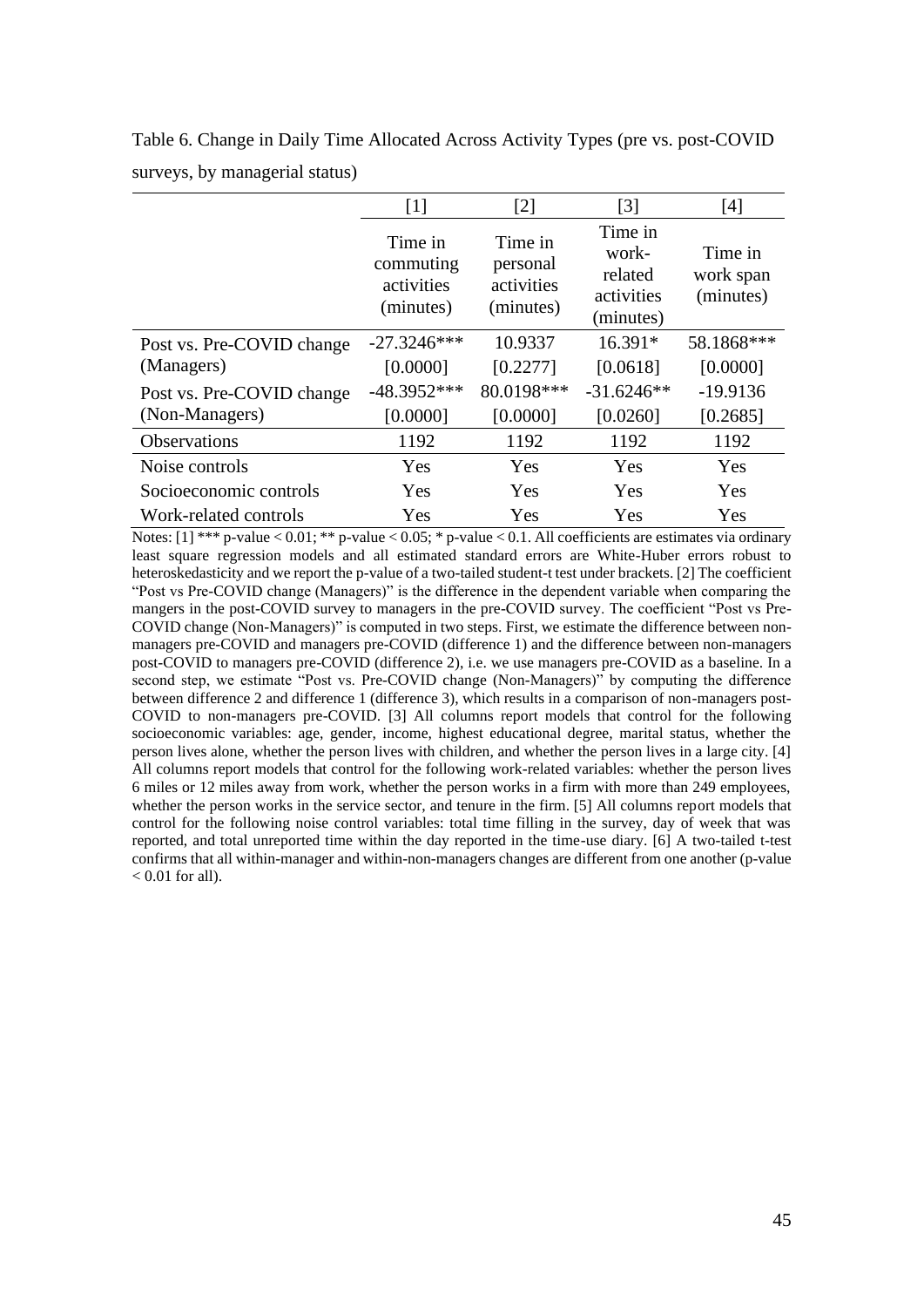|  | Table 7. Change in number of work-related activities (pre vs. post-COVID surveys, by managerial status) |
|--|---------------------------------------------------------------------------------------------------------|
|  |                                                                                                         |

|                                          | [1]                                          | $[2]$                                                                 | $[3]$                                                          | $[4]$                                                              | $[5]$                                                |
|------------------------------------------|----------------------------------------------|-----------------------------------------------------------------------|----------------------------------------------------------------|--------------------------------------------------------------------|------------------------------------------------------|
|                                          | Total work-<br>related activities<br>(count) | Total work-<br>related<br>email/social<br>media activities<br>(count) | Total work-<br>related<br>interactive<br>activities<br>(count) | Total work-<br>related solo-<br>cognitive<br>activities<br>(count) | Total other<br>work-related<br>activities<br>(count) |
| Post vs. Pre-COVID change (Managers)     | $1.4113***$                                  | $0.4669***$                                                           | $0.4139***$                                                    | $0.5674***$                                                        | $-0.0369$                                            |
|                                          | [0.0001]                                     | [0.0004]                                                              | [0.0002]                                                       | [0.0029]                                                           | [0.6608]                                             |
| Post vs. Pre-COVID change (Non-Managers) | $1.1951**$                                   | 0.0120                                                                | 0.2127                                                         | $0.8016***$                                                        | 0.1688                                               |
|                                          | [0.0125]                                     | [0.9378]                                                              | [0.2376]                                                       | [0.0033]                                                           | [0.2680]                                             |
| <b>Observations</b>                      | 1192                                         | 1192                                                                  | 1192                                                           | 1192                                                               | 1192                                                 |
| Noise controls                           | Yes                                          | Yes                                                                   | Yes                                                            | Yes                                                                | Yes                                                  |
| Socioeconomic controls                   | Yes                                          | Yes                                                                   | Yes                                                            | Yes                                                                | Yes                                                  |
| Work-related controls                    | Yes                                          | Yes                                                                   | Yes                                                            | Yes                                                                | Yes                                                  |

Notes:  $[1]$  \*\*\* p-value < 0.01; \*\* p-value < 0.05; \* p-value < 0.1. All coefficients are estimates via ordinary least square regression models and all estimated standard errors are White-Huber errors robust to heteroskedasticity and we report the p-value of a two-tailed student-t test under brackets. [2] The coefficient "Post vs Pre-COVID change (Managers)" is the difference in the dependent variable when comparing the mangers in the post-COVID survey to managers in the pre-COVID survey. The coefficient "Post vs Pre-COVID change (Non-Managers)" is computed in two steps. First, we estimate the difference between non-managers pre-COVID and managers pre-COVID (difference 1) and the difference between non-managers post-COVID to managers pre-COVID (difference 2), i.e. we use managers pre-COVID as a baseline. In a second step, we estimate "Post vs. Pre-COVID change (Non-Managers)" by computing the difference between difference 2 and difference 1 (difference 3), which results in a comparison of non-managers post-COVID to non-managers pre-COVID. [3] All columns report models that control for the following socioeconomic variables: age, gender, income, highest educational degree, marital status, whether the person lives alone, whether the person lives with children, and whether the person lives in a large city. [4] All columns report models that control for the following work-related variables: whether the person lives 6 miles or 12 miles away from work, whether the person works in a firm with more than 249 employees, whether the person works in the service sector, and tenure in the firm. [5] All columns report models that control for the following noise control variables: total time filling in the survey, day of week that was reported, and total unreported time within the day reported in the time-use diary. [6] A two-tailed t-test confirms that the within-manager and within-non-managers changes are different for total count of email/social media activities (p-value < 0.05), With our sample, we do not have statistical power to assess whether the within-manager changes in the other categories are different from within non-manager changes. However, the direction of the differences is as expected, with managers engaging in more interactive activities and non-managers more in solo-cognitive activities.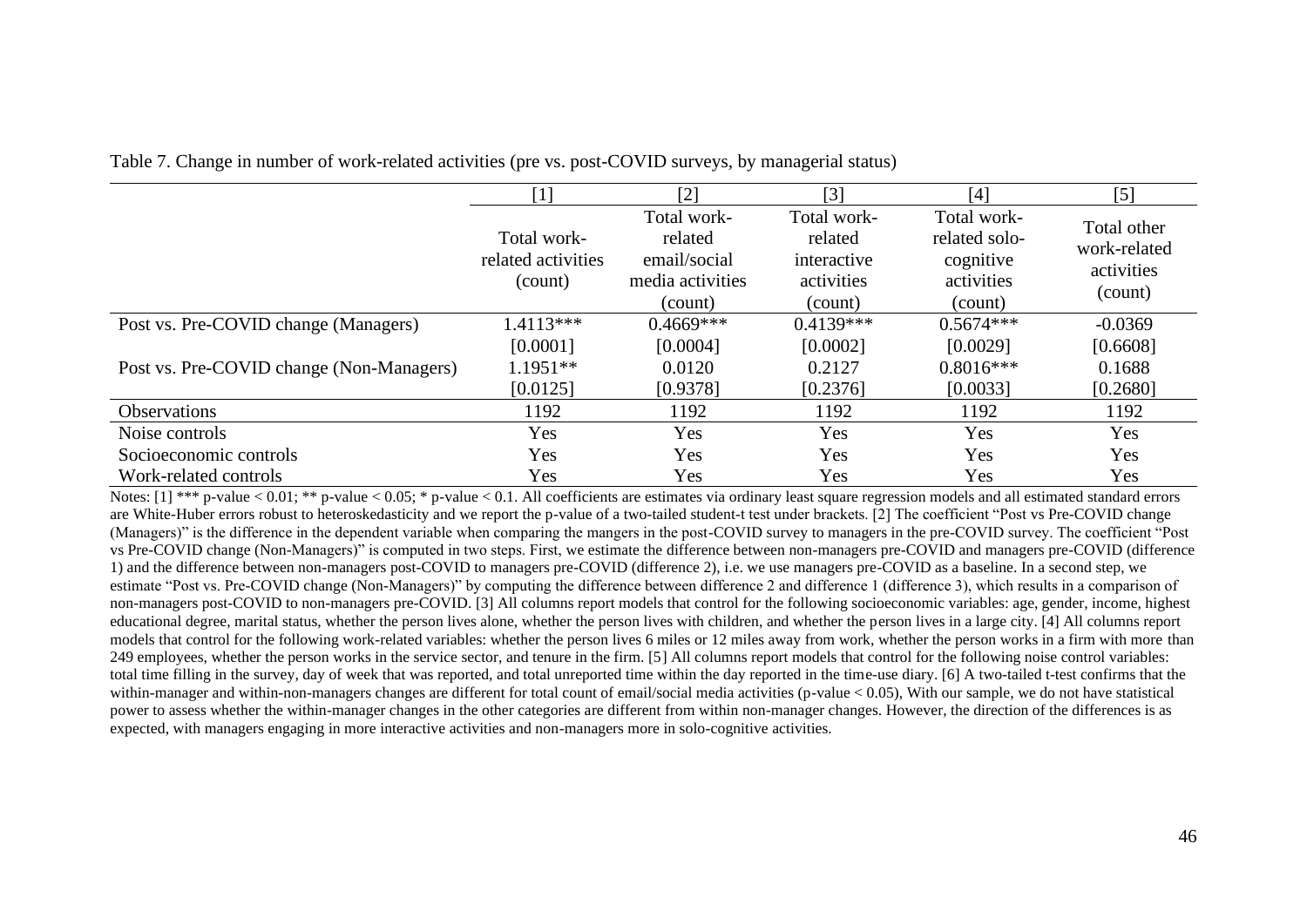|                                          | $[1] % \includegraphics[width=0.9\columnwidth]{figures/fig_10.pdf} \caption{The graph $\mathcal{N}_1$ is a function of the number of~\textit{N}_1$ (left) and the number of~\textit{N}_2$ (right) are shown in \cite{N}_1$ (right) and the number of~\textit{N}_1$ (right) and the number of~\textit{N}_2$ (right).} \label{fig:1}$ | $[2]$                                                                              | [3]                                                                         | [4]                                                                             | $[5]$                                                              |
|------------------------------------------|-------------------------------------------------------------------------------------------------------------------------------------------------------------------------------------------------------------------------------------------------------------------------------------------------------------------------------------|------------------------------------------------------------------------------------|-----------------------------------------------------------------------------|---------------------------------------------------------------------------------|--------------------------------------------------------------------|
|                                          | Time of<br>average work-<br>related activity<br>(minutes)                                                                                                                                                                                                                                                                           | Time of<br>average work-<br>related<br>email/social<br>media activity<br>(minutes) | Time of<br>average work-<br>related<br>interactive<br>activity<br>(minutes) | Time of<br>average work-<br>related solo-<br>cognitive<br>activity<br>(minutes) | Time of<br>average work-<br>related other<br>activity<br>(minutes) |
| Post vs. Pre-COVID change (Managers)     | $-10.6859***$                                                                                                                                                                                                                                                                                                                       | $-4.1542$                                                                          | $-4.2357$                                                                   | $-8.7231*$                                                                      | $-10.4291*$                                                        |
|                                          | [0.0022]                                                                                                                                                                                                                                                                                                                            | [0.2545]                                                                           | [0.2530]                                                                    | [0.0677]                                                                        | [0.0778]                                                           |
| Post vs. Pre-COVID change (Non-Managers) | $-15.3242*$                                                                                                                                                                                                                                                                                                                         | $-18.1522**$                                                                       | $-20.9922**$                                                                | $-40.9569***$                                                                   | 33.2322*                                                           |
|                                          | [0.0627]                                                                                                                                                                                                                                                                                                                            | [0.0326]                                                                           | [0.0326]                                                                    | [0.0001]                                                                        | [0.0539]                                                           |
| <b>Observations</b>                      | 1189                                                                                                                                                                                                                                                                                                                                | 1015                                                                               | 879                                                                         | 1013                                                                            | 548                                                                |
| Noise controls                           | Yes                                                                                                                                                                                                                                                                                                                                 | Yes                                                                                | Yes                                                                         | Yes                                                                             | Yes                                                                |
| Socioeconomic controls                   | Yes                                                                                                                                                                                                                                                                                                                                 | Yes                                                                                | Yes                                                                         | Yes                                                                             | Yes                                                                |
| Work-related controls                    | Yes                                                                                                                                                                                                                                                                                                                                 | Yes                                                                                | Yes                                                                         | Yes                                                                             | Yes                                                                |

Table 8. Change in average duration of work-related activities (pre vs. post-COVID surveys, by managerial status)

Notes:  $[1]$  \*\*\* p-value < 0.01; \*\* p-value < 0.05; \* p-value < 0.1. All coefficients are estimates via ordinary least square regression models and all estimated standard errors are White-Huber errors robust to heteroskedasticity and we report the p-value of a two-tailed student-t test under brackets. [2] The coefficient "Post vs Pre-COVID change (Managers)" is the difference in the dependent variable when comparing the mangers in the post-COVID survey to managers in the pre-COVID survey. The coefficient "Post vs Pre-COVID change (Non-Managers)" is computed in two steps. First, we estimate the difference between non-managers pre-COVID and managers pre-COVID (difference 1) and the difference between non-managers post-COVID to managers pre-COVID (difference 2), i.e. we use managers pre-COVID as a baseline. In a second step, we estimate "Post vs. Pre-COVID change (Non-Managers)" by computing the difference between difference 2 and difference 1 (difference 3), which results in a comparison of non-managers post-COVID to non-managers pre-COVID. [3] All columns report models that control for the following socioeconomic variables: age, gender, income, highest educational degree, marital status, whether the person lives alone, whether the person lives with children, and whether the person lives in a large city. [4] All columns report models that control for the following work-related variables: whether the person lives 6 miles or 12 miles away from work, whether the person works in a firm with more than 249 employees, whether the person works in the service sector, and tenure in the firm. [5] All columns report models that control for the following noise control variables: total time filling in the survey, day of week that was reported, and total unreported time within the day reported in the time-use diary. [6] A two-tailed t-test confirms that the within-manager and within-non-managers changes are different for average duration of solo-cognitive work (p-value < 0.01) and other work-related activities (p-value < 0.05).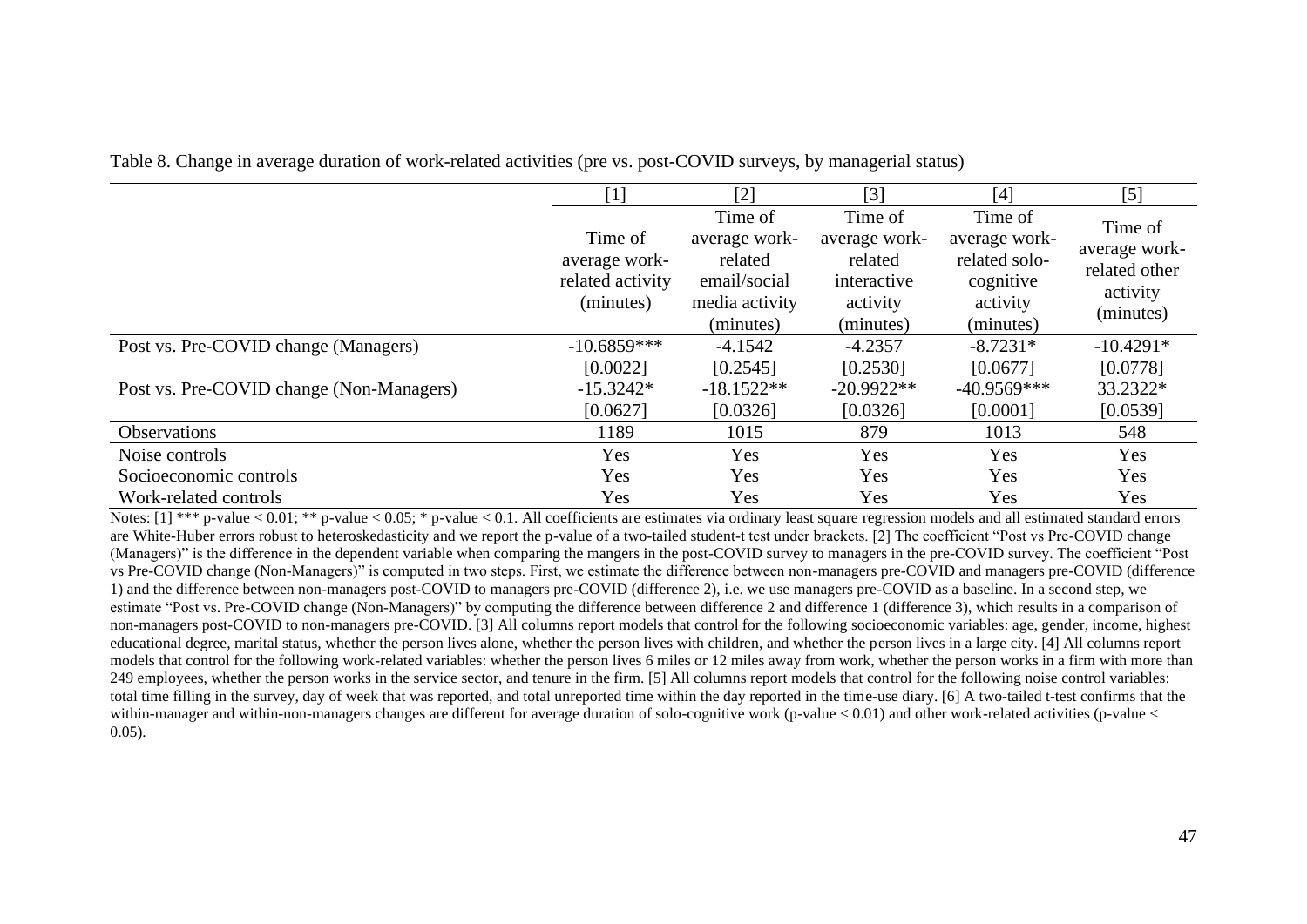|                                          | $[1] % \includegraphics[width=0.9\columnwidth]{figures/fig_10.pdf} \caption{The graph $\mathcal{N}_1$ is a function of the number of~\textit{N}_1$ (left) and the number of~\textit{N}_2$ (right) are shown in \cite{N}_1$ (right) and the number of~\textit{N}_1$ (right) and the number of~\textit{N}_2$ (right).} \label{fig:1}$ | [2]                                                             | $[3]$                                                               | [4]                                                      |  |
|------------------------------------------|-------------------------------------------------------------------------------------------------------------------------------------------------------------------------------------------------------------------------------------------------------------------------------------------------------------------------------------|-----------------------------------------------------------------|---------------------------------------------------------------------|----------------------------------------------------------|--|
|                                          | Time in work-<br>related email/social<br>media activities<br>(minutes)                                                                                                                                                                                                                                                              | Time in work-<br>related interactive<br>activities<br>(minutes) | Time in work-<br>related solo-<br>cognitive activities<br>(minutes) | Time in other<br>work-related<br>activities<br>(minutes) |  |
| Post vs. Pre-COVID change (Managers)     | 7.9287                                                                                                                                                                                                                                                                                                                              | $11.6146*$                                                      | 13.6248                                                             | $-16.7772***$                                            |  |
|                                          | [0.1845]                                                                                                                                                                                                                                                                                                                            | [0.0821]                                                        | [0.1185]                                                            | [0.0056]                                                 |  |
| Post vs. Pre-COVID change (Non-Managers) | $-34.9363***$                                                                                                                                                                                                                                                                                                                       | $-10.5343$                                                      | $-10.5766$                                                          | 24.4227                                                  |  |
|                                          | [0.0078]                                                                                                                                                                                                                                                                                                                            | [0.4698]                                                        | [0.6385]                                                            | [0.1772]                                                 |  |
| <b>Observations</b>                      | 1192                                                                                                                                                                                                                                                                                                                                | 1192                                                            | 1192                                                                | 1192                                                     |  |
| Noise controls                           | Yes                                                                                                                                                                                                                                                                                                                                 | Yes                                                             | Yes                                                                 | Yes                                                      |  |
| Socioeconomic controls                   | Yes                                                                                                                                                                                                                                                                                                                                 | Yes                                                             | Yes                                                                 | Yes                                                      |  |
| Work-related controls                    | Yes                                                                                                                                                                                                                                                                                                                                 | Yes                                                             | Yes                                                                 | Yes                                                      |  |

Table 9. Change in daily time allocated to different types of work-related activities (pre vs. post-COVID surveys, by managerial status)

Notes:  $[1]$  \*\*\* p-value < 0.01; \*\* p-value < 0.05; \* p-value < 0.1. All coefficients are estimates via ordinary least square regression models and all estimated standard errors are White-Huber errors robust to heteroskedasticity and we report the p-value of a two-tailed student-t test under brackets. [2] The coefficient "Post vs Pre-COVID change (Managers)" is the difference in the dependent variable when comparing the mangers in the post-COVID survey to managers in the pre-COVID survey. The coefficient "Post vs Pre-COVID change (Non-Managers)" is computed in two steps. First, we estimate the difference between non-managers pre-COVID and managers pre-COVID (difference 1) and the difference between non-managers post-COVID to managers pre-COVID (difference 2), i.e. we use managers pre-COVID as a baseline. In a second step, we estimate "Post vs. Pre-COVID change (Non-Managers)" by computing the difference between difference 2 and difference 1 (difference 3), which results in a comparison of non-managers post-COVID to non-managers pre-COVID. [3] All columns report models that control for the following socioeconomic variables: age, gender, income, highest educational degree, marital status, whether the person lives alone, whether the person lives with children, and whether the person lives in a large city. [4] All columns report models that control for the following work-related variables: whether the person lives 6 miles or 12 miles away from work, whether the person works in a firm with more than 249 employees, whether the person works in the service sector, and tenure in the firm. [5] All columns report models that control for the following noise control variables: total time filling in the survey, day of week that was reported, and total unreported time within the day reported in the time-use diary. [6] A two-tailed t-test confirms that the within-manager and within-non-managers changes are different for time-use exclusively dedicated to work-related email/social media (p-value < 0.01) and other work-related activities (p-value  $< 0.01$ ). With our sample, we do not have statistical power to assess whether the within-manager changes in interactive activities (p-value  $= 0.169$ ) or in solo-work activities (0.315) are statistically different from one another. However, the direction is as expected, with within-manager changes being towards more time dedicated to interactive activities.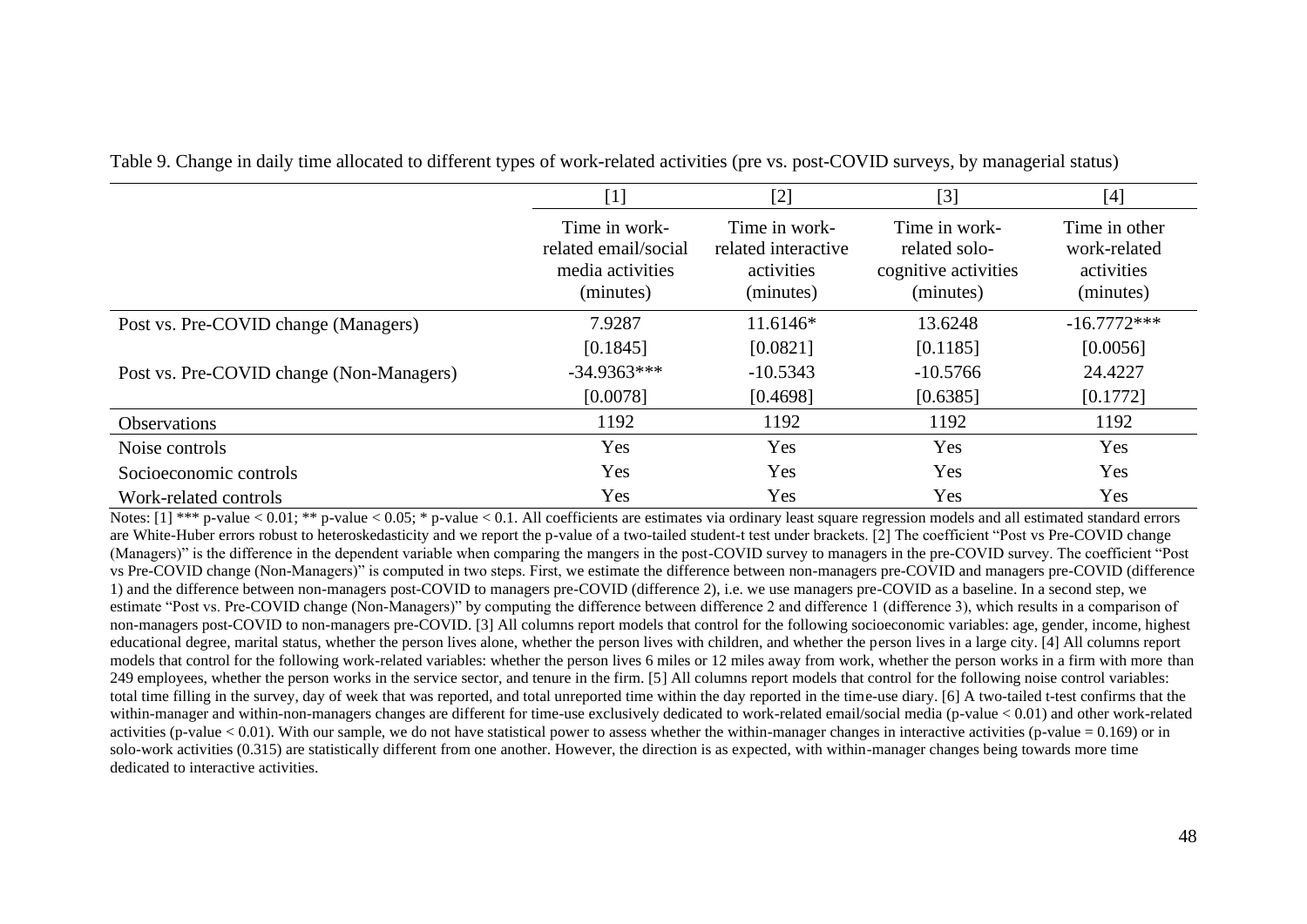|                                           | $[1]$                                           | $[2]$                                          | $[3]$                                                  | $[4]$                             | $[5]$                                              | [6]                                                             | $[7]$                                                                            | [8]                                                                   | $[9]$                                                                        | $[10]$                                                          |
|-------------------------------------------|-------------------------------------------------|------------------------------------------------|--------------------------------------------------------|-----------------------------------|----------------------------------------------------|-----------------------------------------------------------------|----------------------------------------------------------------------------------|-----------------------------------------------------------------------|------------------------------------------------------------------------------|-----------------------------------------------------------------|
|                                           | Time in<br>commuting<br>activities<br>(minutes) | Time in<br>personal<br>activities<br>(minutes) | Time in<br>work-<br>related<br>activities<br>(minutes) | Time in<br>work span<br>(minutes) | Total<br>work-<br>related<br>activities<br>(count) | Time of<br>average<br>work-<br>related<br>activity<br>(minutes) | Time in<br>work-<br>related<br>email/socia<br>1 media<br>activities<br>(minutes) | Time in<br>work-<br>related<br>interactive<br>activities<br>(minutes) | Time in<br>work-<br>related<br>solo-<br>cognitive<br>activities<br>(minutes) | Time in<br>other<br>work-<br>related<br>activities<br>(minutes) |
| Post vs. Pre-COVID                        | $-26.2***$                                      | 1.3                                            | 24.9**                                                 | 74.7***                           | $2.1***$                                           | $-13.0***$                                                      | 6.9                                                                              | $24.5***$                                                             | 10.3                                                                         | $-16.7**$                                                       |
| change (Managers)                         | [0.0000]                                        | [0.9127]                                       | [0.0237]                                               | [0.0000]                          | [0.0000]                                           | [0.0019]                                                        | [0.3275]                                                                         | [0.0013]                                                              | [0.3279]                                                                     | [0.0160]                                                        |
| Post vs. Pre-COVID                        | $-46.8***$                                      | 78.1***                                        | $-31.3*$                                               | $-19.9$                           | $1.5**$                                            | $-17.2*$                                                        | $-43.5***$                                                                       | $-7.1$                                                                | $-38.5$                                                                      | 57.9***                                                         |
| change (Non-                              | [0.0000]                                        | [0.0000]                                       | [0.0687]                                               | [0.3720]                          | [0.0189]                                           | [0.0714]                                                        | [0.0061]                                                                         | [0.6455]                                                              | [0.1401]                                                                     | [0.0084]                                                        |
| Managers)                                 |                                                 |                                                |                                                        |                                   |                                                    |                                                                 |                                                                                  |                                                                       |                                                                              |                                                                 |
| <b>Observations</b>                       | 847                                             | 847                                            | 847                                                    | 847                               | 847                                                | 845                                                             | 847                                                                              | 847                                                                   | 847                                                                          | 847                                                             |
| Noise controls                            | Yes                                             | Yes                                            | Yes                                                    | Yes                               | Yes                                                | Yes                                                             | Yes                                                                              | Yes                                                                   | Yes                                                                          | Yes                                                             |
| Socioeconomic<br>controls<br>Work-related | Yes                                             | Yes                                            | Yes                                                    | Yes                               | Yes                                                | Yes                                                             | Yes                                                                              | Yes                                                                   | Yes                                                                          | Yes                                                             |
| controls                                  | Yes                                             | Yes                                            | Yes                                                    | Yes                               | Yes                                                | Yes                                                             | Yes                                                                              | Yes                                                                   | Yes                                                                          | Yes                                                             |

Table 10. Summary of changes for knowledge workers working in large firms (firms with at least 250 employees)

Notes: [1] \*\*\* p-value < 0.01; \*\* p-value < 0.05; \* p-value < 0.1. All coefficients are estimates via ordinary least square regression models and all estimated standard errors are White-Huber errors robust to heteroskedasticity and we report the p-value of a two-tailed student-t test under brackets. [2] The coefficient "Post vs Pre-COVID change (Managers)" is the difference in the dependent variable when comparing the mangers in the post-COVID survey to managers in the pre-COVID survey. The coefficient "Post vs Pre-COVID change (Non-Managers)" is computed in two steps. First, we estimate the difference between non-managers pre-COVID and managers pre-COVID (difference 1) and the difference between non-managers post-COVID to managers pre-COVID (difference 2), i.e. we use managers pre-COVID as a baseline. In a second step, we estimate "Post vs. Pre-COVID change (Non-Managers)" by computing the difference between difference 2 and difference 1 (difference 3), which results in a comparison of non-managers post-COVID to non-managers pre-COVID. [3] All columns report models that control for the following socioeconomic variables: age, gender, income, highest educational degree, marital status, whether the person lives alone, whether the person lives with children, and whether the person lives in a large city. [4] All columns report models that control for the following work-related variables: whether the person lives 6 miles or 12 miles away from work, whether the person works in a firm with more than 249 employees, whether the person works in the service sector, and tenure in the firm. [5] All columns report models that control for the following noise control variables: total time filling in the survey, day of week that was reported, and total unreported time within the day reported in the time-use diary.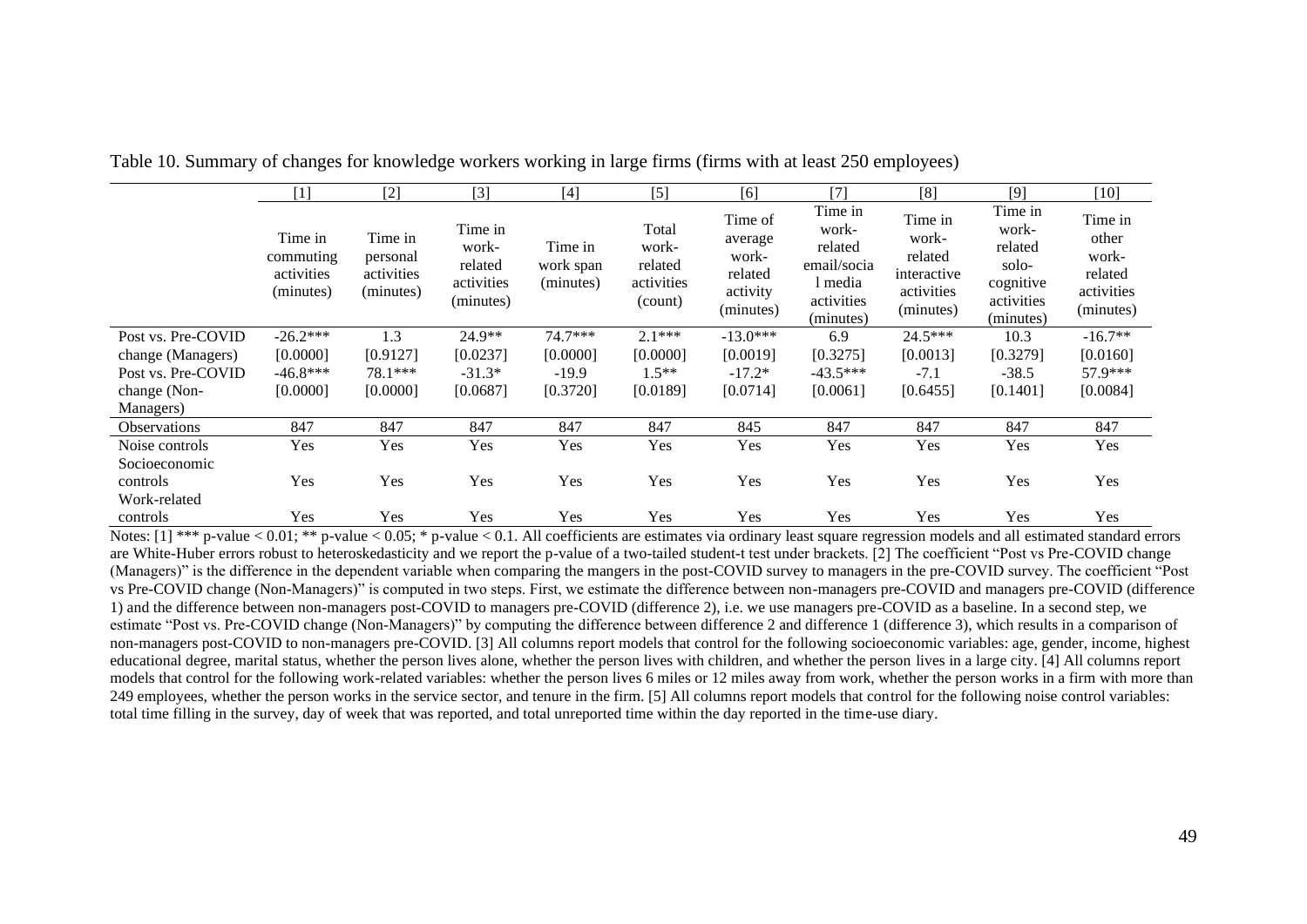|                                           | $[1]$                                           | $[2]$                                          | $[3]$                                                  | $[4]$                             | $[5]$                                              | [6]                                                             | $[7]$                                                                            | [8]                                                                   | $[9]$                                                                        | $[10]$                                                          |
|-------------------------------------------|-------------------------------------------------|------------------------------------------------|--------------------------------------------------------|-----------------------------------|----------------------------------------------------|-----------------------------------------------------------------|----------------------------------------------------------------------------------|-----------------------------------------------------------------------|------------------------------------------------------------------------------|-----------------------------------------------------------------|
|                                           | Time in<br>commuting<br>activities<br>(minutes) | Time in<br>personal<br>activities<br>(minutes) | Time in<br>work-<br>related<br>activities<br>(minutes) | Time in<br>work span<br>(minutes) | Total<br>work-<br>related<br>activities<br>(count) | Time of<br>average<br>work-<br>related<br>activity<br>(minutes) | Time in<br>work-<br>related<br>email/socia<br>l media<br>activities<br>(minutes) | Time in<br>work-<br>related<br>interactive<br>activities<br>(minutes) | Time in<br>work-<br>related<br>solo-<br>cognitive<br>activities<br>(minutes) | Time in<br>other<br>work-<br>related<br>activities<br>(minutes) |
| Post vs. Pre-COVID                        | $-31.5***$                                      | $34.5**$                                       | $-2.7$                                                 | 10.6                              | $-0.4$                                             | $-6.7$                                                          | 9.4                                                                              | $-18.6$                                                               | 21.6                                                                         | $-15.1$                                                         |
| change (Managers)                         | [0.0001]                                        | [0.0162]                                       | [0.8567]                                               | [0.6527]                          | [0.4321]                                           | [0.3739]                                                        | [0.4323]                                                                         | [0.2212]                                                              | [0.2109]                                                                     | [0.2384]                                                        |
| Post vs. Pre-COVID                        | $-46.1***$                                      | $80.3***$                                      | $-34.3$                                                | $-33.5$                           | $-0.0$                                             | $-1.7$                                                          | $-16.6$                                                                          | $-12.3$                                                               | 63.6                                                                         | $-68.9**$                                                       |
| change (Non-                              |                                                 |                                                |                                                        |                                   |                                                    |                                                                 |                                                                                  |                                                                       |                                                                              |                                                                 |
| Managers)                                 | [0.0006]                                        | [0.0045]                                       | [0.1745]                                               | [0.2851]                          | [0.9659]                                           | [0.9088]                                                        | [0.5057]                                                                         | [0.7081]                                                              | [0.1221]                                                                     | [0.0199]                                                        |
| <b>Observations</b>                       | 345                                             | 345                                            | 345                                                    | 345                               | 345                                                | 344                                                             | 345                                                                              | 345                                                                   | 345                                                                          | 345                                                             |
| Noise controls                            | Yes                                             | Yes                                            | Yes                                                    | Yes                               | Yes                                                | Yes                                                             | Yes                                                                              | Yes                                                                   | Yes                                                                          | Yes                                                             |
| Socioeconomic<br>controls<br>Work-related | Yes                                             | Yes                                            | Yes                                                    | Yes                               | Yes                                                | Yes                                                             | Yes                                                                              | Yes                                                                   | Yes                                                                          | Yes                                                             |
| controls                                  | Yes                                             | Yes                                            | Yes                                                    | Yes                               | Yes                                                | Yes                                                             | Yes                                                                              | Yes                                                                   | Yes                                                                          | Yes                                                             |

Table 11. Summary of changes for knowledge workers working in small firms (firms with at most 249 employees)

Notes:  $[1]$  \*\*\* p-value < 0.01; \*\* p-value < 0.05; \* p-value < 0.1. All coefficients are estimates via ordinary least square regression models and all estimated standard errors are White-Huber errors robust to heteroskedasticity and we report the p-value of a two-tailed student-t test under brackets. [2] The coefficient "Post vs Pre-COVID change (Managers)" is the difference in the dependent variable when comparing the mangers in the post-COVID survey to managers in the pre-COVID survey. The coefficient "Post vs Pre-COVID change (Non-Managers)" is computed in two steps. First, we estimate the difference between non-managers pre-COVID and managers pre-COVID (difference 1) and the difference between non-managers post-COVID to managers pre-COVID (difference 2), i.e. we use managers pre-COVID as a baseline. In a second step, we estimate "Post vs. Pre-COVID change (Non-Managers)" by computing the difference between difference 2 and difference 1 (difference 3), which results in a comparison of non-managers post-COVID to non-managers pre-COVID. [3] All columns report models that control for the following socioeconomic variables: age, gender, income, highest educational degree, marital status, whether the person lives alone, whether the person lives with children, and whether the person lives in a large city. [4] All columns report models that control for the following work-related variables: whether the person lives 6 miles or 12 miles away from work, whether the person works in a firm with more than 249 employees, whether the person works in the service sector, and tenure in the firm. [5] All columns report models that control for the following noise control variables: total time filling in the survey, day of week that was reported, and total unreported time within the day reported in the time-use diary.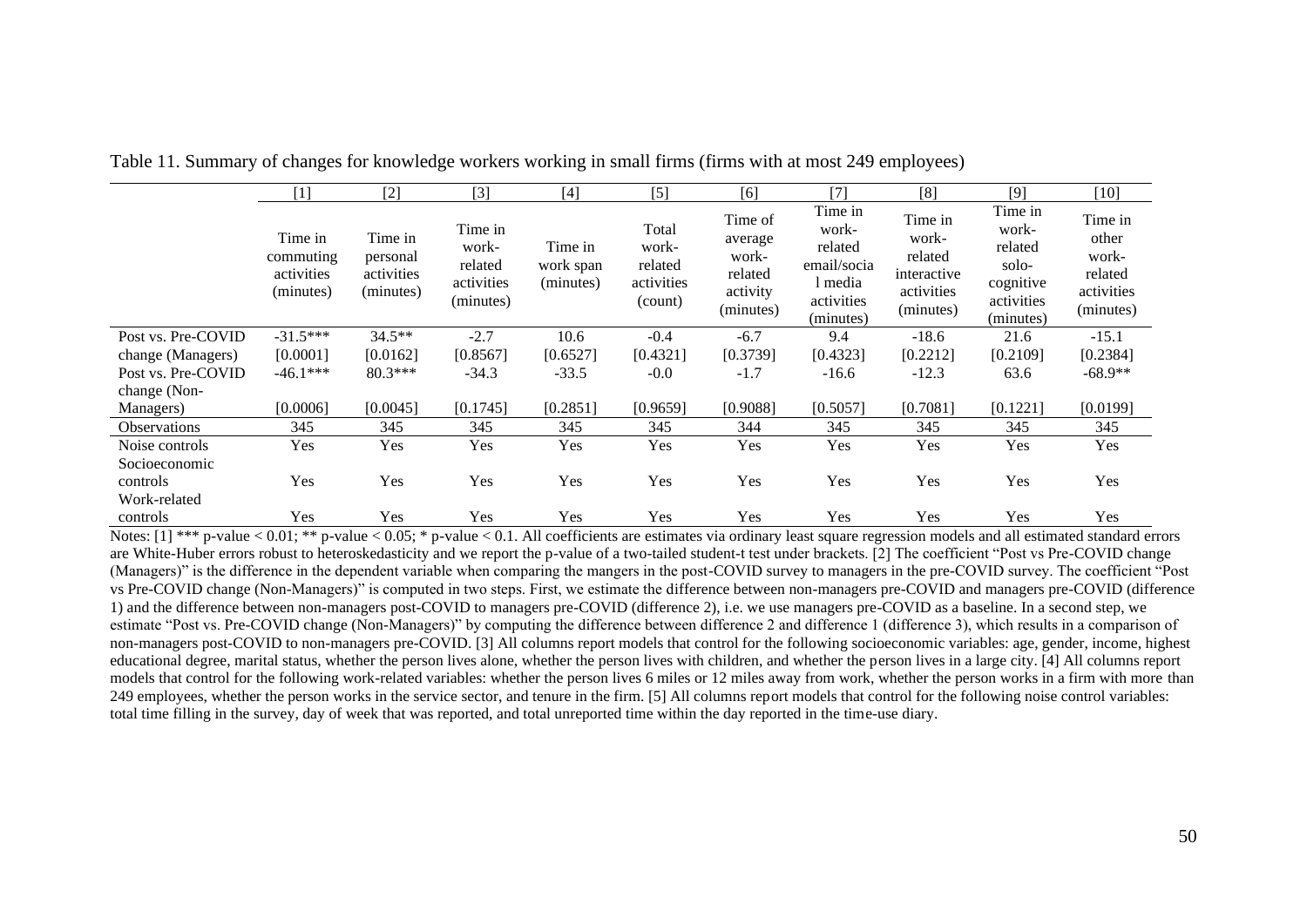Figure 1. Screenshot of the morning section of the time-use survey

# Morning Diary<br>(activities starting from wake up time until 12:00pm/noon)

|        | <b>Activity Title</b>                                 | <b>Activity Subtitle</b>                                   | Start<br>Time                   | End<br>Time                     | <b>Personal Notes</b>                                                   |
|--------|-------------------------------------------------------|------------------------------------------------------------|---------------------------------|---------------------------------|-------------------------------------------------------------------------|
|        |                                                       | Mandatory only if<br>activity title is "Other<br>activity" |                                 |                                 | What did you feel? Who was with you?<br>Where were you?                 |
| Act. 1 | Personal: eating / drinking                           |                                                            | 6:45 am $\blacktriangledown$    | 7:15 am $\blacktriangledown$    | Happy to have breakfast with family                                     |
| Act. 2 | Personal: other activity                              | Grooming                                                   | 7:15 am $\overline{\mathbf{v}}$ | 7:45 am $\overline{\mathbf{v}}$ | N/A                                                                     |
| Act. 3 | Commuting: to / from work; for trips during work      |                                                            | 7:45 am $\blacktriangledown$    | 8:30 am ▼                       | A little stressed out as I had a meeting<br>early in the morning        |
| Act. 4 | Work: phone call / conference call / video-conference |                                                            | $8:45$ am $\bullet$             | 10:30 am ▼                      | Stressed, overall. My manager was not<br>happy with the quarter results |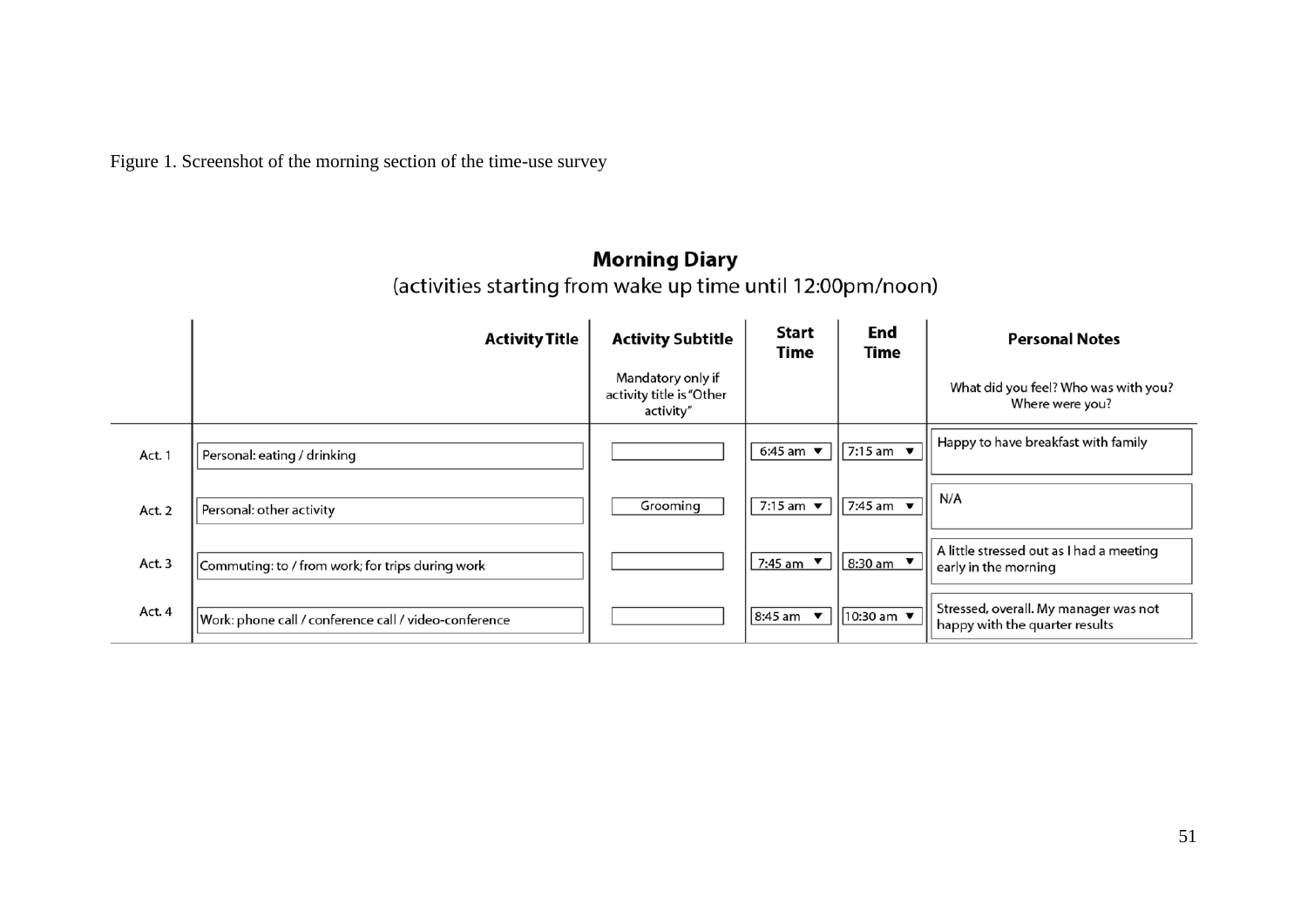

Figure 2. Time-Use Map: share of respondents commuting, working, engaging in personal activities, or with unreported activities by time of day.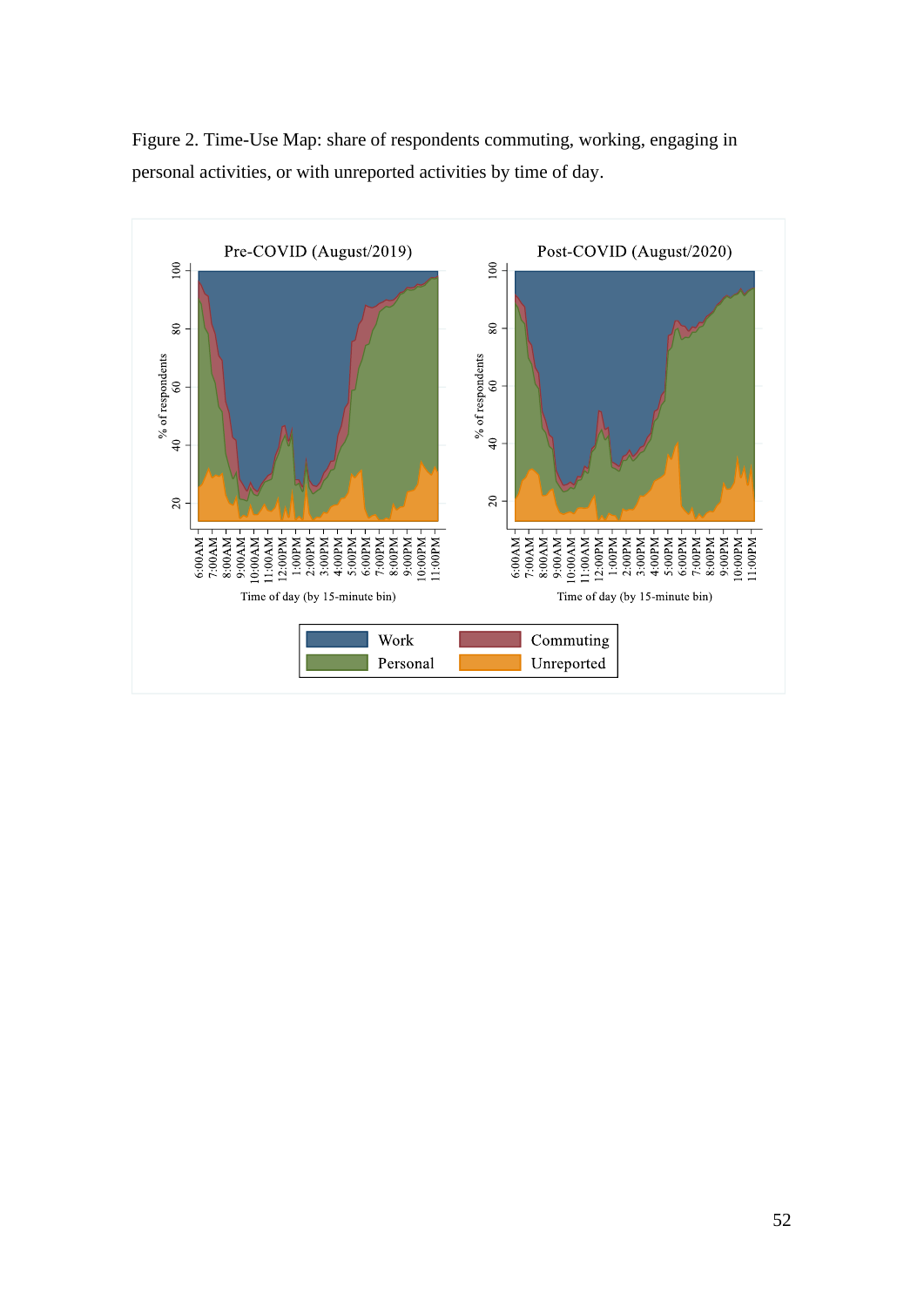

Figure 3. Change in perceptions about working-from-home arrangements (post-COVID sample)